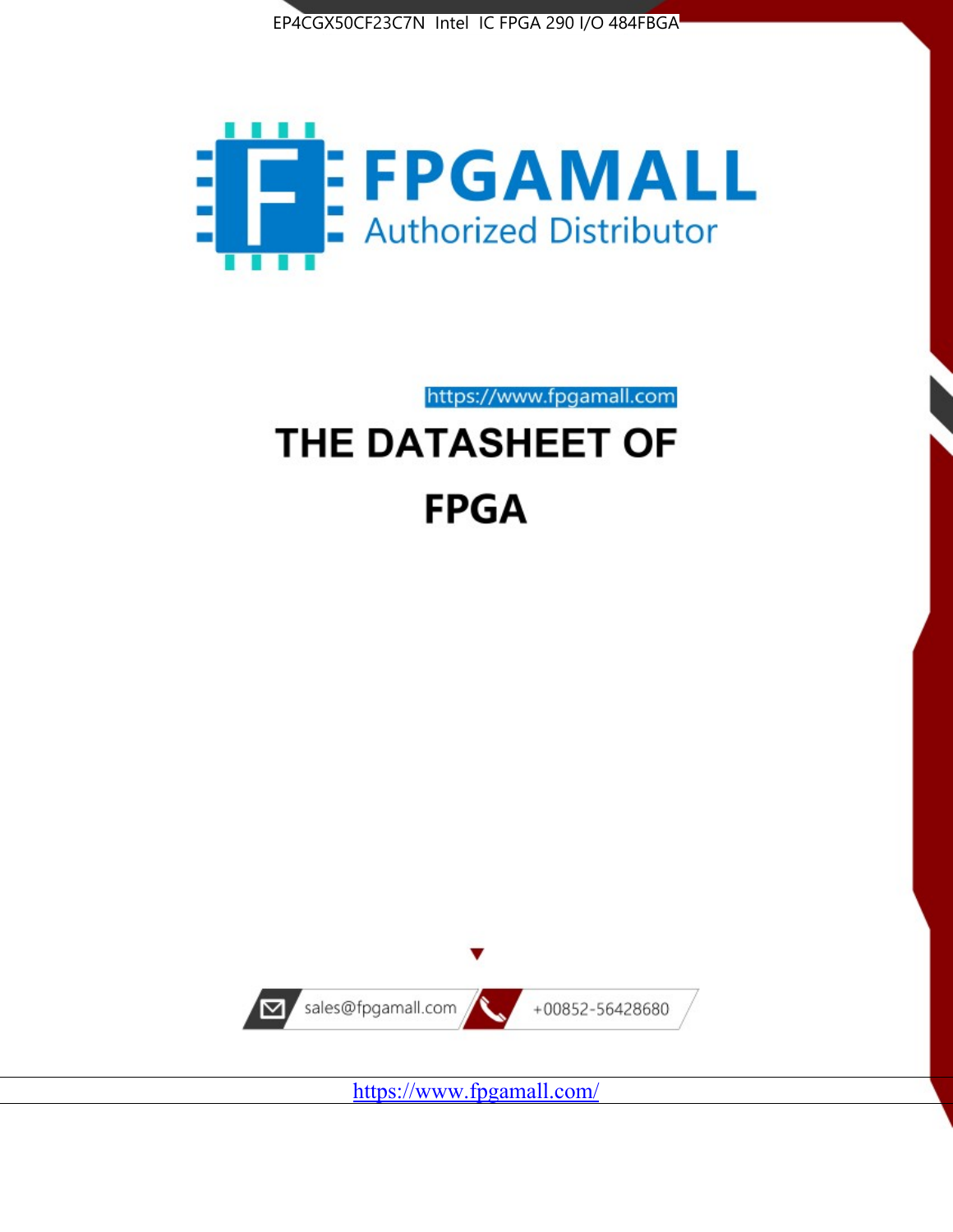

## **1. Cyclone IV Device Datasheet**

**CYIV-53001-2.0**

This chapter describes the electrical and switching characteristics for Cyclone<sup>®</sup> IV devices. Electrical characteristics include operating conditions and power consumption. Switching characteristics include transceiver specifications, core, and periphery performance. This chapter also describes I/O timing, including programmable I/O element (IOE) delay and programmable output buffer delay.

This chapter includes the following sections:

- "Operating Conditions" on page 1–1
- "Power Consumption" on page 1–16
- "Switching Characteristics" on page 1–16
- " $I/O$  Timing" on page  $1-37$
- "Glossary" on page 1–37

## **Operating Conditions**

When Cyclone IV devices are implemented in a system, they are rated according to a set of defined parameters. To maintain the highest possible performance and reliability of Cyclone IV devices, you must consider the operating requirements described in this chapter.

Cyclone IV devices are offered in commercial, industrial, extended industrial and, automotive grades. Cyclone IV E devices offer –6 (fastest), –7, –8, –8L, and –9L speed grades for commercial devices, –8L speed grades for industrial devices, and –7 speed grade for extended industrial and automotive devices. Cyclone IV GX devices offer –6 (fastest), –7, and –8 speed grades for commercial devices and –7 speed grade for industrial devices.

**For more information about the supported speed grades for respective Cyclone IV** devices, refer to the *[Cyclone IV FPGA Device Family Overview](http://www.altera.com/literature/hb/cyclone-iv/cyiv-51001.pdf)* chapter.

**1** Cyclone IV E devices are offered in core voltages of 1.0 and 1.2 V. Cyclone IV E devices with a core voltage of 1.0 V have an 'L' prefix attached to the speed grade.

In this chapter, a prefix associated with the operating temperature range is attached to the speed grades; commercial with a "C" prefix, industrial with an "I" prefix, and automotive with an "A" prefix. Therefore, commercial devices are indicated as C6, C7, C8, C8L, or C9L per respective speed grade. Industrial devices are indicated as I7, I8, or I8L. Automotive devices are indicated as A7.

@2016 Altera Corporation. All rights reserved. ALTERA, ARRIA, CYCLONE, HARDCOPY, MAX, MEGACORE, NIOS, QUARTUS and STRATIX words and logos are trademarks of Altera Corporation and registered in the U.S. Patent and Trademark



Cyclone IV Device Handbook, Volume 3 March 2016

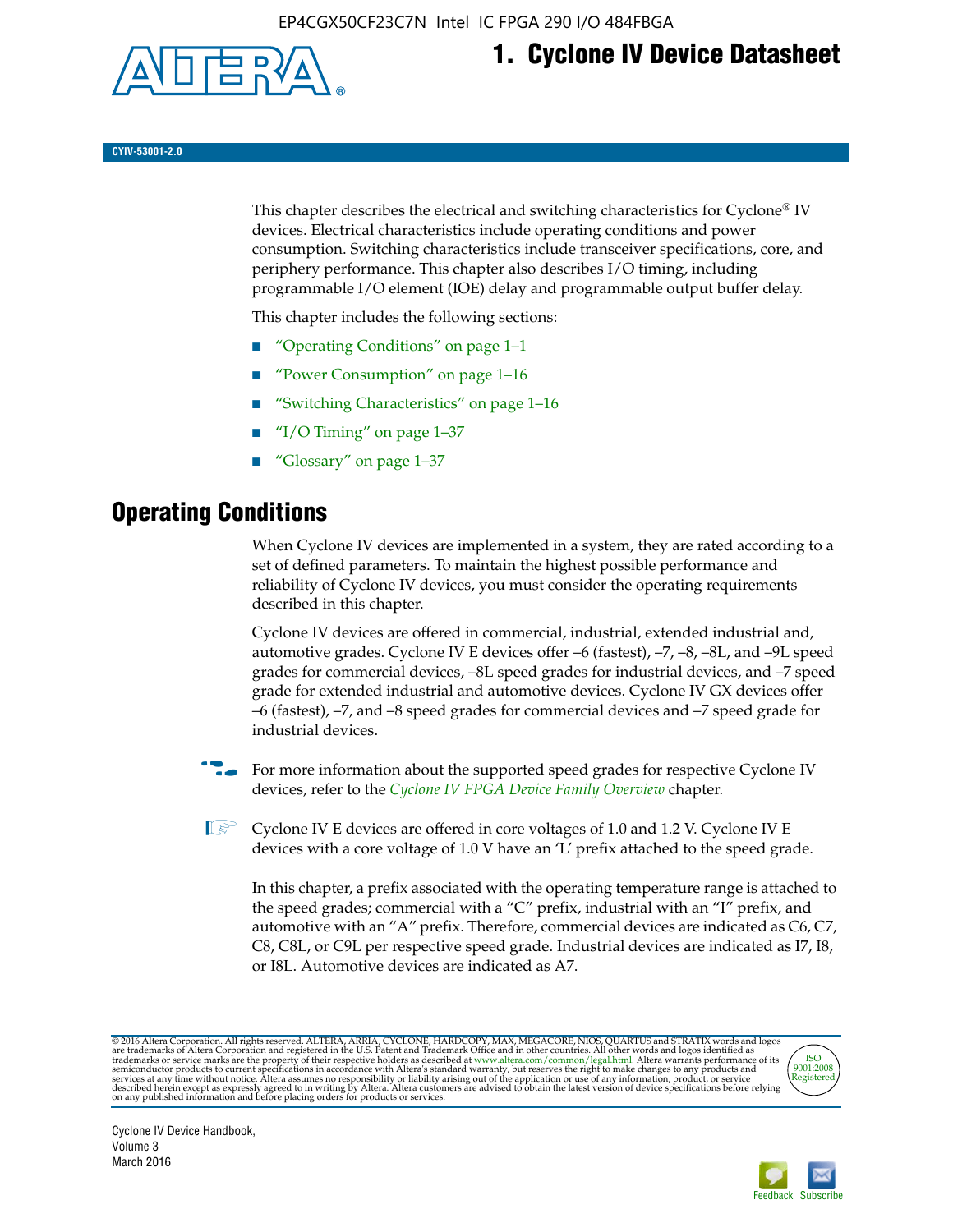**1 Cyclone IV E industrial devices I7 are offered with extended operating temperature** range.

## **Absolute Maximum Ratings**

Absolute maximum ratings define the maximum operating conditions for Cyclone IV devices. The values are based on experiments conducted with the device and theoretical modeling of breakdown and damage mechanisms. The functional operation of the device is not implied at these conditions. Table  $1-1$  lists the absolute maximum ratings for Cyclone IV devices.



Conditions beyond those listed in Table  $1-1$  cause permanent damage to the device. Additionally, device operation at the absolute maximum ratings for extended periods of time have adverse effects on the device.

| <b>Symbol</b>              | <b>Parameter</b>                                                                                                                             | Min    | <b>Max</b> | <b>Unit</b>  |
|----------------------------|----------------------------------------------------------------------------------------------------------------------------------------------|--------|------------|--------------|
| <b>V<sub>CCINT</sub></b>   | Core voltage, PCI Express <sup>®</sup> (PCIe <sup>®</sup> ) hard IP<br>block, and transceiver physical coding sublayer<br>(PCS) power supply | $-0.5$ | 1.8        | V            |
| <b>V<sub>CCA</sub></b>     | Phase-locked loop (PLL) analog power supply                                                                                                  | $-0.5$ | 3.75       | V            |
| $V_{\text{CCD\_PLL}}$      | PLL digital power supply                                                                                                                     | $-0.5$ | 1.8        | V            |
| V <sub>CCIO</sub>          | I/O banks power supply                                                                                                                       | $-0.5$ | 3.75       | V            |
| V <sub>CC_CLKIN</sub>      | Differential clock input pins power supply                                                                                                   | $-0.5$ | 4.5        | V            |
| $V_{\text{CCH_GXB}}$       | Transceiver output buffer power supply                                                                                                       | $-0.5$ | 3.75       | V            |
| $V_{\text{CCA\_GXB}}$      | Transceiver physical medium attachment (PMA)<br>and auxiliary power supply                                                                   | $-0.5$ | 3.75       | V            |
| $V_{CCL_GXB}$              | Transceiver PMA and auxiliary power supply                                                                                                   | $-0.5$ | 1.8        | $\mathsf{V}$ |
| $V_{1}$                    | DC input voltage                                                                                                                             | $-0.5$ | 4.2        | V            |
| $I_{\text{OUT}}$           | DC output current, per pin                                                                                                                   | $-25$  | 40         | mA           |
| ${\mathsf T}_{\text{STG}}$ | Storage temperature                                                                                                                          | $-65$  | 150        | °C           |
| $T_{\rm J}$                | Operating junction temperature                                                                                                               | $-40$  | 125        | °C           |

**Table 1–1. Absolute Maximum Ratings for Cyclone IV Devices** *(1)*

**Note to Table 1–1:**

(1) Supply voltage specifications apply to voltage readings taken at the device pins with respect to ground, not at the power supply.

## **Maximum Allowed Overshoot or Undershoot Voltage**

During transitions, input signals may overshoot to the voltage shown in Table 1–2 and undershoot to –2.0 V for a magnitude of currents less than 100 mA and for periods shorter than 20 ns. Table 1–2 lists the maximum allowed input overshoot voltage and the duration of the overshoot voltage as a percentage over the lifetime of the device. The maximum allowed overshoot duration is specified as a percentage of high-time over the lifetime of the device.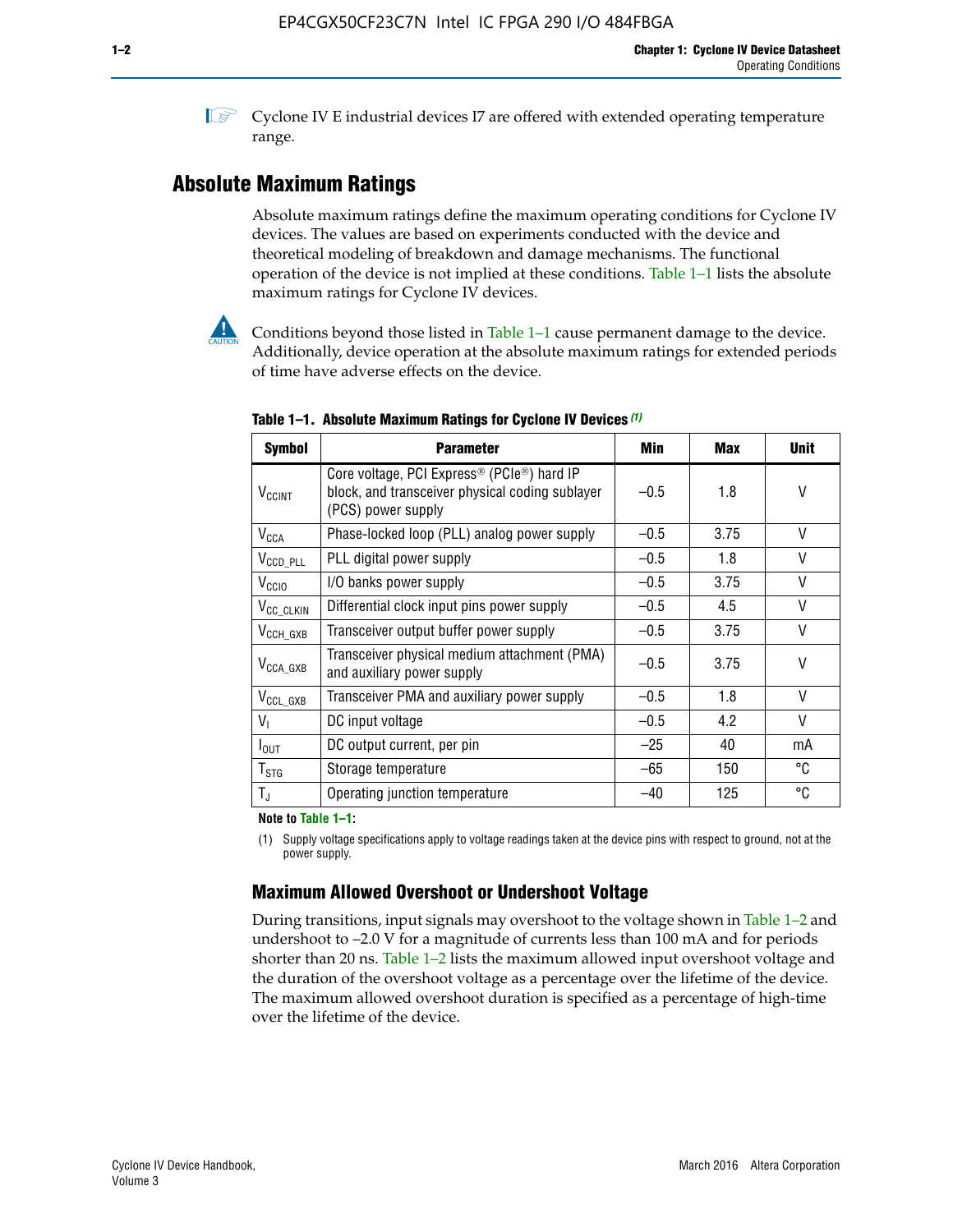$\mathbb{I}$  A DC signal is equivalent to 100% duty cycle. For example, a signal that overshoots to 4.3 V can only be at 4.3 V for 65% over the lifetime of the device; for a device lifetime of 10 years, this amounts to 65/10ths of a year.

| <b>Symbol</b> | <b>Parameter</b>           | <b>Condition (V)</b> | <b>Overshoot Duration as % of High Time</b> | <b>Unit</b>   |
|---------------|----------------------------|----------------------|---------------------------------------------|---------------|
|               |                            | $V_1 = 4.20$         | 100                                         | $\%$          |
|               |                            | $V_1 = 4.25$         | 98                                          | $\%$          |
|               |                            | $V_1 = 4.30$         | 65                                          | $\%$          |
|               |                            | $V_1 = 4.35$         | 43                                          | $\frac{0}{0}$ |
| $V_i$         | <b>AC</b> Input<br>Voltage | $V_1 = 4.40$         | 29                                          | $\frac{0}{0}$ |
|               |                            | $V_1 = 4.45$         | 20                                          | $\%$          |
|               |                            | $V_1 = 4.50$         | 13                                          | $\%$          |
|               |                            | $V_1 = 4.55$         | 9                                           | $\%$          |
|               |                            | $V_1 = 4.60$         | 6                                           | $\%$          |

**Table 1–2. Maximum Allowed Overshoot During Transitions over a 10**-**Year Time Frame for Cyclone IV Devices**

Figure 1–1 shows the methodology to determine the overshoot duration. The overshoot voltage is shown in red and is present on the input pin of the Cyclone IV device at over 4.3 V but below 4.4 V. From Table 1–2, for an overshoot of 4.3 V, the percentage of high time for the overshoot can be as high as 65% over a 10-year period. Percentage of high time is calculated as ([delta  $T$ ]/T)  $\times$  100. This 10-year period assumes that the device is always turned on with 100% I/O toggle rate and 50% duty cycle signal. For lower I/O toggle rates and situations in which the device is in an idle state, lifetimes are increased.



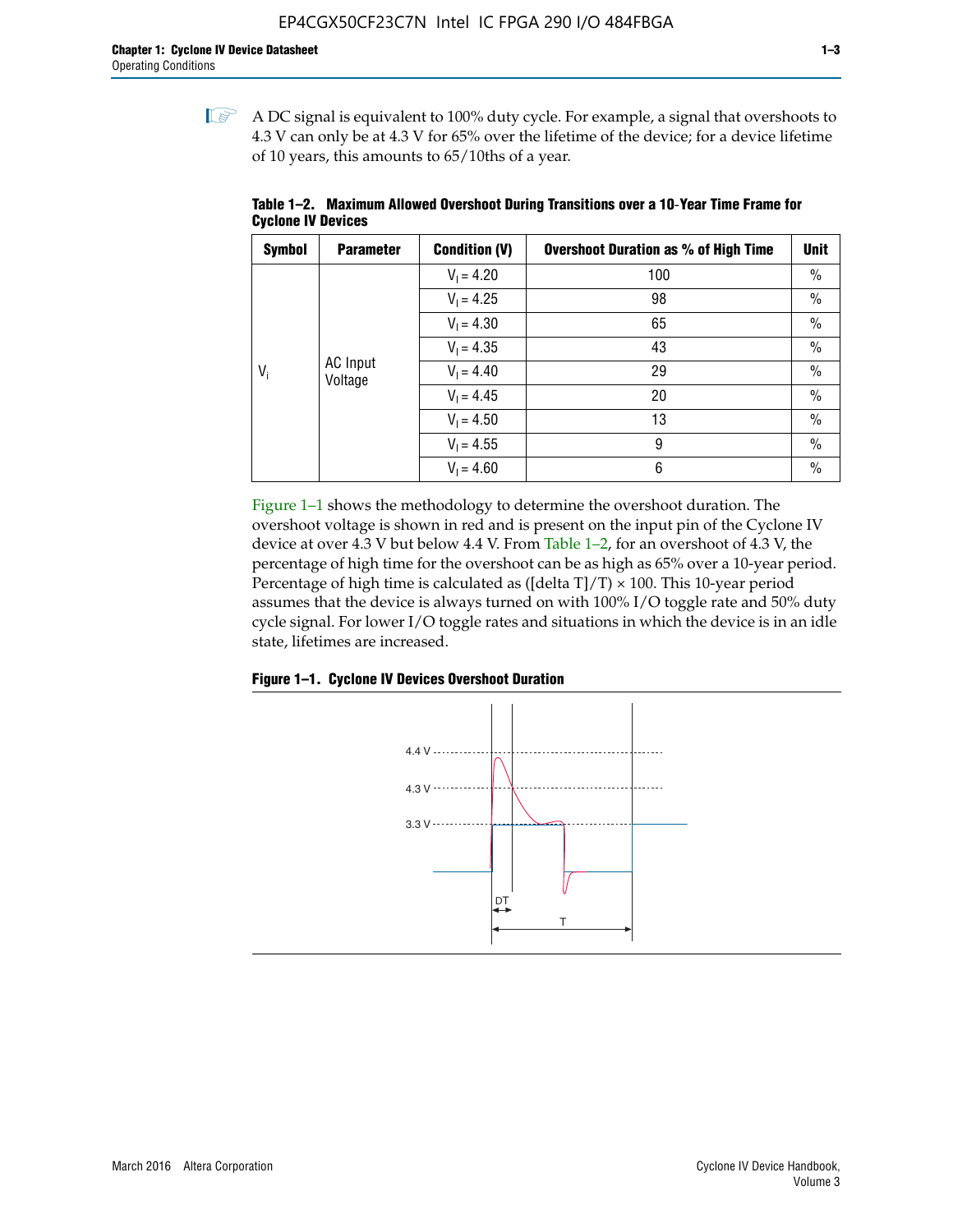## **Recommended Operating Conditions**

This section lists the functional operation limits for AC and DC parameters for Cyclone IV devices. Table 1–3 and Table 1–4 list the steady-state voltage and current values expected from Cyclone IV E and Cyclone IV GX devices. All supplies must be strictly monotonic without plateaus.

**Table 1–3. Recommended Operating Conditions for Cyclone IV E Devices** *(1)***,** *(2)* **(Part 1 of 2)**

| <b>Symbol</b>                                                            | <b>Parameter</b>                                      | <b>Conditions</b>                        | Min          | <b>Typ</b>               | <b>Max</b>       | <b>Unit</b>    |
|--------------------------------------------------------------------------|-------------------------------------------------------|------------------------------------------|--------------|--------------------------|------------------|----------------|
|                                                                          | Supply voltage for internal logic,<br>1.2-V operation |                                          | 1.15         | 1.2                      | 1.25             | $\vee$         |
| $V_{CClNT}$ (3)                                                          | Supply voltage for internal logic,<br>1.0-V operation |                                          | 0.97         | 1.0                      | 1.03             | $\mathsf{V}$   |
|                                                                          | Supply voltage for output buffers,<br>3.3-V operation |                                          | 3.135        | 3.3                      | 3.465            | $\vee$         |
| $V_{\text{CCIO}}$ (3), (4)<br>$V_{CCA}$ (3)<br>$V_{\text{CCD\_PLL}}$ (3) | Supply voltage for output buffers,<br>3.0-V operation |                                          | 2.85         | 3                        | 3.15             | V              |
|                                                                          | Supply voltage for output buffers,<br>2.5-V operation |                                          | 2.375        | 2.5                      | 2.625            | $\vee$         |
|                                                                          | Supply voltage for output buffers,<br>1.8-V operation |                                          | 1.71         | 1.8                      | 1.89             | $\mathsf{V}$   |
|                                                                          | Supply voltage for output buffers,<br>1.5-V operation |                                          | 1.425        | 1.5                      | 1.575            | $\mathsf{V}$   |
|                                                                          | Supply voltage for output buffers,<br>1.2-V operation |                                          | 1.14         | 1.2                      | 1.26             | V              |
|                                                                          | Supply (analog) voltage for PLL<br>regulator          |                                          | 2.375        | 2.5                      | 2.625            | $\vee$         |
|                                                                          | Supply (digital) voltage for PLL,<br>1.2-V operation  |                                          | 1.15         | 1.2                      | 1.25             | $\mathsf{V}$   |
|                                                                          | Supply (digital) voltage for PLL,<br>1.0-V operation  |                                          | 0.97         | 1.0                      | 1.03             | $\vee$         |
| V <sub>1</sub>                                                           | Input voltage                                         |                                          | $-0.5$       | $\equiv$                 | 3.6              | $\mathsf{V}$   |
| $V_0$                                                                    | Output voltage                                        |                                          | $\pmb{0}$    |                          | $V_{CCIO}$       | $\mathsf{V}$   |
|                                                                          |                                                       | For commercial use                       | $\mathbf{0}$ |                          | 85               | $\overline{c}$ |
|                                                                          | Operating junction temperature                        | For industrial use                       | $-40$        |                          | 100              | °C             |
| $T_{\rm J}$                                                              |                                                       | For extended temperature                 | $-40$        |                          | 125              | °C             |
|                                                                          |                                                       | For automotive use                       | $-40$        | —                        | 125              | °C             |
| t <sub>RAMP</sub>                                                        | Power supply ramp time                                | Standard power-on reset<br>$(POR)$ $(5)$ | $50 \mu s$   |                          | 50 <sub>ms</sub> |                |
|                                                                          |                                                       | Fast POR (6)                             | $50 \ \mu s$ | $\overline{\phantom{0}}$ | 3 ms             |                |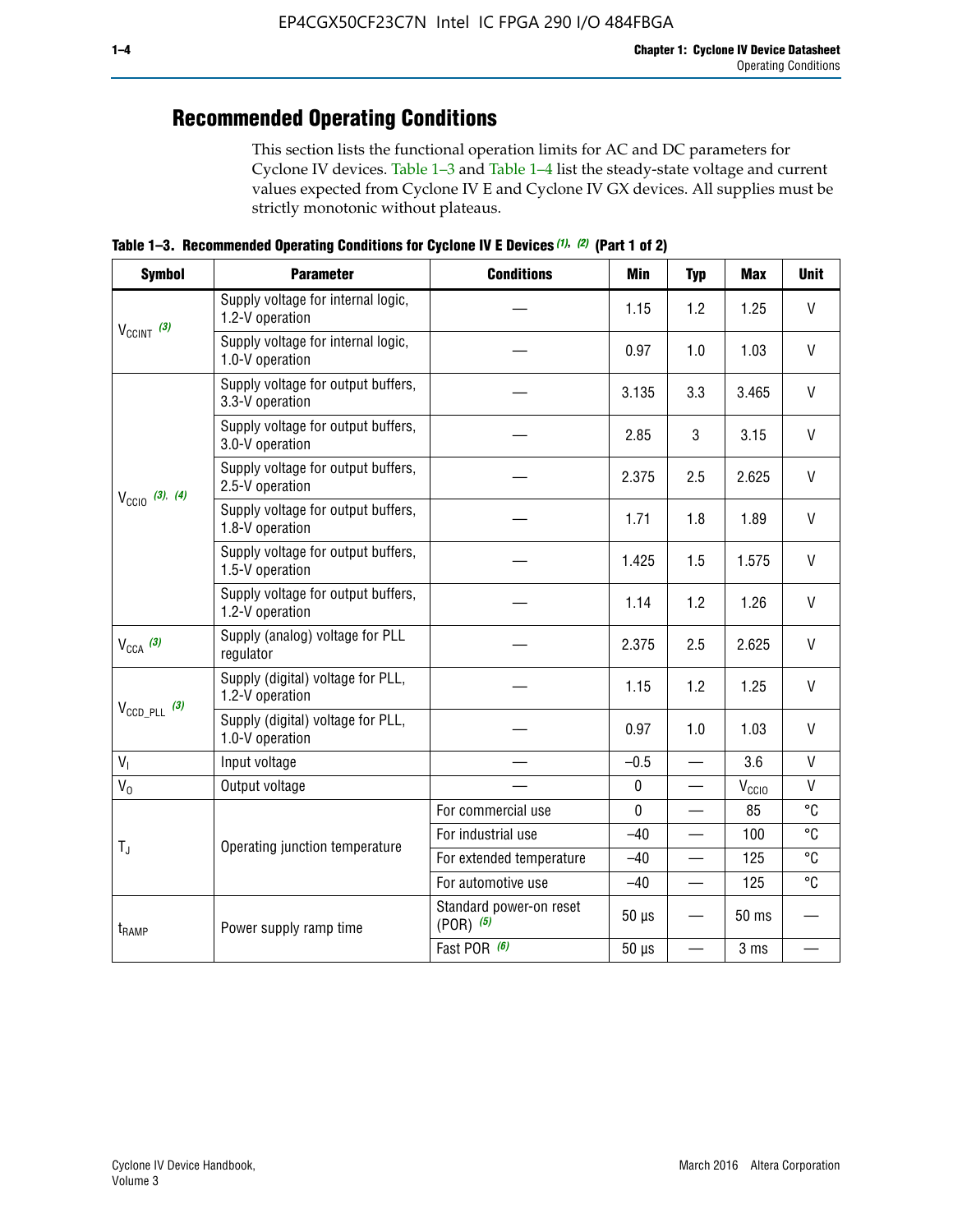#### **Table 1–3. Recommended Operating Conditions for Cyclone IV E Devices** *(1)***,** *(2)* **(Part 2 of 2)**

| Svmbol             | <b>Parameter</b>                                              | <b>Conditions</b> | Min | Typ | <b>Max</b> | Unit |
|--------------------|---------------------------------------------------------------|-------------------|-----|-----|------------|------|
| <sup>I</sup> Diode | Magnitude of DC current across<br>PCI-clamp diode when enable |                   |     |     | 10         | mA   |

#### **Notes to Table 1–3:**

(1) Cyclone IV E 1.0 V core voltage devices only support C8L, C9L, and I8L speed grades. Cyclone IV E 1.2 V core voltage devices only support C6, C7, C8, I7, and A7 speed grades.

(2)  $V_{CCIO}$  for all I/O banks must be powered up during device operation. All vcca pins must be powered to 2.5 V (even when PLLs are not used) and must be powered up and powered down at the same time.

(3)  $V_{CC}$  must rise monotonically.

(4)  $V_{\text{CCIO}}$  powers all input buffers.

(5) The POR time for Standard POR ranges between 50 and 200 ms. Each individual power supply must reach the recommended operating range within 50 ms.

(6) The POR time for Fast POR ranges between 3 and 9 ms. Each individual power supply must reach the recommended operating range within 3 ms.

| <b>Symbol</b>                                                          | <b>Parameter</b>                                                      | <b>Conditions</b> | <b>Min</b> | <b>Typ</b> | <b>Max</b> | <b>Unit</b>  |
|------------------------------------------------------------------------|-----------------------------------------------------------------------|-------------------|------------|------------|------------|--------------|
| $V_{\text{CCINT}}$ (3)                                                 | Core voltage, PCIe hard IP block, and<br>transceiver PCS power supply |                   | 1.16       | 1.2        | 1.24       | V            |
| $V_{CCA}$ (1), (3)                                                     | PLL analog power supply                                               |                   | 2.375      | 2.5        | 2.625      | V            |
| $V_{CCD\ PLL}$ (2)                                                     | PLL digital power supply                                              |                   | 1.16       | 1.2        | 1.24       | V            |
|                                                                        | I/O banks power supply for 3.3-V<br>operation                         |                   | 3.135      | 3.3        | 3.465      | V            |
| $V_{\text{CC10}}$ (3), (4)                                             | I/O banks power supply for 3.0-V<br>operation                         |                   | 2.85       | 3          | 3.15       | V            |
|                                                                        | I/O banks power supply for 2.5-V<br>operation                         |                   | 2.375      | 2.5        | 2.625      | V            |
|                                                                        | I/O banks power supply for 1.8-V<br>operation                         |                   | 1.71       | 1.8        | 1.89       | V            |
|                                                                        | I/O banks power supply for 1.5-V<br>operation                         |                   | 1.425      | 1.5        | 1.575      | V            |
|                                                                        | I/O banks power supply for 1.2-V<br>operation                         |                   | 1.14       | 1.2        | 1.26       | V            |
| V <sub>CC_CLKIN</sub><br>(3), (5), (6)<br>$V_{\text{CCH}\_\text{GXB}}$ | Differential clock input pins power<br>supply for 3.3-V operation     |                   | 3.135      | 3.3        | 3.465      | V            |
|                                                                        | Differential clock input pins power<br>supply for 3.0-V operation     |                   | 2.85       | 3          | 3.15       | $\mathsf{V}$ |
|                                                                        | Differential clock input pins power<br>supply for 2.5-V operation     |                   | 2.375      | 2.5        | 2.625      | V            |
|                                                                        | Differential clock input pins power<br>supply for 1.8-V operation     |                   | 1.71       | 1.8        | 1.89       | V            |
|                                                                        | Differential clock input pins power<br>supply for 1.5-V operation     |                   | 1.425      | 1.5        | 1.575      | V            |
|                                                                        | Differential clock input pins power<br>supply for 1.2-V operation     |                   | 1.14       | 1.2        | 1.26       | V            |
|                                                                        | Transceiver output buffer power supply                                |                   | 2.375      | 2.5        | 2.625      | $\mathsf{V}$ |

#### **Table 1–4. Recommended Operating Conditions for Cyclone IV GX Devices (Part 1 of 2)**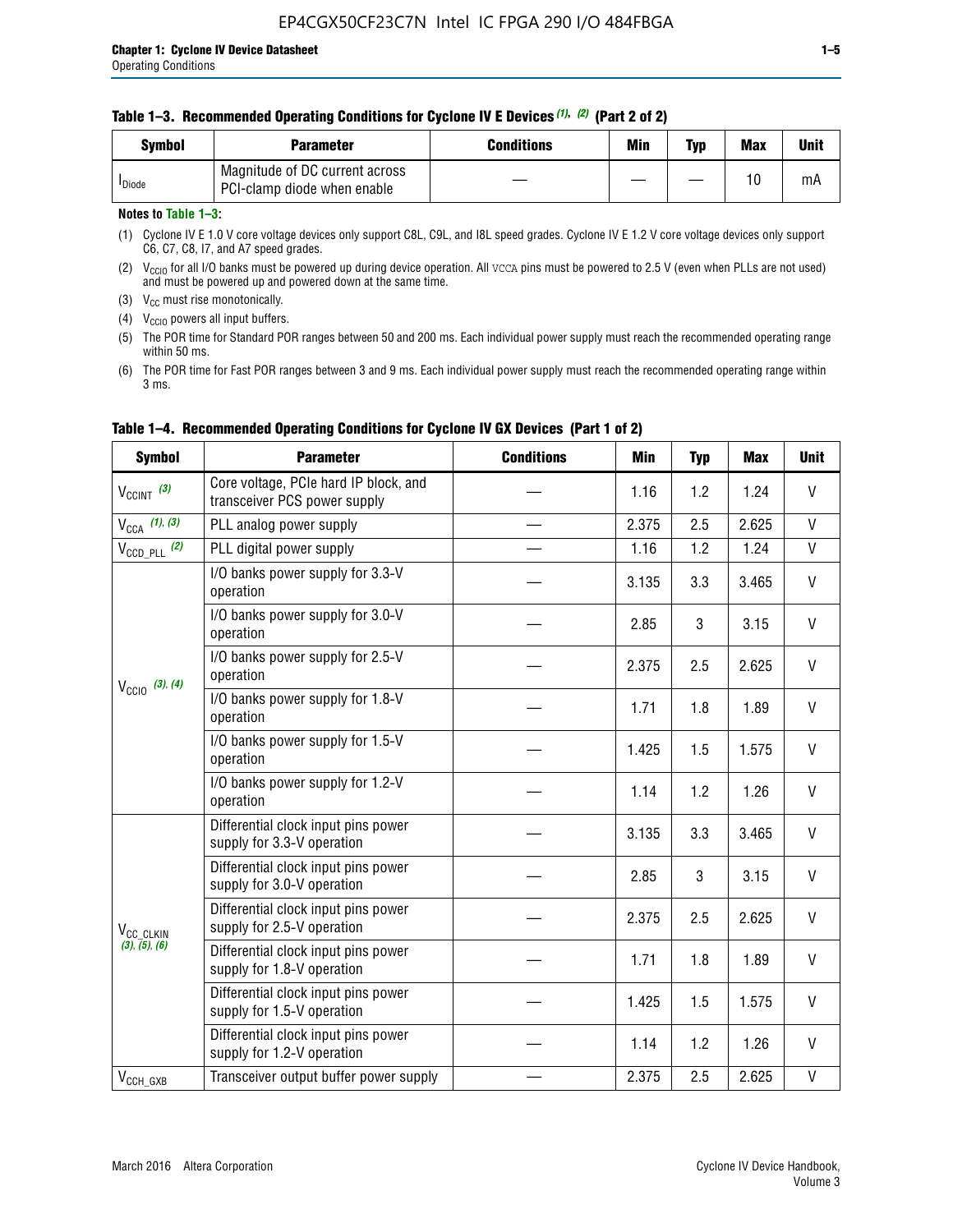| <b>Symbol</b>         | <b>Parameter</b>                                               | <b>Conditions</b>                        | <b>Min</b>   | <b>Typ</b> | <b>Max</b>        | <b>Unit</b> |
|-----------------------|----------------------------------------------------------------|------------------------------------------|--------------|------------|-------------------|-------------|
| $V_{\text{CCA\_GXB}}$ | Transceiver PMA and auxiliary power<br>supply                  |                                          | 2.375        | 2.5        | 2.625             |             |
| $V_{CCL_GXB}$         | Transceiver PMA and auxiliary power<br>supply                  |                                          | 1.16         | 1.2        | 1.24              | V           |
| $V_{1}$               | DC input voltage                                               |                                          | $-0.5$       |            | 3.6               | $\vee$      |
| $V_0$                 | DC output voltage                                              |                                          | 0            |            | V <sub>CCIO</sub> | V           |
|                       | Operating junction temperature                                 | For commercial use                       | $\mathbf{0}$ |            | 85                | °C          |
| T,                    |                                                                | For industrial use                       | $-40$        |            | 100               | °C          |
| $t_{\rm{RAMP}}$       | Power supply ramp time                                         | Standard power-on reset<br>$(POR)$ $(7)$ | $50 \mu s$   |            | $50$ ms           |             |
|                       |                                                                | Fast POR $(8)$                           | $50 \mu s$   |            | 3 <sub>ms</sub>   |             |
| <b>I</b> Diode        | Magnitude of DC current across<br>PCI-clamp diode when enabled |                                          |              |            | 10                | mA          |

**Table 1–4. Recommended Operating Conditions for Cyclone IV GX Devices (Part 2 of 2)**

**Notes to Table 1–4:**

- (1) All VCCA pins must be powered to 2.5 V (even when PLLs are not used) and must be powered up and powered down at the same time.
- (2) You must connect  $V_{CCD-PLL}$  to  $V_{CCINT}$  through a decoupling capacitor and ferrite bead.
- (3) Power supplies must rise monotonically.
- (4)  $V_{\text{CCIO}}$  for all I/O banks must be powered up during device operation. Configurations pins are powered up by V<sub>CCIO</sub> of I/O Banks 3, 8, and 9 where I/O Banks 3 and 9 only support V<sub>CCIO</sub> of 1.5, 1.8, 2.5, 3.0, and 3.3 V. For fast passive parallel (FPP) configuration mode, the V<sub>CCIO</sub> level of I/O<br>Bank 8 must be powered up to 1.5, 1.8, 2.5, 3.0, and 3.3 V.
- (5) You must set  $V_{CC_CCLKIN}$  to 2.5 V if you use CLKIN as a high-speed serial interface (HSSI) refclk or as a DIFFCLK input.
- (6) The CLKIN pins in I/O Banks 3B and 8B can support single-ended I/O standard when the pins are used to clock left PLLs in non-transceiver applications.
- (7) The POR time for Standard POR ranges between 50 and 200 ms.  $V_{\text{CCIA}}$ ,  $V_{\text{CCIA}}$ , and  $V_{\text{CCIO}}$  of I/O Banks 3, 8, and 9 must reach the recommended operating range within 50 ms.
- (8) The POR time for Fast POR ranges between 3 and 9 ms.  $V_{\text{CCH},T}$ ,  $V_{\text{CCA}}$ , and  $V_{\text{CCI}}$  of I/O Banks 3, 8, and 9 must reach the recommended operating range within 3 ms.

## **ESD Performance**

This section lists the electrostatic discharge (ESD) voltages using the human body model (HBM) and charged device model (CDM) for Cyclone IV devices general purpose I/Os (GPIOs) and high-speed serial interface (HSSI) I/Os. Table 1–5 lists the ESD for Cyclone IV devices GPIOs and HSSI I/Os.

|  |  |  | Table 1–5. ESD for Cyclone IV Devices GPIOs and HSSI I/Os |  |  |
|--|--|--|-----------------------------------------------------------|--|--|
|  |  |  |                                                           |  |  |

| <b>Symbol</b>  | <b>Parameter</b>                      | <b>Passing Voltage</b> | <b>Unit</b> |
|----------------|---------------------------------------|------------------------|-------------|
|                | ESD voltage using the HBM (GPIOs) (1) | ± 2000                 |             |
| <b>VESDHBM</b> | ESD using the HBM (HSSI I/Os) (2)     | ± 1000                 |             |
|                | ESD using the CDM (GPIOs)             | ± 500                  |             |
| <b>VESDCDM</b> | ESD using the CDM (HSSI I/Os) (2)     | ± 250                  |             |

#### **Notes to Table 1–5:**

(1) The passing voltage for EP4CGX15 and EP4CGX30 row I/Os is ±1000V.

(2) This value is applicable only to Cyclone IV GX devices.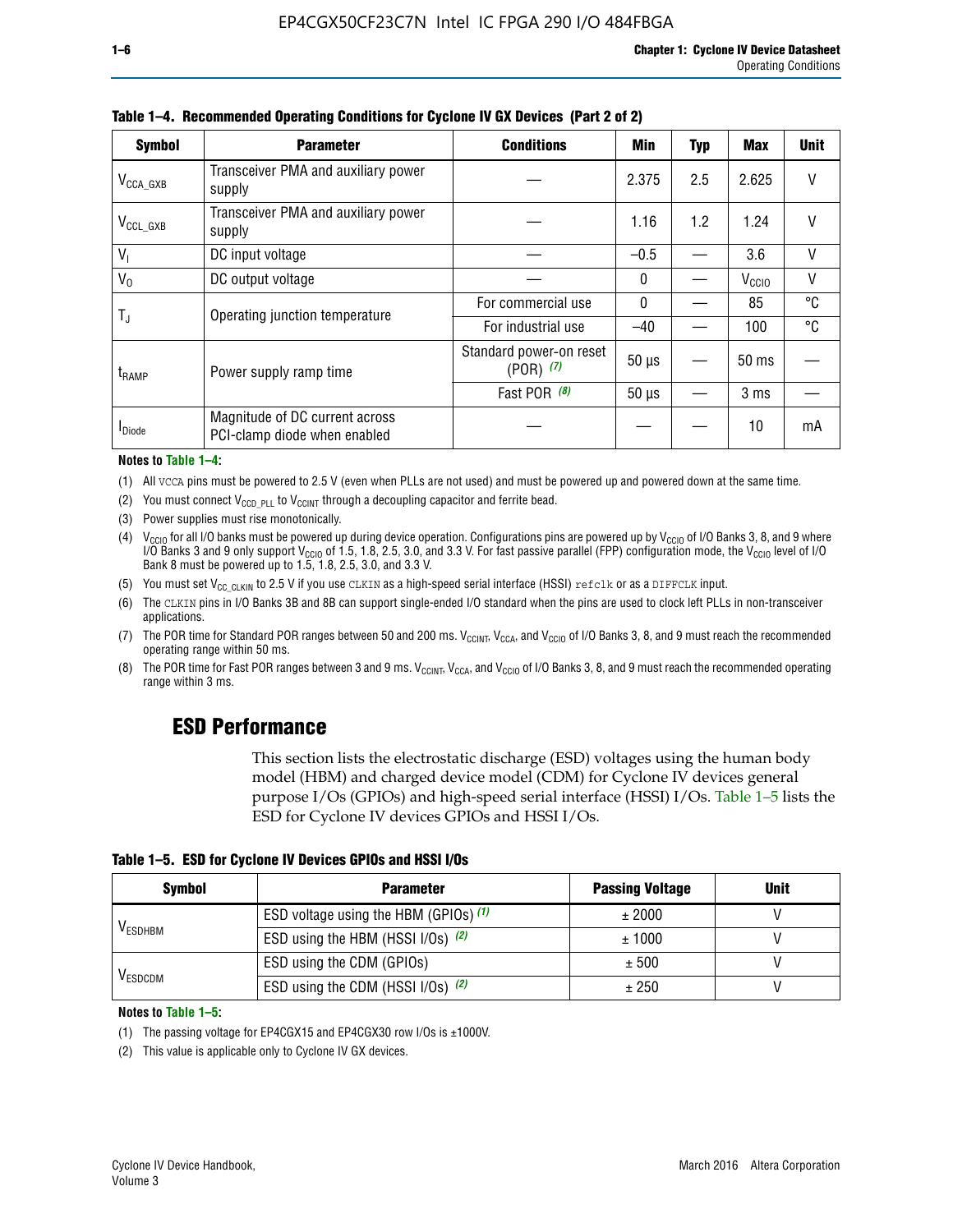## **DC Characteristics**

This section lists the I/O leakage current, pin capacitance, on-chip termination (OCT) tolerance, and bus hold specifications for Cyclone IV devices.

## **Supply Current**

The device supply current requirement is the minimum current drawn from the power supply pins that can be used as a reference for power size planning. Use the Excel-based early power estimator (EPE) to get the supply current estimates for your design because these currents vary greatly with the resources used. Table 1–6 lists the I/O pin leakage current for Cyclone IV devices.

**Table 1–6. I/O Pin Leakage Current for Cyclone IV Devices** *(1)***,** *(2)*

| <b>Symbol</b> | <b>Parameter</b>                     | <b>Conditions</b>                     | <b>Device</b> | Min   | Typ | <b>Max</b> | <b>Unit</b> |
|---------------|--------------------------------------|---------------------------------------|---------------|-------|-----|------------|-------------|
| -lı           | Input pin leakage current            | $V_1 = 0$ V to $V_{\text{CCIOMAX}}$   |               | $-10$ |     | 10         | μA          |
| $I_{0Z}$      | Tristated I/O pin leakage<br>current | $V_0 = 0 V$ to $V_{\text{CCIOMAX}}$ I |               | $-10$ |     | 10         | μA          |

**Notes to Table 1–6:**

(1) This value is specified for normal device operation. The value varies during device power-up. This applies for all V<sub>CCIO</sub> settings (3.3, 3.0, 2.5, 1.8, 1.5, and 1.2 V).

(2) The 10 µA I/O leakage current limit is applicable when the internal clamping diode is off. A higher current can be observed when the diode is on.

### **Bus Hold**

The bus hold retains the last valid logic state after the source driving it either enters the high impedance state or is removed. Each I/O pin has an option to enable bus hold in user mode. Bus hold is always disabled in configuration mode.

Table 1–7 lists bus hold specifications for Cyclone IV devices.

|                                                   |                                  | $V_{CClO}$ (V) |            |       |            |            |            |            |            |       |            |       |            |    |
|---------------------------------------------------|----------------------------------|----------------|------------|-------|------------|------------|------------|------------|------------|-------|------------|-------|------------|----|
| <b>Parameter</b>                                  | <b>Condition</b>                 | 1.2            |            |       | 1.5        |            | 1.8        |            | 2.5        |       | 3.0        |       | 3.3        |    |
|                                                   |                                  | <b>Min</b>     | <b>Max</b> | Min   | <b>Max</b> | <b>Min</b> | <b>Max</b> | <b>Min</b> | <b>Max</b> | Min   | <b>Max</b> | Min   | <b>Max</b> |    |
| <b>Bus hold</b><br>low,<br>sustaining<br>current  | $V_{IN}$ > $V_{IL}$<br>(maximum) | 8              |            | 12    |            | $30\,$     |            | 50         |            | 70    |            | 70    |            | μA |
| <b>Bus hold</b><br>high,<br>sustaining<br>current | $V_{IN}$ < $V_{IL}$<br>(minimum) | $-8$           |            | $-12$ |            | $-30$      |            | $-50$      |            | $-70$ |            | $-70$ |            | μA |
| <b>Bus hold</b><br>low,<br>overdrive<br>current   | $0 V < V_{IN} < V_{CG10}$        |                | 125        |       | 175        |            | 200        |            | 300        |       | 500        |       | 500        | μA |
| <b>Bus hold</b><br>high,<br>overdrive<br>current  | $0 V < V_{IN} < V_{CG10}$        |                | $-125$     |       | $-175$     |            | $-200$     |            | $-300$     |       | $-500$     |       | $-500$     | μA |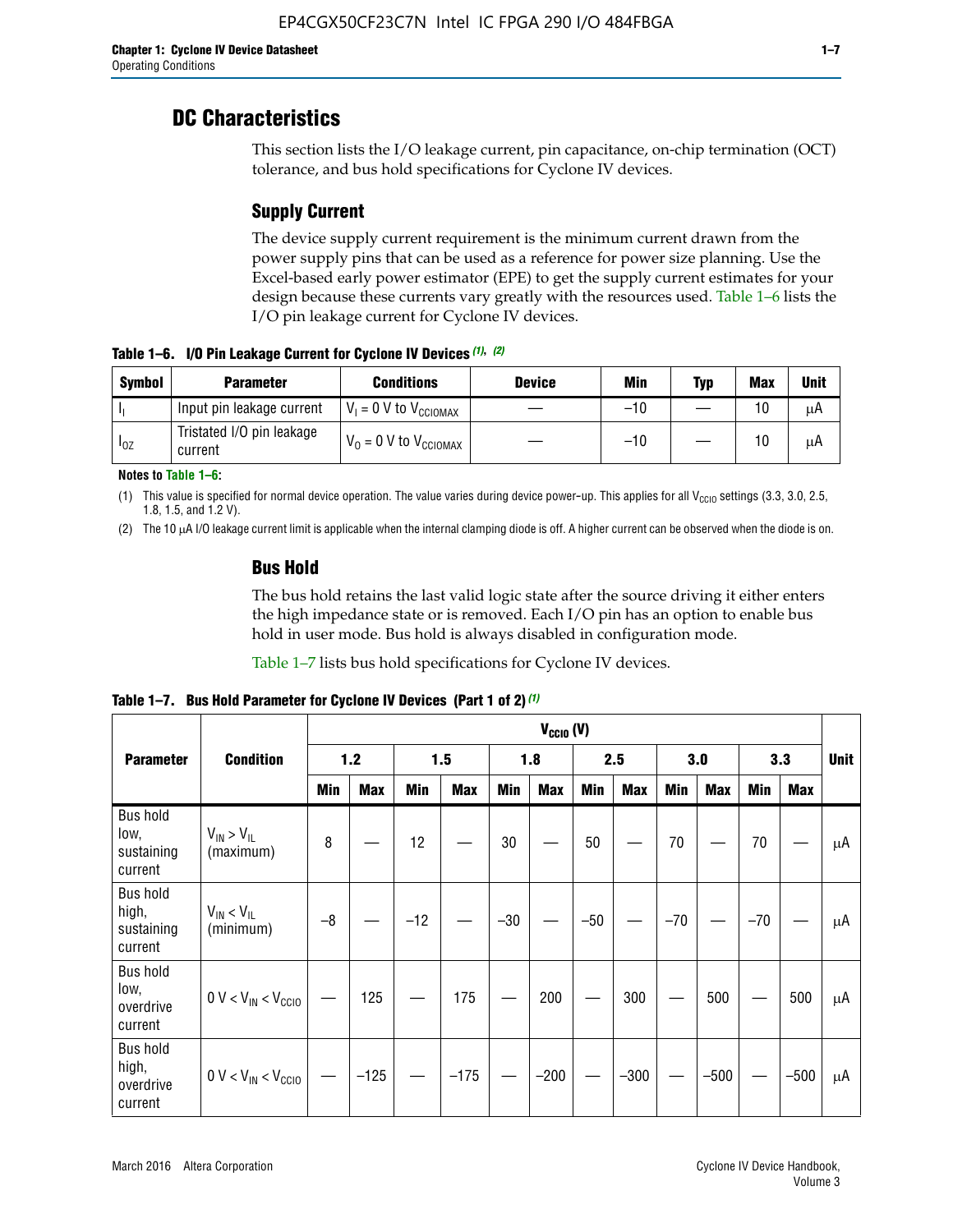| <b>Parameter</b>       | <b>Condition</b> |            | $V_{CClO}$ (V) |            |            |      |            |     |     |     |            |            |     |             |
|------------------------|------------------|------------|----------------|------------|------------|------|------------|-----|-----|-----|------------|------------|-----|-------------|
|                        |                  | 1.2        |                | 1.5        |            | 1.8  |            | 2.5 |     | 3.0 |            | 3.3        |     | <b>Unit</b> |
|                        |                  | <b>Min</b> | <b>Max</b>     | <b>Min</b> | <b>Max</b> | Min  | <b>Max</b> | Min | Max | Min | <b>Max</b> | <b>Min</b> | Max |             |
| Bus hold trip<br>point |                  | 0.3        | 0.9            | 0.375      | 1.125      | 0.68 | 1.07       | 0.7 | 1.7 | 0.8 | റ          | 0.8        |     |             |

**Table 1–7. Bus Hold Parameter for Cyclone IV Devices (Part 2 of 2)** *(1)*

**Note to Table 1–7:**

(1) Bus hold trip points are based on the calculated input voltages from the JEDEC standard.

### **OCT Specifications**

Table 1–8 lists the variation of OCT without calibration across process, temperature, and voltage (PVT).

**Table 1–8. Series OCT Without Calibration Specifications for Cyclone IV Devices**

|                                                 |                | <b>Resistance Tolerance</b> |                                                                             |               |
|-------------------------------------------------|----------------|-----------------------------|-----------------------------------------------------------------------------|---------------|
| <b>Description</b>                              | $V_{CCIO} (V)$ | <b>Commercial Maximum</b>   | <b>Industrial, Extended</b><br>industrial, and<br><b>Automotive Maximum</b> | <b>Unit</b>   |
|                                                 | 3.0            | ±30                         | ±40                                                                         | $\frac{0}{0}$ |
|                                                 | 2.5            | ±30                         | ±40                                                                         | $\frac{0}{0}$ |
|                                                 | 1.8            | ±40                         | ±50                                                                         | $\frac{0}{0}$ |
|                                                 | 1.5            | ±50                         | ±50                                                                         | $\frac{0}{0}$ |
| Series OCT without<br>calibration<br>1.2<br>±50 |                | ±50                         | $\frac{0}{0}$                                                               |               |

OCT calibration is automatically performed at device power-up for OCT-enabled I/Os.

Table 1–9 lists the OCT calibration accuracy at device power-up.

|  | Table 1–9. Series OCT with Calibration at Device Power-Up Specifications for Cyclone IV Devices |  |
|--|-------------------------------------------------------------------------------------------------|--|
|--|-------------------------------------------------------------------------------------------------|--|

|                       |                | <b>Calibration Accuracy</b> |                                                                             |               |
|-----------------------|----------------|-----------------------------|-----------------------------------------------------------------------------|---------------|
| <b>Description</b>    | $V_{CGI0} (V)$ | <b>Commercial Maximum</b>   | <b>Industrial, Extended</b><br>industrial, and<br><b>Automotive Maximum</b> | <b>Unit</b>   |
|                       | 3.0            | ±10                         | ±10                                                                         | $\frac{0}{0}$ |
| Series OCT with       | 2.5            | ±10                         | ±10                                                                         | $\%$          |
| calibration at device | 1.8            | ±10                         | ±10                                                                         | $\%$          |
| power-up              | 1.5            | ±10                         | ±10                                                                         | $\frac{0}{0}$ |
|                       | 1.2            | ±10                         | ±10                                                                         | $\frac{0}{0}$ |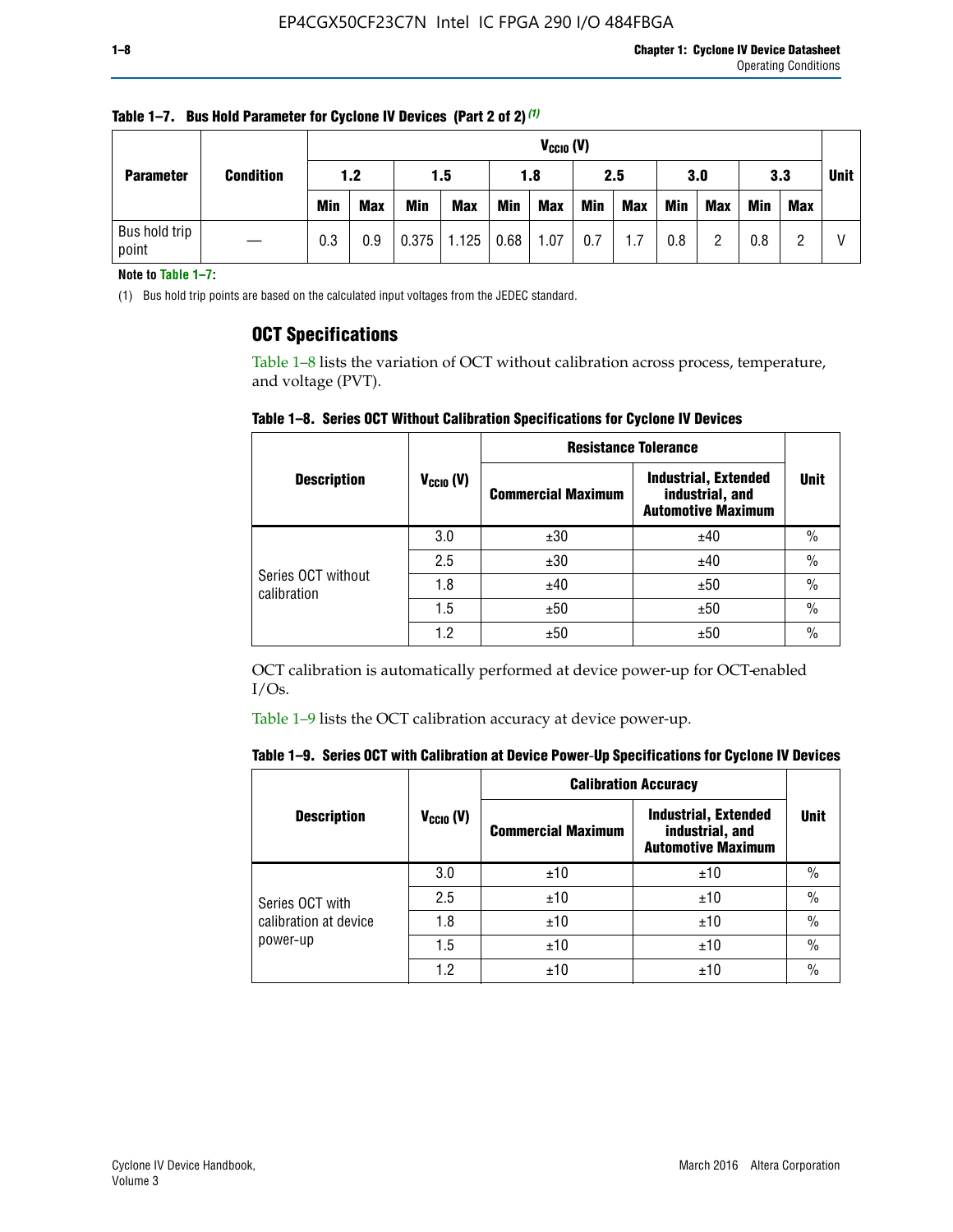The OCT resistance may vary with the variation of temperature and voltage after calibration at device power-up. Use Table 1–10 and Equation 1–1 to determine the final OCT resistance considering the variations after calibration at device power-up. Table 1–10 lists the change percentage of the OCT resistance with voltage and temperature.

**Table 1–10. OCT Variation After Calibration at Device Power**-**Up for Cyclone IV Devices**

| <b>Nominal Voltage</b> | dR/dT (%/°C) | $dR/dV$ (%/mV) |
|------------------------|--------------|----------------|
| 3.0                    | 0.262        | $-0.026$       |
| 2.5                    | 0.234        | $-0.039$       |
| 1.8                    | 0.219        | $-0.086$       |
| 1.5                    | 0.199        | $-0.136$       |
| 1.2                    | 0.161        | $-0.288$       |

#### **Equation 1–1. Final OCT Resistance** *(1)***,** *(2)***,** *(3)***,** *(4)***,** *(5)***,** *(6)*

 $\Delta R_V = (V_2 - V_1) \times 1000 \times dR/dV$  ––––––––––––(7)  $\Delta R_T = (T_2 - T_1) \times dR/dT$  –––––––– *(8)* For  $\Delta R_x < 0$ ; MF<sub>x</sub> = 1/ ( $|\Delta R_x|/100 + 1$ ) –––––– (9) For  $\Delta R_x > 0$ ;  $\text{MF}_x = \Delta R_x / 100 + 1$  ——– (10)  $MF = MF_V \times MF_T$  –––––––––––(11) Rfinal = Rinitial × MF ––––– *(12)*

#### **Notes to Equation 1–1:**

- (1)  $T_2$  is the final temperature.
- (2)  $T_1$  is the initial temperature.
- (3) MF is multiplication factor.
- (4)  $R<sub>final</sub>$  is final resistance.
- (5) Rinitial is initial resistance.
- (6) Subscript x refers to both  $\sqrt{v}$  and  $\sqrt{v}$ .
- (7)  $\Delta R_V$  is a variation of resistance with voltage.
- (8)  $\Delta R_T$  is a variation of resistance with temperature.
- (9) dR/dT is the change percentage of resistance with temperature after calibration at device power-up.
- (10) dR/dV is the change percentage of resistance with voltage after calibration at device power-up.
- (11)  $V_2$  is final voltage.
- (12)  $V_1$  is the initial voltage.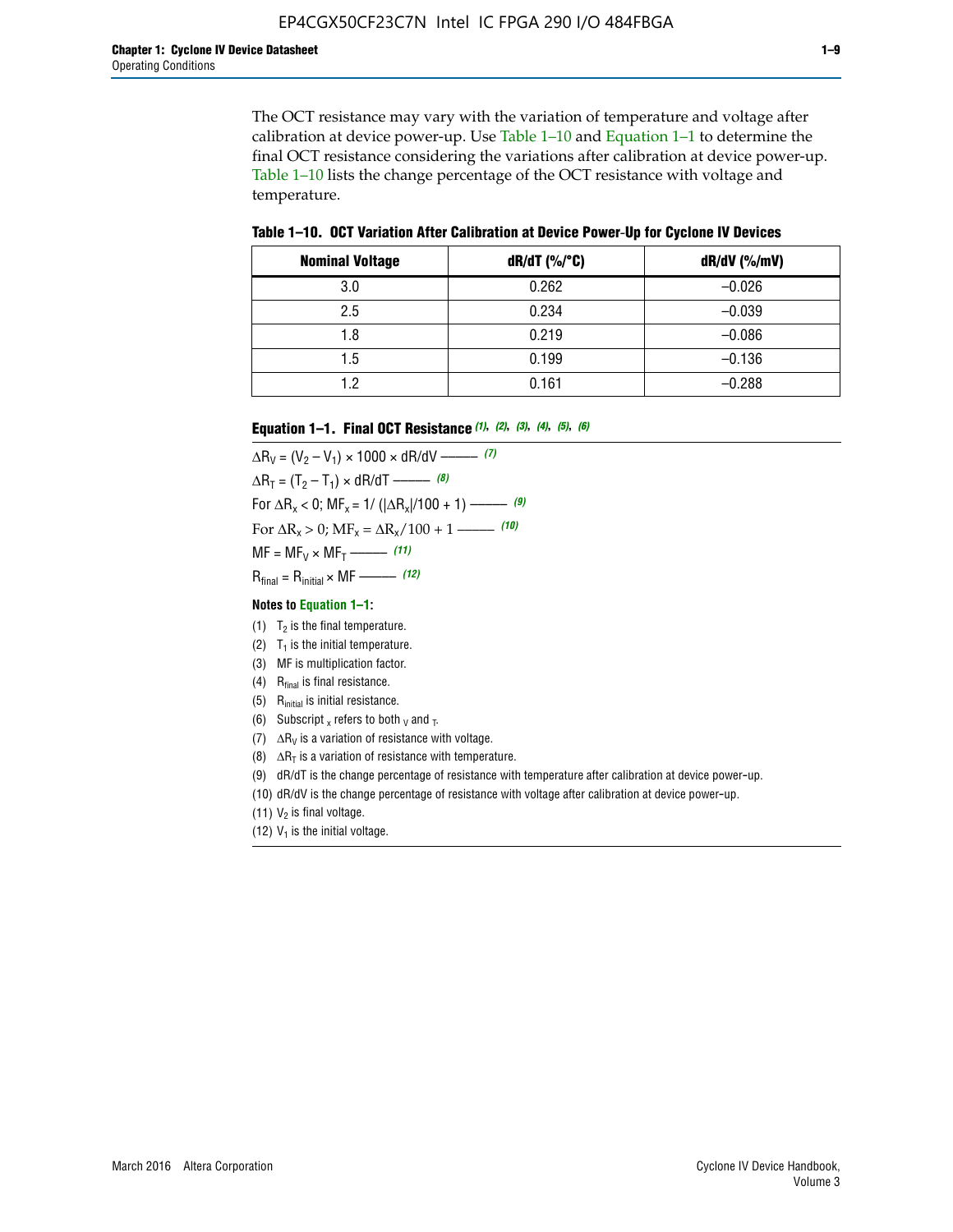Example 1-1 shows how to calculate the change of  $50$ - $\Omega$  I/O impedance from 25°C at 3.0 V to 85°C at 3.15 V.

#### **Example 1–1. Impedance Change**

 $\Delta R_V = (3.15 - 3) \times 1000 \times -0.026 = -3.83$  $\Delta R_T = (85 - 25) \times 0.262 = 15.72$ Because  $\Delta R_V$  is negative,  $MF_V = 1 / (3.83/100 + 1) = 0.963$ Because  $\Delta R_T$  is positive,  $MF_T = 15.72/100 + 1 = 1.157$  $MF = 0.963 \times 1.157 = 1.114$  $R_{final} = 50 \times 1.114 = 55.71 \Omega$ 

### **Pin Capacitance**

Table 1–11 lists the pin capacitance for Cyclone IV devices.

**Table 1–11. Pin Capacitance for Cyclone IV Devices** *(1)*

| <b>Symbol</b>       | <b>Parameter</b>                                                                                    | Typical-<br><b>Quad Flat</b><br><b>Pack</b><br>(QFP) | Typical-<br><b>Quad Flat</b><br><b>No Leads</b><br>(QFN) | Typical-<br><b>Ball-Grid</b><br><b>Array</b><br>(BGA) | <b>Unit</b> |
|---------------------|-----------------------------------------------------------------------------------------------------|------------------------------------------------------|----------------------------------------------------------|-------------------------------------------------------|-------------|
| C <sub>IOTB</sub>   | Input capacitance on top and bottom I/O pins                                                        |                                                      |                                                          | 6                                                     | рF          |
| $C_{IOLR}$          | Input capacitance on right I/O pins                                                                 |                                                      |                                                          | 5                                                     | рF          |
| $C_{LVDSLR}$        | Input capacitance on right I/O pins with dedicated LVDS output                                      | 8                                                    | 8                                                        | 7                                                     | рF          |
| $C_{VREFLR}$<br>(2) | Input capacitance on right dual-purpose VREF pin when used as<br>$V_{BFF}$ or user I/O pin          | 21                                                   | 21                                                       | 21                                                    | рF          |
| $C_{VREFTB}$<br>(2) | Input capacitance on top and bottom dual-purpose VREF pin when<br>used as $V_{BFF}$ or user I/O pin | 23(3)                                                | 23                                                       | 23                                                    | рF          |
| $C_{CLKTB}$         | Input capacitance on top and bottom dedicated clock input pins                                      | 7                                                    | 7                                                        | 6                                                     | pF          |
| $C_{CLKLR}$         | Input capacitance on right dedicated clock input pins                                               | 6                                                    | 6                                                        | 5                                                     | рF          |

#### **Notes to Table 1–11:**

(1) The pin capacitance applies to FBGA, UBGA, and MBGA packages.

(2) When you use the VREF pin as a regular input or output, you can expect a reduced performance of toggle rate and  $t_{\rm CO}$  because of higher pin capacitance.

(3) CVREFTB for the EP4CE22 device is 30 pF.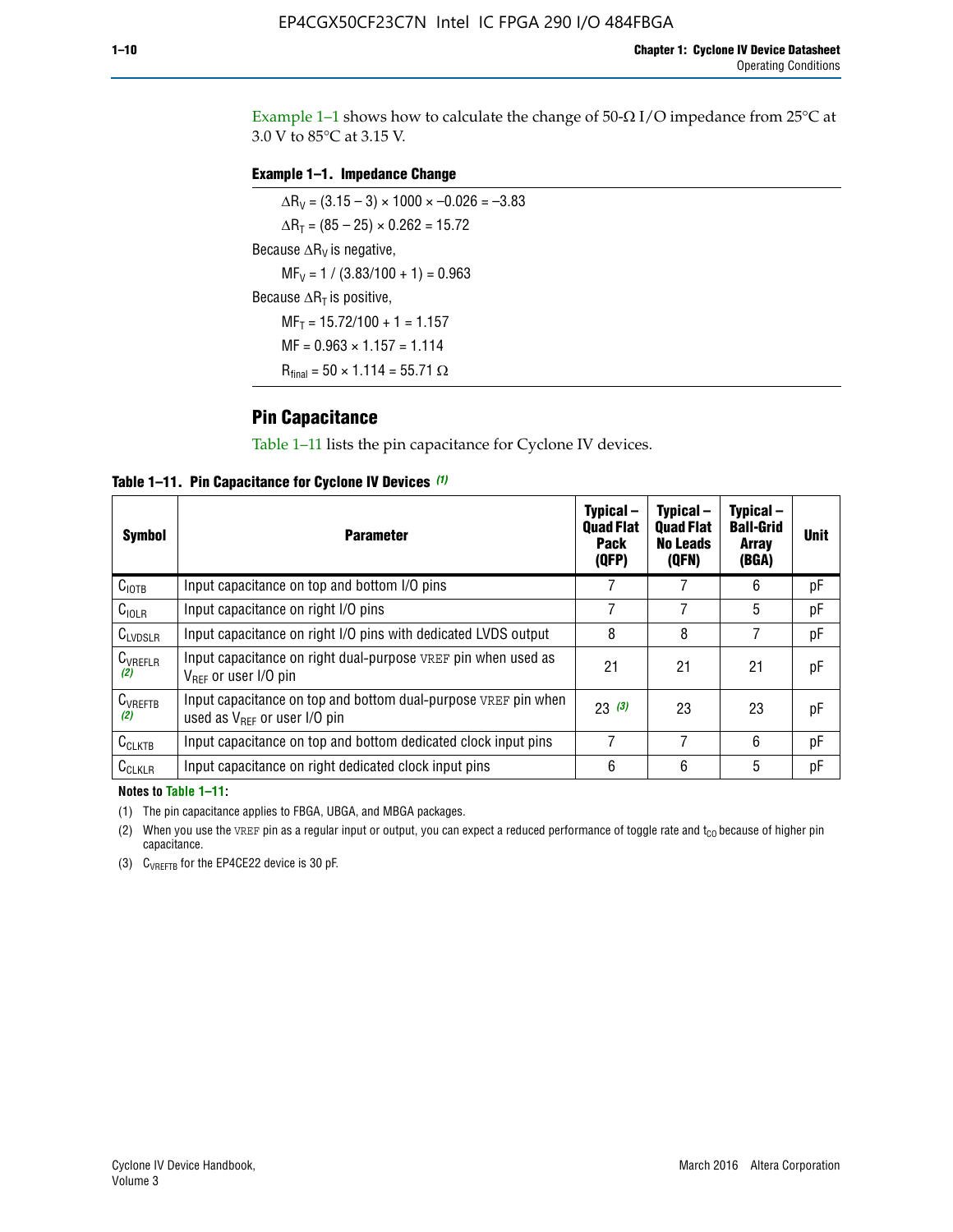## **Internal Weak Pull-Up and Weak Pull-Down Resistor**

Table 1–12 lists the weak pull-up and pull-down resistor values for Cyclone IV devices.

**Table 1–12. Internal Weak Pull**-**Up and Weak Pull**-**Down Resistor Values for Cyclone IV Devices** *(1)*

| <b>Symbol</b> | <b>Parameter</b>                                                                                                    | <b>Conditions</b>                                  | Min | Typ                                                                     | <b>Max</b> | <b>Unit</b> |
|---------------|---------------------------------------------------------------------------------------------------------------------|----------------------------------------------------|-----|-------------------------------------------------------------------------|------------|-------------|
|               |                                                                                                                     | $V_{\text{CC10}} = 3.3 \text{ V} \pm 5\%$ (2), (3) |     | 25                                                                      | 41         | kΩ          |
|               |                                                                                                                     | $V_{\text{CC10}} = 3.0 \text{ V} \pm 5\%$ (2), (3) | 7   | 28                                                                      | 47         | $k\Omega$   |
|               | before and during configuration, as                                                                                 | $V_{\text{CC10}} = 2.5 V \pm 5\%$ (2), (3)         | 8   | 35                                                                      | 61         | kΩ          |
| $R_{PU}$      | well as user mode if you enable the<br>programmable pull-up resistor option                                         | $V_{\text{CC10}} = 1.8 V \pm 5\%$ (2), (3)         | 10  | 57                                                                      | 108        | kΩ          |
|               |                                                                                                                     | $V_{\text{CC10}} = 1.5 V \pm 5\%$ (2), (3)         | 13  | 82                                                                      | 163        | kΩ          |
|               |                                                                                                                     | $V_{\text{CC10}} = 1.2 \text{ V} \pm 5\%$ (2), (3) | 19  | 143<br>351<br>19<br>30<br>22<br>36<br>25<br>43<br>35<br>71<br>50<br>112 | kΩ         |             |
|               |                                                                                                                     | $V_{\text{CC10}} = 3.3 V \pm 5\%$ (4)              | 6   |                                                                         |            | kΩ          |
|               |                                                                                                                     | $V_{\text{CC10}} = 3.0 V \pm 5\%$ (4)              | 6   |                                                                         |            | kΩ          |
| $R_{PD}$      |                                                                                                                     | $V_{\text{CC10}} = 2.5 V \pm 5\%$ (4)              | 6   |                                                                         |            | kΩ          |
|               |                                                                                                                     | $V_{\text{CC10}} = 1.8 \text{ V} \pm 5\%$ (4)      | 7   |                                                                         |            | kΩ          |
|               | Value of the I/O pin pull-up resistor<br>Value of the I/O pin pull-down resistor<br>before and during configuration | $V_{\text{CC10}} = 1.5 V \pm 5\%$ (4)              | 8   |                                                                         |            | kΩ          |

#### **Notes to Table 1–12:**

- (1) All I/O pins have an option to enable weak pull-up except the configuration, test, and JTAG pins. The weak pull-down feature is only available for JTAG TCK.
- (2) Pin pull-up resistance values may be lower if an external source drives the pin higher than  $V_{\text{CCIO}}$ .
- (3)  $R_{PU} = (V_{CC10} V_1)/I_{R_PU}$ Minimum condition: –40°C; V<sub>CCIO</sub> = V<sub>CC</sub> + 5%, V<sub>I</sub> = V<sub>CC</sub> + 5% – 50 mV; Typical condition: 25°C; V<sub>CCIO</sub> = V<sub>CC</sub>, V<sub>I</sub> = 0 V; Maximum condition: 100°C;  $V_{\text{CCIO}} = V_{\text{CC}} - 5\%$ ,  $V_1 = 0$  V; in which V<sub>I</sub> refers to the input voltage at the I/O pin.
- (4)  $R_{PD} = V_I/I_{R_PD}$ Minimum condition:  $-40^{\circ}$ C; V<sub>CCIO</sub> = V<sub>CC</sub> + 5%, V<sub>I</sub> = 50 mV; Typical condition: 25°C;  $V_{\text{CCIO}} = V_{\text{CC}}$ ,  $V_{\text{I}} = V_{\text{CC}} - 5\%$ ; Maximum condition: 100°C; V<sub>CClO</sub> = V<sub>CC</sub> – 5%, V<sub>I</sub> = V<sub>CC</sub> – 5%; in which V<sub>I</sub> refers to the input voltage at the I/O pin.

#### **Hot-Socketing**

Table 1–13 lists the hot-socketing specifications for Cyclone IV devices.

**Table 1–13. Hot**-**Socketing Specifications for Cyclone IV Devices**

| <b>Symbol</b> | <b>Parameter</b>                  | <b>Maximum</b> |
|---------------|-----------------------------------|----------------|
| $I$ IOPIN(DC) | DC current per I/O pin            | $300 \mu A$    |
| $I$ IOPIN(AC) | AC current per I/O pin            | 8 mA $(1)$     |
| IXCVRTX(DC)   | DC current per transceiver TX pin | 100 mA         |
| IXCVRRX(DC)   | DC current per transceiver RX pin | 50 mA          |

**Note to Table 1–13:**

(1) The I/O ramp rate is 10 ns or more. For ramp rates faster than 10 ns, |IIOPIN| = C dv/dt, in which C is the I/O pin capacitance and dv/dt is the slew rate.

 $\mathbb{I} \rightarrow \mathbb{I}$  During hot-socketing, the I/O pin capacitance is less than 15 pF and the clock pin capacitance is less than 20 pF.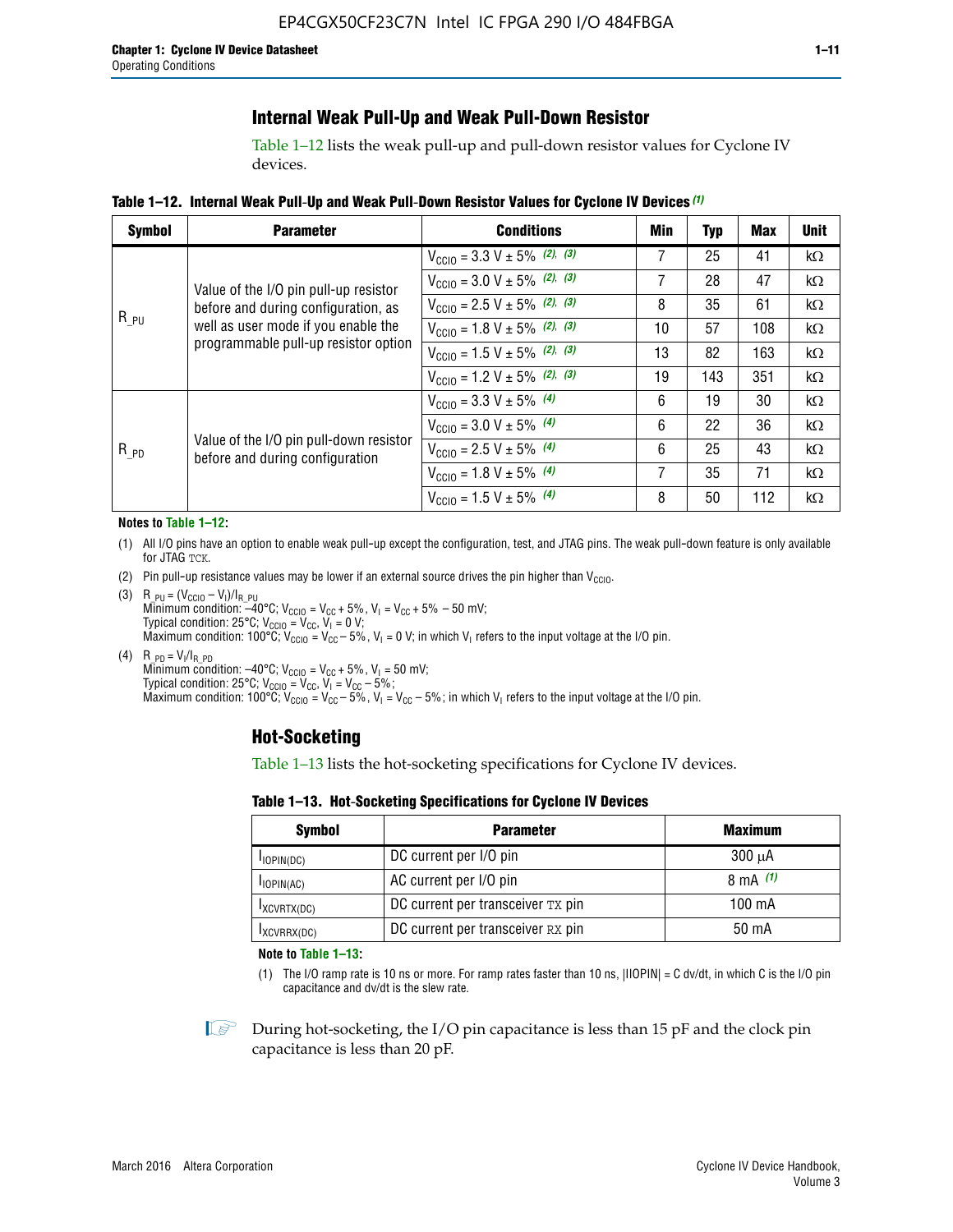## **Schmitt Trigger Input**

Cyclone IV devices support Schmitt trigger input on the TDI, TMS, TCK, nSTATUS, nCONFIG, nCE, CONF\_DONE, and DCLK pins. A Schmitt trigger feature introduces hysteresis to the input signal for improved noise immunity, especially for signals with slow edge rate. Table 1–14 lists the hysteresis specifications across the supported  $V<sub>CCIO</sub>$  range for Schmitt trigger inputs in Cyclone IV devices.

**Table 1–14. Hysteresis Specifications for Schmitt Trigger Input in Cyclone IV Devices**

| <b>Symbol</b>                  | <b>Parameter</b>               | <b>Conditions (V)</b>   | <b>Minimum</b> | <b>Unit</b> |
|--------------------------------|--------------------------------|-------------------------|----------------|-------------|
|                                |                                | $V_{\text{CGI0}} = 3.3$ | 200            | mV          |
|                                | Hysteresis for Schmitt trigger | $V_{\text{CCIO}} = 2.5$ | 200            | mV          |
| $\mathsf{V}_{\mathsf{SCHMIT}}$ | input                          | $V_{\text{CCIO}} = 1.8$ | 140            | mV          |
|                                |                                | $V_{\text{CCIO}} = 1.5$ | 110            | mV          |

## **I/O Standard Specifications**

The following tables list input voltage sensitivities ( $V<sub>IH</sub>$  and  $V<sub>II</sub>$ ), output voltage ( $V<sub>OH</sub>$ and  $V_{OL}$ ), and current drive characteristics ( $I_{OH}$  and  $I_{OL}$ ), for various I/O standards supported by Cyclone IV devices. Table 1–15 through Table 1–20 provide the I/O standard specifications for Cyclone IV devices.

|                    | $V_{CClO}(V)$ |     | $V_{IL}(V)$ |        | $V_{IH} (V)$               |                            | $V_{OL}(V)$             | $V_{OH} (V)$                                    | l <sub>ol</sub>              | $I_{0H}$       |             |
|--------------------|---------------|-----|-------------|--------|----------------------------|----------------------------|-------------------------|-------------------------------------------------|------------------------------|----------------|-------------|
| I/O Standard       | <b>Min</b>    | Typ | Max         | Min    | Max                        | Min                        | <b>Max</b>              | Max                                             | Min                          | (mA)<br>(4)    | (mA)<br>(4) |
| 3.3-V LVTTL (3)    | 3.135         | 3.3 | 3.465       |        | 0.8                        | 1.7                        | 3.6                     | 0.45                                            | 2.4                          | 4              | $-4$        |
| 3.3-V LVCMOS $(3)$ | 3.135         | 3.3 | 3.465       |        | 0.8                        | 1.7                        | 3.6                     | 0.2                                             | $V_{\text{CC10}} - 0.2$      | $\overline{2}$ | $-2$        |
| 3.0-V LVTTL (3)    | 2.85          | 3.0 | 3.15        | $-0.3$ | 0.8                        | 1.7                        | $V_{\text{CC10}} + 0.3$ | 0.45                                            | 2.4                          | 4              | $-4$        |
| 3.0-V LVCMOS (3)   | 2.85          | 3.0 | 3.15        | $-0.3$ | 0.8                        | 1.7                        | $V_{\text{CC10}} + 0.3$ | 0.2                                             | $V_{\text{CC10}} - 0.2$      | 0.1            | $-0.1$      |
| $2.5 V$ (3)        | 2.375         | 2.5 | 2.625       | $-0.3$ | 0.7                        | 1.7                        | $V_{\text{CGI0}} + 0.3$ | 0.4                                             | 2.0                          | 1              | $-1$        |
| 1.8V               | 1.71          | 1.8 | 1.89        | $-0.3$ | 0.35x<br>V <sub>CCIO</sub> | 0.65x<br>V <sub>CCIO</sub> | 2.25                    | 0.45                                            | $V_{CGIO}$ –<br>0.45         | $\overline{2}$ | $-2$        |
| 1.5V               | 1.425         | 1.5 | 1.575       | $-0.3$ | 0.35x<br>V <sub>CCIO</sub> | 0.65x<br>V <sub>CCIO</sub> | $V_{\text{CC10}} + 0.3$ | 0.25x<br>V <sub>CClO</sub>                      | 0.75x<br>V <sub>CCIO</sub>   | $\overline{2}$ | $-2$        |
| 1.2V               | 1.14          | 1.2 | 1.26        | $-0.3$ | 0.35x<br>V <sub>CCIO</sub> | 0.65x<br>V <sub>CCIO</sub> | $V_{\text{CC10}} + 0.3$ | 0.25x<br>V <sub>CClO</sub>                      | 0.75x<br>V <sub>CCIO</sub>   | $\overline{2}$ | $-2$        |
| 3.0-V PCI          | 2.85          | 3.0 | 3.15        |        | 0.3x<br>V <sub>CCIO</sub>  | 0.5x<br>V <sub>CCIO</sub>  | $V_{\text{CCI0}} + 0.3$ | $0.1 \times V_{\text{CC10}}$                    | $0.9 \times V_{\text{CC10}}$ | 1.5            | $-0.5$      |
| $3.0 - V$ PCI-X    | 2.85          | 3.0 | 3.15        |        | 0.35x<br>V <sub>CCIO</sub> | 0.5x<br>V <sub>CCIO</sub>  |                         | $V_{\text{CC10}} + 0.3$ 0.1 x $V_{\text{CC10}}$ | $0.9 \times V_{\text{CC10}}$ | 1.5            | $-0.5$      |

**Table 1–15. Single**-**Ended I/O Standard Specifications for Cyclone IV Devices** *(1)***,** *(2)*

#### **Notes to Table 1–15:**

(1) For voltage-referenced receiver input waveform and explanation of terms used in Table 1–15, refer to "Glossary" on page 1–37.

(2) AC load  $CL = 10$  pF

(3) For more information about interfacing Cyclone IV devices with 3.3/3.0/2.5-V LVTTL/LVCMOS I/O standards, refer to *[AN 447: Interfacing Cyclone III](http://www.altera.com/literature/an/an447.pdf)  [and Cyclone IV Devices with 3.3/3.0/2.5-V LVTTL/LVCMOS I/O Systems](http://www.altera.com/literature/an/an447.pdf)*.

(4) To meet the IOL and IOH specifications, you must set the current strength settings accordingly. For example, to meet the **3.3-V LVTTL** specification (4 mA), set the current strength settings to 4 mA or higher. Setting at lower current strength may not meet the lou and lon specifications in the handbook.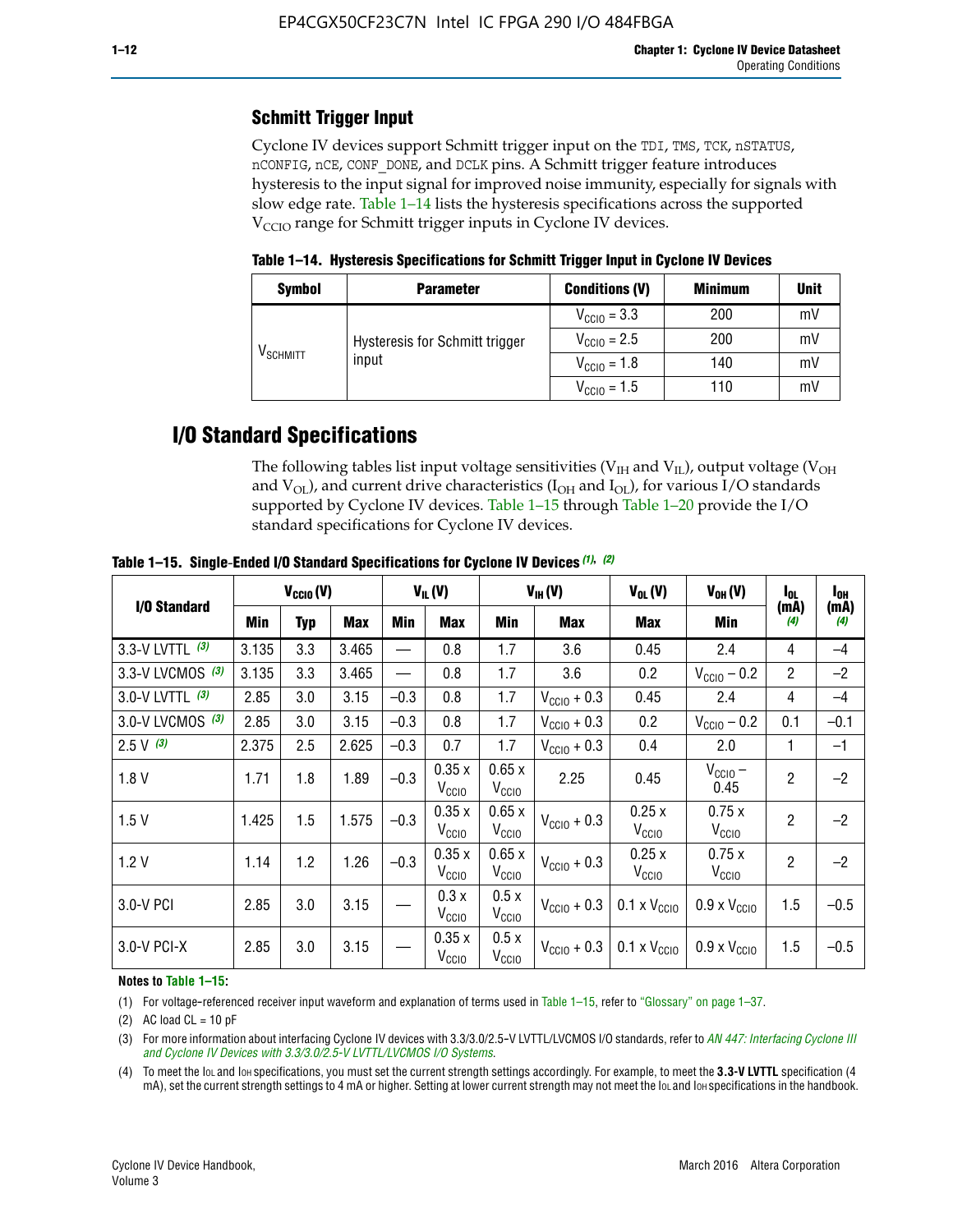| 1/0                    | $V_{CGI0}(V)$ |            |       |                                                                        | $V_{TT} (V)$ (2)                                                     |                                                                        |                     |                           |                     |
|------------------------|---------------|------------|-------|------------------------------------------------------------------------|----------------------------------------------------------------------|------------------------------------------------------------------------|---------------------|---------------------------|---------------------|
| <b>Standard</b>        | <b>Min</b>    | <b>Typ</b> | Max   | Min                                                                    | <b>Typ</b>                                                           | <b>Max</b>                                                             | Min                 | <b>Typ</b>                | Max                 |
| SSTL-2<br>Class I, II  | 2.375         | 2.5        | 2.625 | 1.19                                                                   | 1.25                                                                 | 1.31                                                                   | $V_{REF}$ –<br>0.04 | V <sub>REF</sub>          | $V_{REF}$ +<br>0.04 |
| SSTL-18<br>Class I, II | 1.7           | 1.8        | 1.9   | 0.833                                                                  | 0.9                                                                  | 0.969                                                                  | $V_{REF}$ –<br>0.04 | V <sub>REF</sub>          | $V_{REF}$ +<br>0.04 |
| HSTL-18<br>Class I, II | 1.71          | 1.8        | .89   | 0.85                                                                   | 0.9                                                                  | 0.95                                                                   | 0.85                | 0.9                       | 0.95                |
| HSTL-15<br>Class I, II | 1.425         | 1.5        | 1.575 | 0.71                                                                   | 0.75                                                                 | 0.79                                                                   | 0.71                | 0.75                      | 0.79                |
| HSTL-12<br>Class I, II | 1.14          | 1.2        | 1.26  | $0.48 \times V_{\text{CC10}}$ (3)<br>$0.47 \times V_{\text{CC10}}$ (4) | $0.5 \times V_{\text{CC10}}$ (3)<br>$0.5 \times V_{\text{CC10}}$ (4) | $0.52 \times V_{\text{CC10}}$ (3)<br>$0.53 \times V_{\text{CC10}}$ (4) |                     | 0.5x<br>V <sub>CCIO</sub> |                     |

|  |  |  |  | Table 1–16. Single-Ended SSTL and HSTL I/O Reference Voltage Specifications for Cyclone IV Devices (1) |
|--|--|--|--|--------------------------------------------------------------------------------------------------------|
|--|--|--|--|--------------------------------------------------------------------------------------------------------|

#### **Notes to Table 1–16:**

(1) For an explanation of terms used in Table 1–16, refer to "Glossary" on page 1–37.

(2)  $V_{TT}$  of the transmitting device must track  $V_{REF}$  of the receiving device.

(3) Value shown refers to DC input reference voltage,  $V_{REF(DC)}$ .

(4) Value shown refers to AC input reference voltage,  $V_{REF(AC)}$ .

|  | Table 1–17.  Single-Ended SSTL and HSTL I/O Standards Signal Specifications for Cyclone IV Devices |  |  |  |  |  |
|--|----------------------------------------------------------------------------------------------------|--|--|--|--|--|
|--|----------------------------------------------------------------------------------------------------|--|--|--|--|--|

| I/O                        |            | $V_{IL(DC)}(V)$      |                                      | $V_{IH(DC)}(V)$   |         | $V_{IL(AC)}(V)$     |                     | $V_{IH(AC)}(V)$      | $V_{OL}(V)$                        | $V_{OH} (V)$                       | $I_{0L}$ | $I_{0H}$ |
|----------------------------|------------|----------------------|--------------------------------------|-------------------|---------|---------------------|---------------------|----------------------|------------------------------------|------------------------------------|----------|----------|
| <b>Standard</b>            | <b>Min</b> | Max                  | <b>Min</b>                           | <b>Max</b>        | Min     | Max                 | Min                 | <b>Max</b>           | Max                                | Min                                | (mA)     | (mA)     |
| SSTL-2<br>Class I          |            | $V_{REF}$ –<br>0.18  | $V_{REF} +$<br>0.18                  |                   |         | $V_{REF}$ –<br>0.35 | $V_{REF} +$<br>0.35 |                      | $V_{TT}$ –<br>0.57                 | $V_{TT}$ +<br>0.57                 | 8.1      | $-8.1$   |
| SSTL-2<br>Class II         |            | $V_{REF}$ –<br>0.18  | $V_{REF} +$<br>0.18                  |                   |         | $V_{REF}$ –<br>0.35 | $V_{REF} +$<br>0.35 |                      | $V_{TT}$ –<br>0.76                 | $V_{TT}$ +<br>0.76                 | 16.4     | $-16.4$  |
| <b>SSTL-18</b><br>Class I  |            | $V_{REF}$ –<br>0.125 | $V_{REF}$ +<br>0.125                 |                   |         | $V_{REF}$ –<br>0.25 | $V_{REF} +$<br>0.25 |                      | $V_{TT}$ –<br>0.475                | $V_{TT}$ +<br>0.475                | 6.7      | $-6.7$   |
| SSTL-18<br>Class II        |            | $V_{REF}$ –<br>0.125 | $V_{REF}$ +<br>0.125                 |                   |         | $V_{REF}$ –<br>0.25 | $V_{REF}$ +<br>0.25 |                      | 0.28                               | $V_{CCIO}$ –<br>0.28               | 13.4     | $-13.4$  |
| HSTL-18<br>Class I         |            | $V_{REF}$ –<br>0.1   | $\mathsf{V}_{\mathsf{REF}}$ +<br>0.1 |                   |         | $V_{REF}$ –<br>0.2  | $V_{REF}$ +<br>0.2  |                      | 0.4                                | $V_{\text{CCIO}}-$<br>0.4          | 8        | $-8$     |
| HSTL-18<br>Class II        |            | $V_{REF}$ –<br>0.1   | $V_{REF}$ +<br>0.1                   |                   |         | $V_{REF}$ –<br>0.2  | $V_{REF} +$<br>0.2  |                      | 0.4                                | $V_{CC10}$ –<br>0.4                | 16       | $-16$    |
| HSTL-15<br>Class I         |            | $V_{REF}$ –<br>0.1   | $V_{REF}$ +<br>0.1                   |                   |         | $V_{REF}$ –<br>0.2  | $V_{REF}$ +<br>0.2  |                      | 0.4                                | $V_{CC10}$ –<br>0.4                | 8        | $-8$     |
| HSTL-15<br>Class II        |            | $V_{REF}$ –<br>0.1   | $V_{REF} +$<br>0.1                   |                   |         | $V_{REF}$ –<br>0.2  | $V_{REF} +$<br>0.2  |                      | 0.4                                | $V_{CC10}$ –<br>0.4                | 16       | $-16$    |
| <b>HSTL-12</b><br>Class I  | $-0.15$    | $V_{REF}-$<br>0.08   | $V_{REF} +$<br>0.08                  | $V_{CGI0} + 0.15$ | $-0.24$ | $V_{REF}$ –<br>0.15 | $V_{REF} +$<br>0.15 | $V_{CClO}$ +<br>0.24 | $0.25 \times$<br>$V_{\rm CClO}$    | $0.75 \times$<br>V <sub>CCIO</sub> | 8        | $-8$     |
| <b>HSTL-12</b><br>Class II | $-0.15$    | $V_{REF}$ –<br>0.08  | $V_{REF} +$<br>0.08                  | $V_{CGI0} + 0.15$ | $-0.24$ | $V_{REF}$ –<br>0.15 | $V_{REF} +$<br>0.15 | $V_{CCIO}$ +<br>0.24 | $0.25 \times$<br>V <sub>CCIO</sub> | $0.75 \times$<br>V <sub>CCIO</sub> | 14       | $-14$    |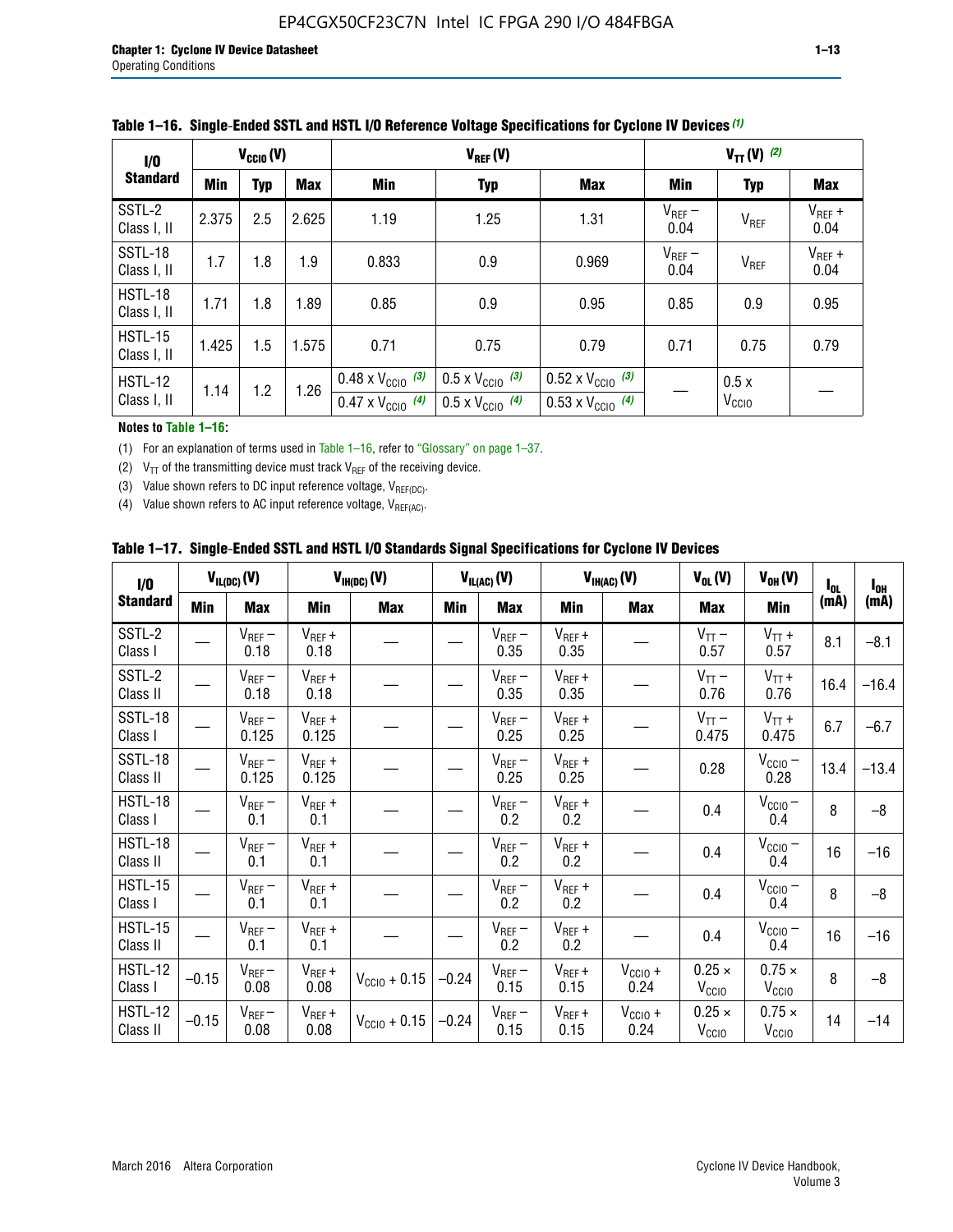**f For more information about receiver input and transmitter output waveforms, and for** other differential I/O standards, refer to the *[I/O Features in Cyclone IV Devices](http://www.altera.com/literature/hb/cyclone-iv/cyiv-51006.pdf)* chapter*.*

**Table 1–18. Differential SSTL I/O Standard Specifications for Cyclone IV Devices** *(1)*

| I/O Standard           |       | $V_{CCl0}(V)$ |            |      | $V_{\text{Swing(DC)}}(V)$ |                                | $V_{X(AC)}(V)$ |                                 | $V_{\text{Swing(AC)}}$<br>(V) |               |                                | $V_{OX(AC)}(V)$ |                                 |  |
|------------------------|-------|---------------|------------|------|---------------------------|--------------------------------|----------------|---------------------------------|-------------------------------|---------------|--------------------------------|-----------------|---------------------------------|--|
|                        | Min   | Typ           | <b>Max</b> | Min  | <b>Max</b>                | <b>Min</b>                     | <b>Typ</b>     | <b>Max</b>                      | <b>Min</b>                    | <b>Max</b>    | Min                            | <b>Typ</b>      | <b>Max</b>                      |  |
| SSTL-2<br>Class I, II  | 2.375 | 2.5           | 2.625      | 0.36 | V <sub>CCIO</sub>         | $V_{\text{CC10}}/2 - 0.2$      |                | $V_{\text{CC10}}/2$<br>$+0.2$   | 0.7                           | $V_{\rm CCI}$ | $V_{\text{CC10}}/2 -$<br>0.125 |                 | $V_{\text{CC10}}/2$<br>$+0.125$ |  |
| SSTL-18<br>Class I, II | 1.7   | .8            | .90        | 0.25 | V <sub>CCIO</sub>         | $V_{\text{CC10}}/2 -$<br>0.175 |                | $V_{\text{CC10}}/2$<br>$+0.175$ | 0.5                           | $V_{\rm CCI}$ | $V_{\text{CC10}}/2 -$<br>0.125 |                 | $V_{\text{CC10}}/2$<br>$+0.125$ |  |

#### **Note to Table 1–18:**

(1) Differential SSTL requires a  $V_{REF}$  input.

**Table 1–19. Differential HSTL I/O Standard Specifications for Cyclone IV Devices** *(1)*

|                               | $V_{CClO}(V)$ |     |            | $V_{\text{DIF(DC)}}(V)$ |                   | $V_{X(AC)}(V)$                |            |                            | $V_{CM(DC)}(V)$            |            |                            |         | $V_{\text{DIF(AC)}}(V)$    |  |
|-------------------------------|---------------|-----|------------|-------------------------|-------------------|-------------------------------|------------|----------------------------|----------------------------|------------|----------------------------|---------|----------------------------|--|
| I/O Standard                  | Min           | Typ | <b>Max</b> | Min                     | <b>Max</b>        | Min                           | <b>Typ</b> | <b>Max</b>                 | Min                        | <b>Typ</b> | <b>Max</b>                 | Mi<br>n | <b>Max</b>                 |  |
| HSTL-18<br>Class I, II        | 1.71          | 1.8 | .89        | 0.2                     |                   | 0.85                          |            | 0.95                       | 0.85                       |            | 0.95                       | 0.4     |                            |  |
| <b>HSTL-15</b><br>Class I, II | 1.425         | 1.5 | .575       | $0.2\,$                 |                   | 0.71                          |            | 0.79                       | 0.71                       |            | 0.79                       | 0.4     |                            |  |
| <b>HSTL-12</b><br>Class I, II | 1.14          | 1.2 | 1.26       | 0.16                    | V <sub>CCIO</sub> | $0.48 \times V_{\text{CC10}}$ |            | 0.52x<br>V <sub>CCIO</sub> | 0.48x<br>V <sub>CCIO</sub> |            | 0.52x<br>V <sub>CCIO</sub> | 0.3     | 0.48x<br>V <sub>CCIO</sub> |  |

#### **Note to Table 1–19:**

(1) Differential HSTL requires a  $V_{REF}$  input.

**Table 1–20. Differential I/O Standard Specifications for Cyclone IV Devices** *(1)* **(Part 1 of 2)**

| I/O Standard                            |       | $V_{CCl0} (V)$ |            |            | $V_{ID}$ (mV) | $V_{\text{lcm}}(V)^{(2)}$ |                                                     | $V_{0D}$ (mV) $(3)$ |     |     | $V_{0S} (V)^{(3)}$ |       |            |       |
|-----------------------------------------|-------|----------------|------------|------------|---------------|---------------------------|-----------------------------------------------------|---------------------|-----|-----|--------------------|-------|------------|-------|
|                                         | Min   | Typ            | <b>Max</b> | <b>Min</b> | <b>Max</b>    | Min                       | <b>Condition</b>                                    | <b>Max</b>          | Min | Typ | Max                | Min   | <b>Typ</b> | Max   |
|                                         |       |                |            |            |               | 0.05                      | $D_{MAX} \leq 500$ Mbps                             | 1.80                |     |     |                    |       |            |       |
| <b>LVPECL</b><br>(Row I/Os)<br>(6)      | 2.375 | 2.5            | 2.625      | 100        |               | 0.55                      | 500 Mbps $\leq$ D <sub>MAX</sub><br>$\leq$ 700 Mbps | 1.80                |     |     |                    |       |            |       |
|                                         |       |                |            |            |               | 1.05                      | $D_{MAX}$ > 700 Mbps                                | 1.55                |     |     |                    |       |            |       |
|                                         |       |                |            |            |               | 0.05                      | $D_{MAX} \leq 500$ Mbps                             | 1.80                |     |     |                    |       |            |       |
| <b>LVPECL</b><br>(Column<br>$1/Os)$ (6) | 2.375 | 2.5            | 2.625      | 100        |               | 0.55                      | 500 Mbps $\leq D_{MAX}$<br>$\leq$ 700 Mbps          | 1.80                |     |     |                    |       |            |       |
|                                         |       |                |            |            |               | 1.05                      | $D_{MAX}$ > 700 Mbps                                | 1.55                |     |     |                    |       |            |       |
|                                         |       |                |            |            |               | 0.05                      | $D_{MAX} \leq 500$ Mbps                             | 1.80                |     |     |                    |       |            |       |
| LVDS (Row<br>I/Os)                      | 2.375 | 2.5            | 2.625      | 100        |               | 0.55                      | 500 Mbps $\leq D_{MAX}$<br>$\leq 700$ Mbps          | 1.80                | 247 |     | 600                | 1.125 | 1.25       | 1.375 |
|                                         |       |                |            |            |               | 1.05                      | $D_{MAX}$ > 700 Mbps                                | 1.55                |     |     |                    |       |            |       |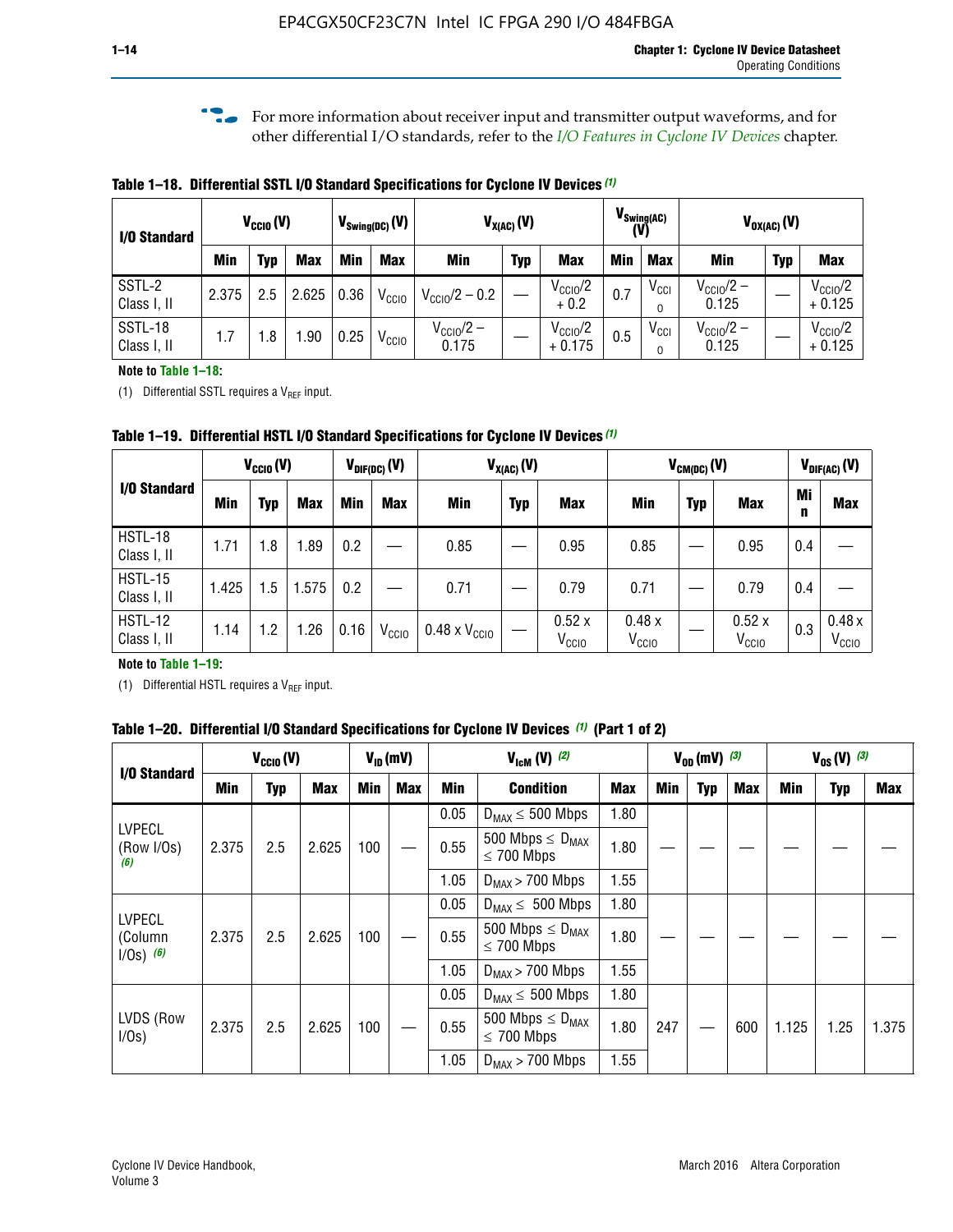#### EP4CGX50CF23C7N Intel IC FPGA 290 I/O 484FBGA

|                                         |            | $V_{\text{CCIO}}(V)$ | $V_{ID}(mV)$<br>$V_{\text{lcm}}(V)^{(2)}$ |     |            |            |                                            |            |     | $V_{OD}$ (mV) $(3)$ |            | $V_{0S} (V)$ (3) |            |       |  |
|-----------------------------------------|------------|----------------------|-------------------------------------------|-----|------------|------------|--------------------------------------------|------------|-----|---------------------|------------|------------------|------------|-------|--|
| I/O Standard                            |            |                      |                                           |     |            |            |                                            |            |     |                     |            |                  |            |       |  |
|                                         | <b>Min</b> | <b>Typ</b>           | <b>Max</b>                                | Min | <b>Max</b> | <b>Min</b> | <b>Condition</b>                           | <b>Max</b> | Min | <b>Typ</b>          | <b>Max</b> | <b>Min</b>       | <b>Typ</b> | Max   |  |
|                                         |            |                      |                                           |     |            | 0.05       | $D_{MAX} \leq 500$ Mbps                    | 1.80       |     |                     |            |                  |            |       |  |
| LVDS<br>(Column<br>$I/Os$ )             | 2.375      | 2.5                  | 2.625                                     | 100 |            | 0.55       | 500 Mbps $\leq D_{MAX}$<br>$\leq 700$ Mbps | 1.80       | 247 |                     | 600        | 1.125            | 1.25       | 1.375 |  |
|                                         |            |                      |                                           |     |            | 1.05       | $D_{MAX}$ > 700 Mbps                       | 1.55       |     |                     |            |                  |            |       |  |
| <b>BLVDS (Row</b><br>$1/0s)$ (4)        | 2.375      | 2.5                  | 2.625                                     | 100 |            |            |                                            |            |     |                     |            |                  |            |       |  |
| <b>BLVDS</b><br>(Column<br>$1/0s)$ (4)  | 2.375      | 2.5                  | 2.625                                     | 100 |            |            |                                            |            |     |                     |            |                  |            |       |  |
| mini-LVDS<br>(Row I/Os)<br>(5)          | 2.375      | 2.5                  | 2.625                                     |     |            |            |                                            |            | 300 |                     | 600        | 1.0              | 1.2        | 1.4   |  |
| mini-LVDS<br>(Column<br>$1/0s)$ (5)     | 2.375      | 2.5                  | 2.625                                     |     |            |            |                                            |            | 300 |                     | 600        | 1.0              | 1.2        | 1.4   |  |
| RSDS <sup>®</sup> (Row<br>$1/0s)$ $(5)$ | 2.375      | 2.5                  | 2.625                                     |     |            |            |                                            |            | 100 | 200                 | 600        | 0.5              | 1.2        | 1.5   |  |
| <b>RSDS</b><br>(Column<br>$1/0s)$ (5)   | 2.375      | 2.5                  | 2.625                                     |     |            |            |                                            |            | 100 | 200                 | 600        | 0.5              | 1.2        | 1.5   |  |
| PPDS (Row<br>$1/0s)$ (5)                | 2.375      | 2.5                  | 2.625                                     |     |            |            |                                            |            | 100 | 200                 | 600        | 0.5              | 1.2        | 1.4   |  |
| <b>PPDS</b><br>(Column<br>$1/Os)$ (5)   | 2.375      | 2.5                  | 2.625                                     |     |            |            |                                            |            | 100 | 200                 | 600        | 0.5              | 1.2        | 1.4   |  |

#### **Table 1–20. Differential I/O Standard Specifications for Cyclone IV Devices** *(1)* **(Part 2 of 2)**

#### **Notes to Table 1–20:**

(1) For an explanation of terms used in Table 1–20, refer to "Glossary" on page 1–37.

(2)  $V_{IN}$  range: 0  $V \le V_{IN} \le 1.85$  V.

(3) R<sub>L</sub> range:  $90 \le R_L \le 110 \Omega$ .

(4) There are no fixed  $V_{IN}$ ,  $V_{OD}$ , and  $V_{OS}$  specifications for BLVDS. They depend on the system topology.

(5) The Mini-LVDS, RSDS, and PPDS standards are only supported at the output pins.

(6) The LVPECL I/O standard is only supported on dedicated clock input pins. This I/O standard is not supported for output pins.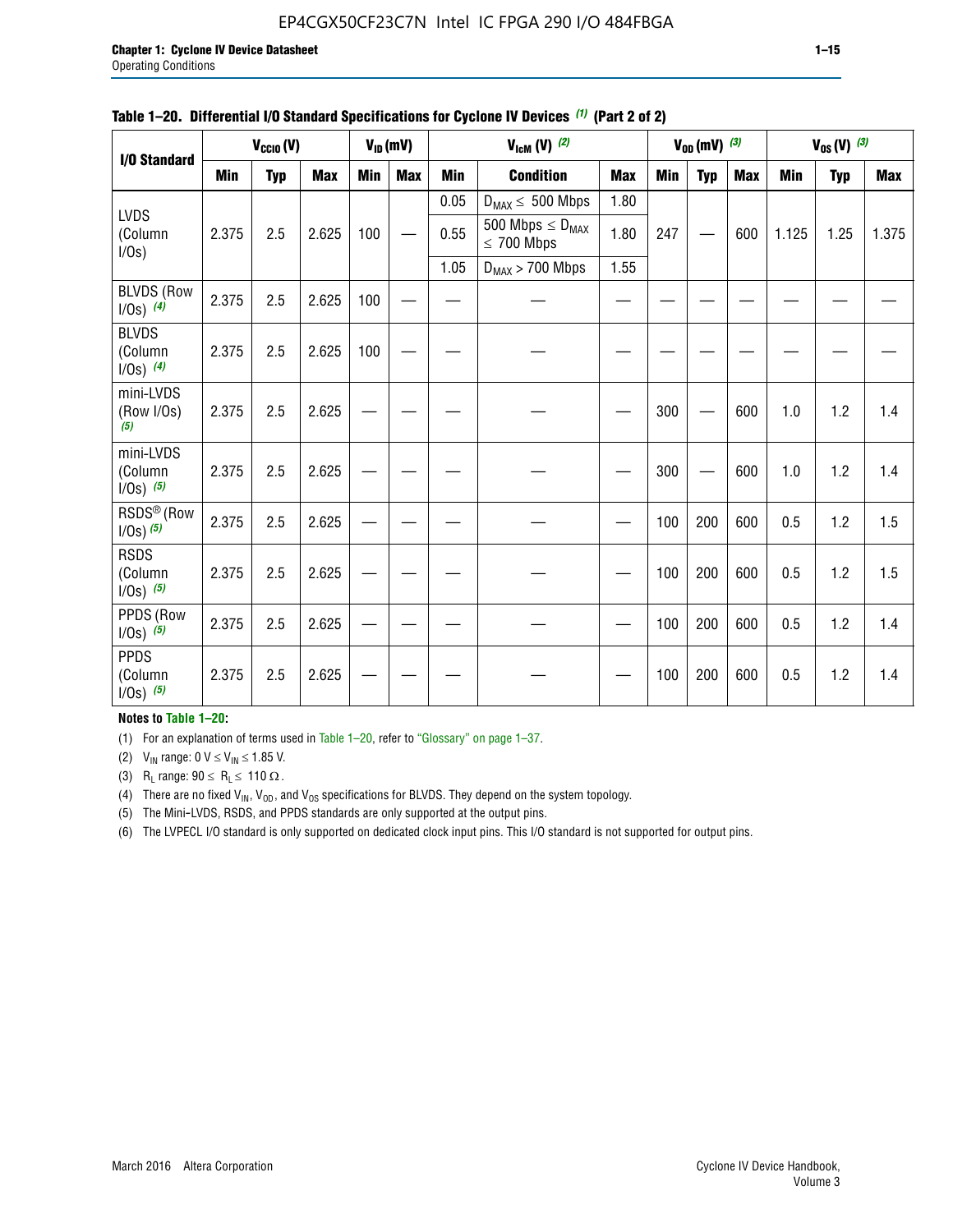## **Power Consumption**

Use the following methods to estimate power for a design:

- the Excel-based EPE
- the Quartus® II PowerPlay power analyzer feature

The interactive Excel-based EPE is used prior to designing the device to get a magnitude estimate of the device power. The Quartus II PowerPlay power analyzer provides better quality estimates based on the specifics of the design after place-and-route is complete. The PowerPlay power analyzer can apply a combination of user-entered, simulation-derived, and estimated signal activities that, combined with detailed circuit models, can yield very accurate power estimates.

f For more information about power estimation tools, refer to the *[Early Power Estimator](http://www.altera.com/literature/ug/ug_epe.pdf
)  [User Guide](http://www.altera.com/literature/ug/ug_epe.pdf
)* and the *[PowerPlay Power Analysis](http://www.altera.com/literature/hb/qts/qts_qii53013.pdf)* chapter in volume 3 of the *Quartus II Handboo*k.

## **Switching Characteristics**

This section provides performance characteristics of Cyclone IV core and periphery blocks for commercial grade devices.

These characteristics can be designated as Preliminary or Final.

- Preliminary characteristics are created using simulation results, process data, and other known parameters. The upper-right hand corner of these tables show the designation as "Preliminary".
- Final numbers are based on actual silicon characterization and testing. The numbers reflect the actual performance of the device under worst-case silicon process, voltage, and junction temperature conditions. There are no designations on finalized tables.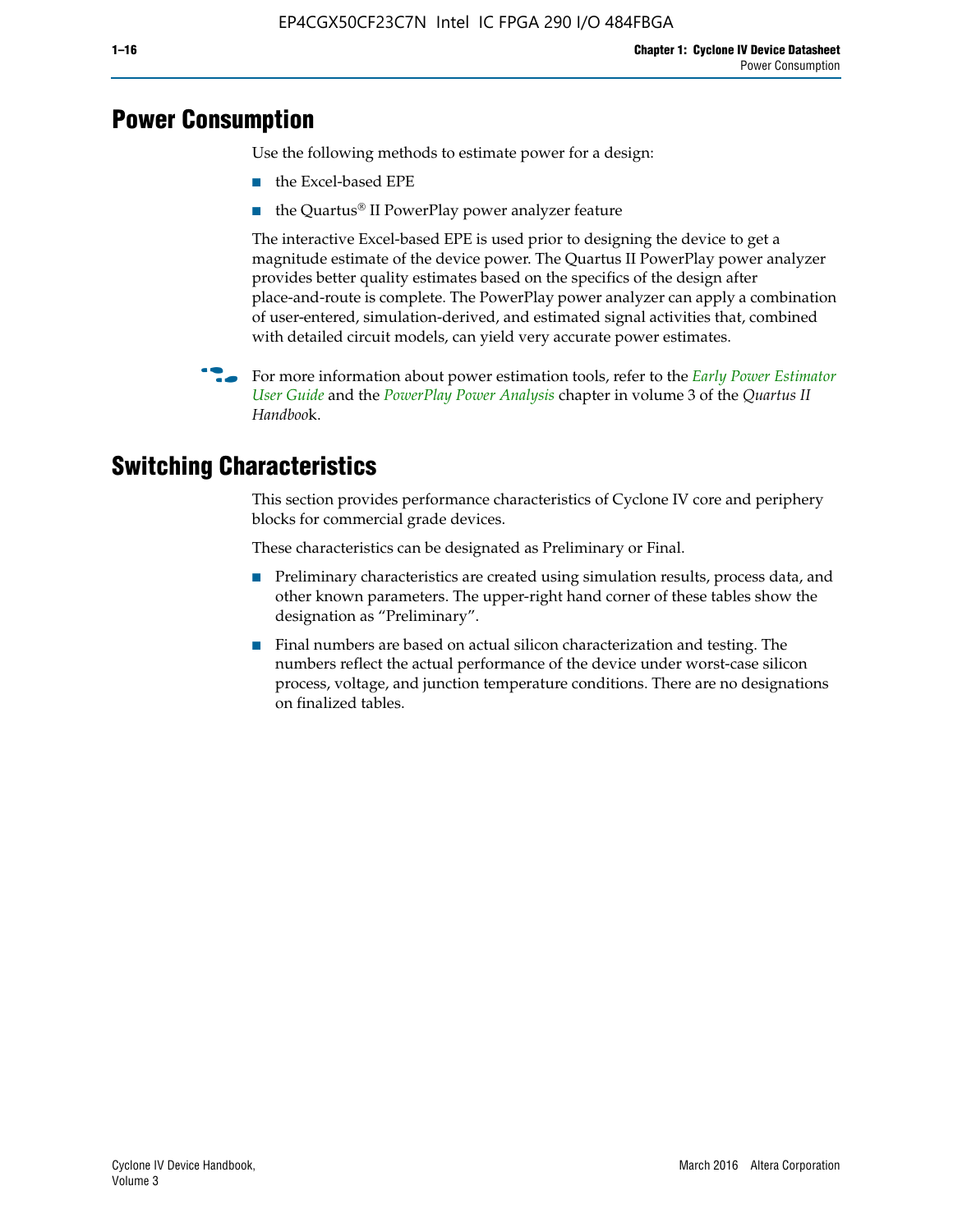## **Transceiver Performance Specifications**

Table 1–21 lists the Cyclone IV GX transceiver specifications.

|  |  |  |  | Table 1-21. Transceiver Specification for Cyclone IV GX Devices (Part 1 of 4) |  |
|--|--|--|--|-------------------------------------------------------------------------------|--|
|--|--|--|--|-------------------------------------------------------------------------------|--|

| Symbol/                                                   |                                                      |                          | C6                         |                                                                     |                          | C7, I7                     |                                |                     | C <sub>8</sub>             |                |             |
|-----------------------------------------------------------|------------------------------------------------------|--------------------------|----------------------------|---------------------------------------------------------------------|--------------------------|----------------------------|--------------------------------|---------------------|----------------------------|----------------|-------------|
| <b>Description</b>                                        | <b>Conditions</b>                                    | <b>Min</b>               | <b>Typ</b>                 | <b>Max</b>                                                          | <b>Min</b>               | <b>Typ</b>                 | <b>Max</b>                     | <b>Min</b>          | <b>Typ</b>                 | <b>Max</b>     | <b>Unit</b> |
| <b>Reference Clock</b>                                    |                                                      |                          |                            |                                                                     |                          |                            |                                |                     |                            |                |             |
| Supported I/O<br><b>Standards</b>                         |                                                      |                          |                            | 1.2 V PCML, 1.5 V PCML, 3.3 V PCML, Differential LVPECL, LVDS, HCSL |                          |                            |                                |                     |                            |                |             |
| Input frequency<br>from REFCLK input<br>pins              |                                                      | 50                       |                            | 156.25                                                              | 50                       |                            | 156.25                         | 50                  |                            | 156.25         | <b>MHz</b>  |
| Spread-spectrum<br>modulating clock<br>frequency          | Physical interface<br>for PCI Express<br>(PIPE) mode | 30                       |                            | 33                                                                  | 30                       |                            | 33                             | 30                  |                            | 33             | kHz         |
| Spread-spectrum<br>downspread                             | PIPE mode                                            |                          | 0 <sub>to</sub><br>$-0.5%$ |                                                                     |                          | 0 <sub>to</sub><br>$-0.5%$ |                                |                     | 0 <sub>to</sub><br>$-0.5%$ |                |             |
| Peak-to-peak<br>differential input<br>voltage             |                                                      | 0.1                      |                            | 1.6                                                                 | 0.1                      |                            | 1.6                            | 0.1                 |                            | 1.6            | $\vee$      |
| V <sub>ICM</sub> (AC coupled)                             |                                                      |                          | $1100 \pm 5\%$             |                                                                     |                          | $1100 \pm 5\%$             |                                |                     | $1100 \pm 5\%$             |                | mV          |
| $V_{ICM}$ (DC coupled)                                    | HCSL I/O<br>standard for PCIe<br>reference clock     | 250                      |                            | 550                                                                 | 250                      |                            | 550                            | 250                 |                            | 550            | mV          |
| <b>Transmitter REFCLK</b><br>Phase Noise (1)              | Frequency offset                                     | $\overline{\phantom{0}}$ |                            | $-123$                                                              | $\overline{\phantom{0}}$ |                            | $-123$                         |                     |                            | $-123$         | dBc/Hz      |
| <b>Transmitter REFCLK</b><br>Total Jitter (1)             | $= 1$ MHz $- 8$ MHZ                                  |                          |                            | 42.3                                                                | $\overline{\phantom{0}}$ |                            | 42.3                           |                     |                            | 42.3           | ps          |
| $R_{ref}$                                                 |                                                      |                          | 2000<br>± 1%               |                                                                     |                          | 2000<br>± 1%               |                                |                     | 2000<br>± 1%               |                | Ω           |
| <b>Transceiver Clock</b>                                  |                                                      |                          |                            |                                                                     |                          |                            |                                |                     |                            |                |             |
| cal blk clk clock<br>frequency                            |                                                      | 10                       |                            | 125                                                                 | 10                       |                            | 125                            | 10                  |                            | 125            | MHz         |
| fixedclk Clock<br>frequency                               | PCIe Receiver<br>Detect                              |                          | 125                        |                                                                     | —                        | 125                        | $\qquad \qquad \longleftarrow$ | —                   | 125                        |                | <b>MHz</b>  |
| reconfig_clk<br>clock frequency                           | Dynamic<br>reconfiguration<br>clock frequency        | 2.5/<br>37.5<br>(2)      |                            | 50                                                                  | 2.5/<br>37.5<br>(2)      |                            | 50                             | 2.5/<br>37.5<br>(2) |                            | 50             | <b>MHz</b>  |
| Delta time between<br>reconfig clk                        |                                                      |                          |                            | $\overline{2}$                                                      |                          |                            | $\overline{2}$                 |                     |                            | $\overline{2}$ | ms          |
| Transceiver block<br>minimum<br>power-down pulse<br>width |                                                      |                          | 1                          |                                                                     |                          | 1                          |                                |                     | $\mathbf{1}$               |                | $\mu s$     |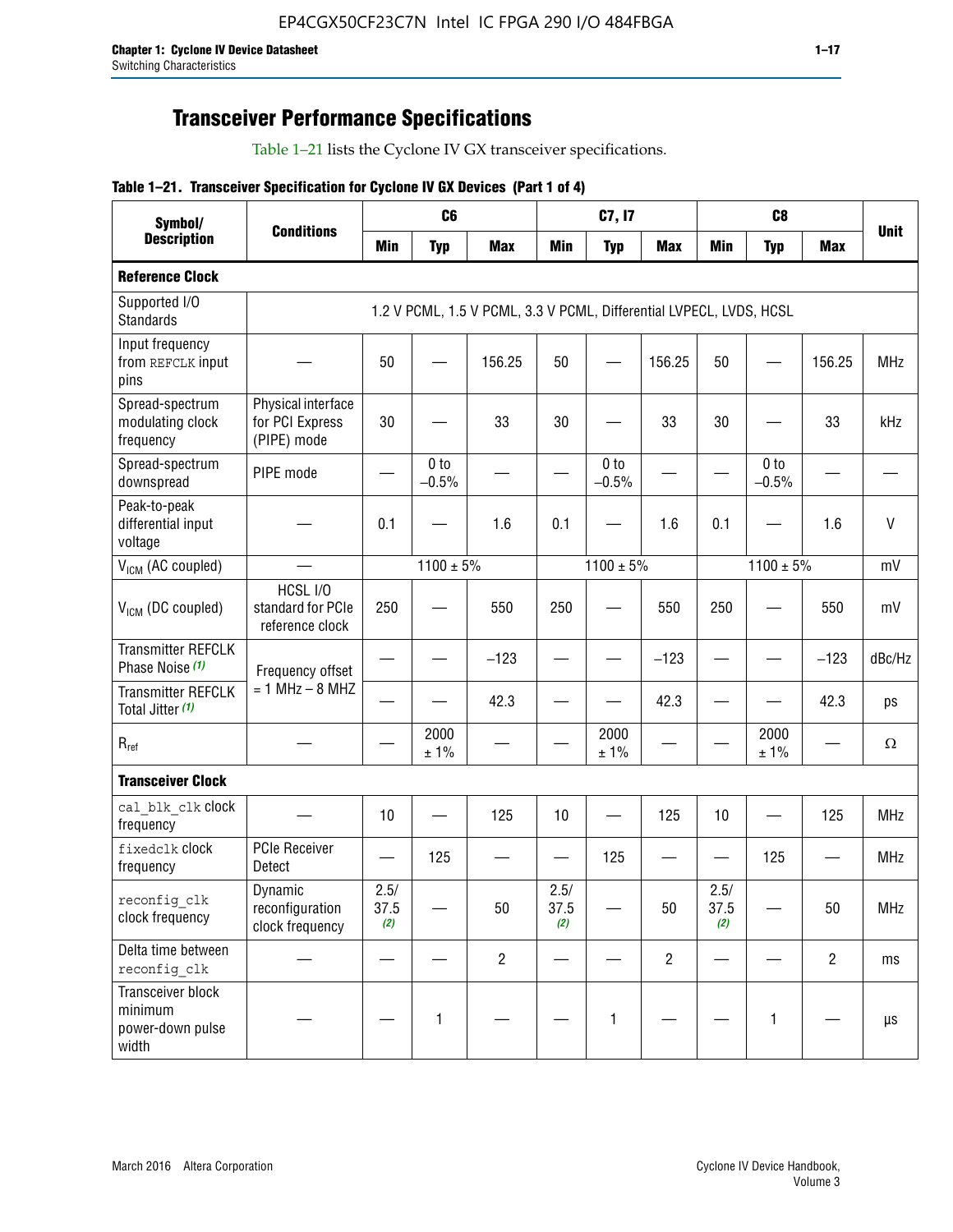| Symbol/                                                                                        |                                                                           | C <sub>8</sub><br>C <sub>6</sub><br>C7, I7<br><b>Conditions</b> |                          |                                 |                          |                                    |                                     |                          |                  |                                                |              |
|------------------------------------------------------------------------------------------------|---------------------------------------------------------------------------|-----------------------------------------------------------------|--------------------------|---------------------------------|--------------------------|------------------------------------|-------------------------------------|--------------------------|------------------|------------------------------------------------|--------------|
| <b>Description</b>                                                                             |                                                                           | <b>Min</b>                                                      | <b>Typ</b>               | <b>Max</b>                      | <b>Min</b>               | <b>Typ</b>                         | <b>Max</b>                          | <b>Min</b>               | <b>Typ</b>       | <b>Max</b>                                     | <b>Unit</b>  |
| <b>Receiver</b>                                                                                |                                                                           |                                                                 |                          |                                 |                          |                                    |                                     |                          |                  |                                                |              |
| Supported I/O<br>Standards                                                                     | 1.4 V PCML,<br>1.5 V PCML,<br>2.5 V PCML,<br>LVPECL, LVDS                 |                                                                 |                          |                                 |                          |                                    |                                     |                          |                  |                                                |              |
| Data rate (F324 and<br>smaller package) (15)                                                   |                                                                           | 600                                                             |                          | 2500                            | 600                      |                                    | 2500                                | 600                      |                  | 2500                                           | <b>Mbps</b>  |
| Data rate (F484 and<br>larger package) (15)                                                    |                                                                           | 600                                                             |                          | 3125                            | 600                      |                                    | 3125                                | 600                      |                  | 2500                                           | <b>Mbps</b>  |
| Absolute V <sub>MAX</sub> for a<br>receiver pin $(3)$                                          |                                                                           |                                                                 |                          | 1.6                             |                          |                                    | 1.6                                 |                          |                  | 1.6                                            | $\mathsf{V}$ |
| Operational V <sub>MAX</sub> for<br>a receiver pin                                             |                                                                           |                                                                 |                          | 1.5                             |                          |                                    | 1.5                                 |                          |                  | 1.5                                            | V            |
| Absolute V <sub>MIN</sub> for a<br>receiver pin                                                |                                                                           | $-0.4$                                                          |                          |                                 | $-0.4$                   |                                    |                                     | $-0.4$                   |                  |                                                | $\mathsf{V}$ |
| Peak-to-peak<br>differential input<br>voltage V <sub>ID</sub> (diff p-p)                       | $V_{ICM} = 0.82 V$<br>setting, Data Rate<br>$= 600$ Mbps to<br>3.125 Gbps | 0.1                                                             |                          | 2.7                             | 0.1                      |                                    | 2.7                                 | 0.1                      |                  | 2.7                                            | $\mathsf{V}$ |
| <b>V<sub>ICM</sub></b>                                                                         | $V_{IGM} = 0.82 V$<br>setting                                             |                                                                 | $820 \pm$<br>10%         |                                 |                          | 820 $\pm$<br>10%                   |                                     |                          | $820 \pm$<br>10% |                                                | mV           |
| Differential on-chip                                                                           | 100 $-\Omega$ setting                                                     |                                                                 | 100                      |                                 |                          | 100                                |                                     |                          | 100              | $\overline{\phantom{0}}$                       | $\Omega$     |
| termination resistors                                                                          | 150 $-\Omega$ setting                                                     |                                                                 | 150                      |                                 |                          | 150                                |                                     |                          | 150              |                                                | $\Omega$     |
| Differential and<br>common mode<br>return loss                                                 | PIPE, Serial<br>Rapid I/O SR,<br>SATA, CPRI LV,<br>SDI, XAUI              |                                                                 |                          |                                 |                          | Compliant                          |                                     |                          |                  |                                                |              |
| Programmable ppm<br>detector $(4)$                                                             |                                                                           |                                                                 |                          |                                 |                          | ± 62.5, 100, 125, 200,<br>250, 300 |                                     |                          |                  |                                                | ppm          |
| Clock data recovery<br>(CDR) ppm<br>tolerance (without<br>spread-spectrum<br>clocking enabled) |                                                                           |                                                                 |                          | $±300$ (5),<br>±350<br>(6), (7) |                          |                                    | ±300<br>$(5)$ ,<br>±350<br>(6), (7) |                          |                  | ±300<br>$(5)$ <sub>,</sub><br>±350<br>(6), (7) | ppm          |
| CDR ppm tolerance<br>(with synchronous<br>spread-spectrum<br>clocking enabled) $(8)$           |                                                                           |                                                                 |                          | 350 to<br>$-5350$<br>(7), (9)   |                          |                                    | 350 to<br>$-5350$<br>(7), (9)       |                          |                  | 350 to<br>$-5350$<br>(7), (9)                  | ppm          |
| Run length                                                                                     |                                                                           |                                                                 | 80                       |                                 |                          | 80                                 |                                     |                          | 80               |                                                | UI           |
|                                                                                                | No Equalization                                                           |                                                                 |                          | 1.5                             |                          |                                    | 1.5                                 | $\overline{\phantom{0}}$ |                  | 1.5                                            | ${\sf dB}$   |
| Programmable                                                                                   | <b>Medium Low</b>                                                         |                                                                 | —                        | 4.5                             |                          | $\overline{\phantom{0}}$           | 4.5                                 |                          | $\qquad \qquad$  | 4.5                                            | dB           |
| equalization                                                                                   | Medium High                                                               | $\qquad \qquad$                                                 | $\overline{\phantom{0}}$ | $5.5\,$                         |                          |                                    | 5.5                                 | —                        | —                | 5.5                                            | dB           |
|                                                                                                | High                                                                      | —                                                               | —                        | $\overline{7}$                  | $\overline{\phantom{0}}$ |                                    | $\overline{7}$                      | —                        |                  | $\overline{7}$                                 | dB           |

#### **Table 1–21. Transceiver Specification for Cyclone IV GX Devices (Part 2 of 4)**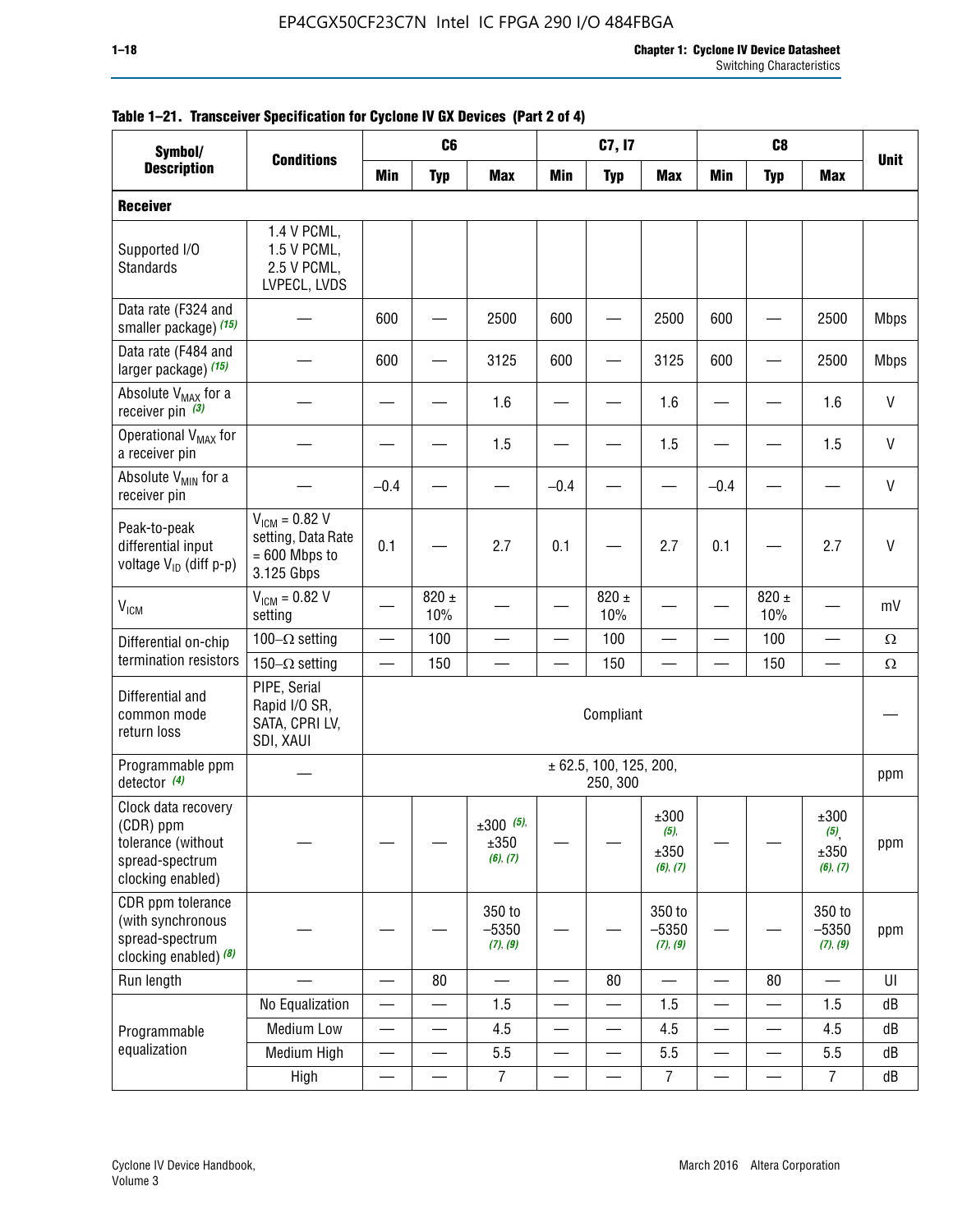| Symbol/                                                                 |                                                                     |                          | C <sub>6</sub> |            |     | C7, I7                   |                          |     | C <sub>8</sub>           |                          |                                   |
|-------------------------------------------------------------------------|---------------------------------------------------------------------|--------------------------|----------------|------------|-----|--------------------------|--------------------------|-----|--------------------------|--------------------------|-----------------------------------|
| <b>Description</b>                                                      | <b>Conditions</b>                                                   | Min                      | <b>Typ</b>     | <b>Max</b> | Min | <b>Typ</b>               | <b>Max</b>               | Min | <b>Typ</b>               | <b>Max</b>               | <b>Unit</b>                       |
| Signal detect/loss<br>threshold                                         | PIPE mode                                                           | 65                       |                | 175        | 65  |                          | 175                      | 65  |                          | 175                      | mV                                |
| $t_{LTR}$ (10)                                                          |                                                                     |                          |                | 75         |     |                          | 75                       |     |                          | 75                       | μs                                |
| (11)<br>$t_{\text{LTR-LTD\_Manual}}$                                    |                                                                     | 15                       |                |            | 15  |                          | $\overline{\phantom{0}}$ | 15  | —                        |                          | μs                                |
| $t_{LTD}$ (12)                                                          |                                                                     | $\pmb{0}$                | 100            | 4000       | 0   | 100                      | 4000                     | 0   | 100                      | 4000                     | ns                                |
| $t_{\text{LTD\_Manual}}$ (13)                                           |                                                                     |                          |                | 4000       |     | —                        | 4000                     |     |                          | 4000                     | ns                                |
| $t_{\text{LTD\_Auto}}$ (14)                                             |                                                                     |                          |                | 4000       | —   | —                        | 4000                     |     |                          | 4000                     | ns                                |
| Receiver buffer and<br>CDR offset<br>cancellation time<br>(per channel) |                                                                     |                          |                | 17000      |     |                          | 17000                    |     |                          | 17000                    | recon<br>$fig\_c$<br>1k<br>cycles |
|                                                                         | DC Gain Setting =<br>0                                              |                          | 0              |            |     | 0                        |                          |     | 0                        |                          | dB                                |
| Programmable DC<br>gain                                                 | DC Gain Setting $=$<br>1                                            |                          | 3              |            |     | 3                        |                          |     | 3                        |                          | dB                                |
|                                                                         | DC Gain Setting =<br>2                                              |                          | 6              |            |     | 6                        |                          |     | 6                        |                          | dB                                |
| <b>Transmitter</b>                                                      |                                                                     |                          |                |            |     |                          |                          |     |                          |                          |                                   |
| Supported I/O<br>Standards                                              | 1.5 V PCML                                                          |                          |                |            |     |                          |                          |     |                          |                          |                                   |
| Data rate (F324 and<br>smaller package)                                 |                                                                     | 600                      |                | 2500       | 600 |                          | 2500                     | 600 |                          | 2500                     | <b>Mbps</b>                       |
| Data rate (F484 and<br>larger package)                                  |                                                                     | 600                      |                | 3125       | 600 |                          | 3125                     | 600 | $\qquad \qquad -$        | 2500                     | <b>Mbps</b>                       |
| $\rm V_{\rm OCM}$                                                       | 0.65 V setting                                                      | —                        | 650            |            | —   | 650                      |                          |     | 650                      |                          | mV                                |
| Differential on-chip                                                    | 100 $-\Omega$ setting                                               |                          | 100            |            |     | 100                      |                          |     | 100                      |                          | Ω                                 |
| termination resistors                                                   | 150 $-\Omega$ setting                                               | $\overline{\phantom{0}}$ | 150            |            |     | 150                      |                          |     | 150                      | $\overline{\phantom{0}}$ | Ω                                 |
| Differential and<br>common mode<br>return loss                          | PIPE, CPRI LV,<br>Serial Rapid I/O<br>SR, SDI, XAUI,<br><b>SATA</b> |                          |                |            |     | Compliant                |                          |     |                          |                          |                                   |
| Rise time                                                               |                                                                     | 50                       | —              | 200        | 50  | $\overline{\phantom{0}}$ | 200                      | 50  | $\overline{\phantom{0}}$ | 200                      | ps                                |
| Fall time                                                               |                                                                     | 50                       |                | 200        | 50  | $\overline{\phantom{0}}$ | 200                      | 50  |                          | 200                      | ps                                |
| Intra-differential pair<br>skew                                         |                                                                     |                          |                | 15         |     |                          | 15                       |     |                          | 15                       | ps                                |

block skew  $\begin{vmatrix} - & - & - \ - & - & - \end{vmatrix}$  -  $\begin{vmatrix} - & - & 120 \ - & - & - \end{vmatrix}$  -  $\begin{vmatrix} - & - & 120 \ - & - & - \end{vmatrix}$  - 120  $\begin{vmatrix} - & - & - \ - & - & - \end{vmatrix}$  - 120  $\begin{vmatrix} 0 & - & - \ - & - & - \end{vmatrix}$ 

#### **Table 1–21. Transceiver Specification for Cyclone IV GX Devices (Part 3 of 4)**

Intra-transceiver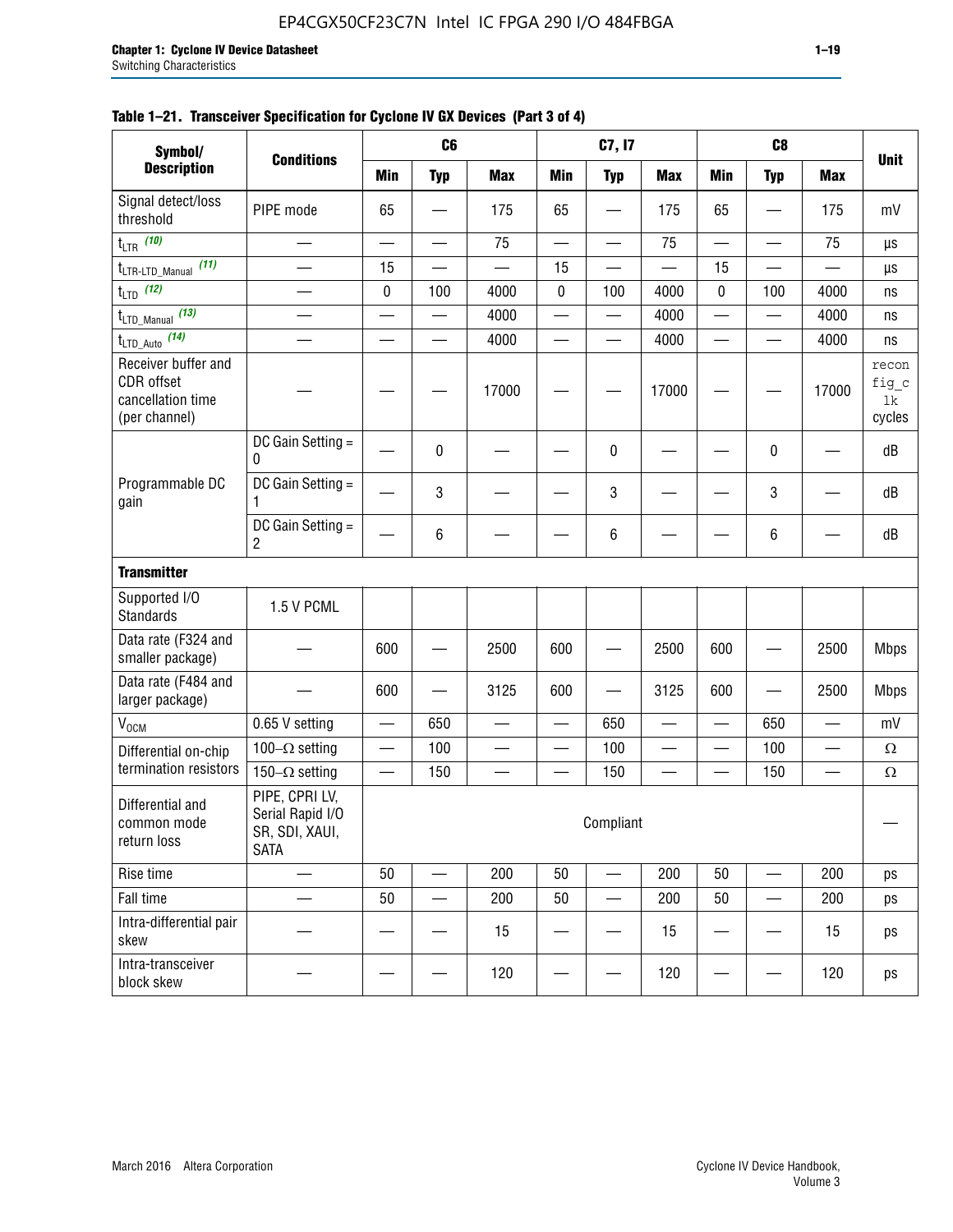## **Table 1–21. Transceiver Specification for Cyclone IV GX Devices (Part 4 of 4)**

| Symbol/                                          | <b>Conditions</b> | C6                                 |     |            | C7, I7 |            |            | C8  |     |            | <b>Unit</b> |
|--------------------------------------------------|-------------------|------------------------------------|-----|------------|--------|------------|------------|-----|-----|------------|-------------|
| <b>Description</b>                               |                   | Min                                | Typ | <b>Max</b> | Min    | <b>Typ</b> | <b>Max</b> | Min | Typ | <b>Max</b> |             |
| <b>PLD-Transceiver Interface</b>                 |                   |                                    |     |            |        |            |            |     |     |            |             |
| Interface speed<br>(F324 and smaller<br>package) |                   | 25                                 |     | 125        | 25     |            | 125        | 25  |     | 125        | <b>MHz</b>  |
| Interface speed<br>(F484 and larger<br>package)  |                   | 25                                 |     | 156.25     | 25     |            | 156.25     | 25  |     | 156.25     | <b>MHz</b>  |
| Digital reset pulse<br>width                     |                   | Minimum is 2 parallel clock cycles |     |            |        |            |            |     |     |            |             |

#### **Notes to Table 1–21:**

(1) This specification is valid for transmitter output jitter specification with a maximum total jitter value of 112 ps, typically for 3.125 Gbps SRIO and XAUI protocols.

(2) The minimum reconfig\_clk frequency is 2.5 MHz if the transceiver channel is configured in **Transmitter Only** mode. The minimum reconfig\_clk frequency is 37.5 MHz if the transceiver channel is configured in **Receiver Only** or **Receiver and Transmitter** mode.

(3) The device cannot tolerate prolonged operation at this absolute maximum.

- (4) The rate matcher supports only up to  $\pm 300$  parts per million (ppm).
- (5) Supported for the F169 and F324 device packages only.
- (6) Supported for the F484, F672, and F896 device packages only. Pending device characterization.
- (7) To support CDR ppm tolerance greater than ±300 ppm, implement ppm detector in user logic and configure CDR to Manual Lock Mode.
- (8) Asynchronous spread-spectrum clocking is not supported.
- (9) For the EP4CGX30 (F484 package only), EP4CGX50, and EP4CGX75 devices, the CDR ppl tolerance is ±200 ppm.
- (10) Time taken until pll\_locked goes high after pll\_powerdown deasserts.
- (11) Time that the CDR must be kept in lock-to-reference mode after rx analogreset deasserts and before rx locktodata is asserted in manual mode.

(12) Time taken to recover valid data after the rx locktodata signal is asserted in manual mode (Figure 1–2), or after rx freqlocked signal goes high in automatic mode (Figure 1–3).

(13) Time taken to recover valid data after the rx locktodata signal is asserted in manual mode.

- (14) Time taken to recover valid data after the rx freqlocked signal goes high in automatic mode.
- (15) To support data rates lower than the minimum specification through oversampling, use the CDR in LTR mode only.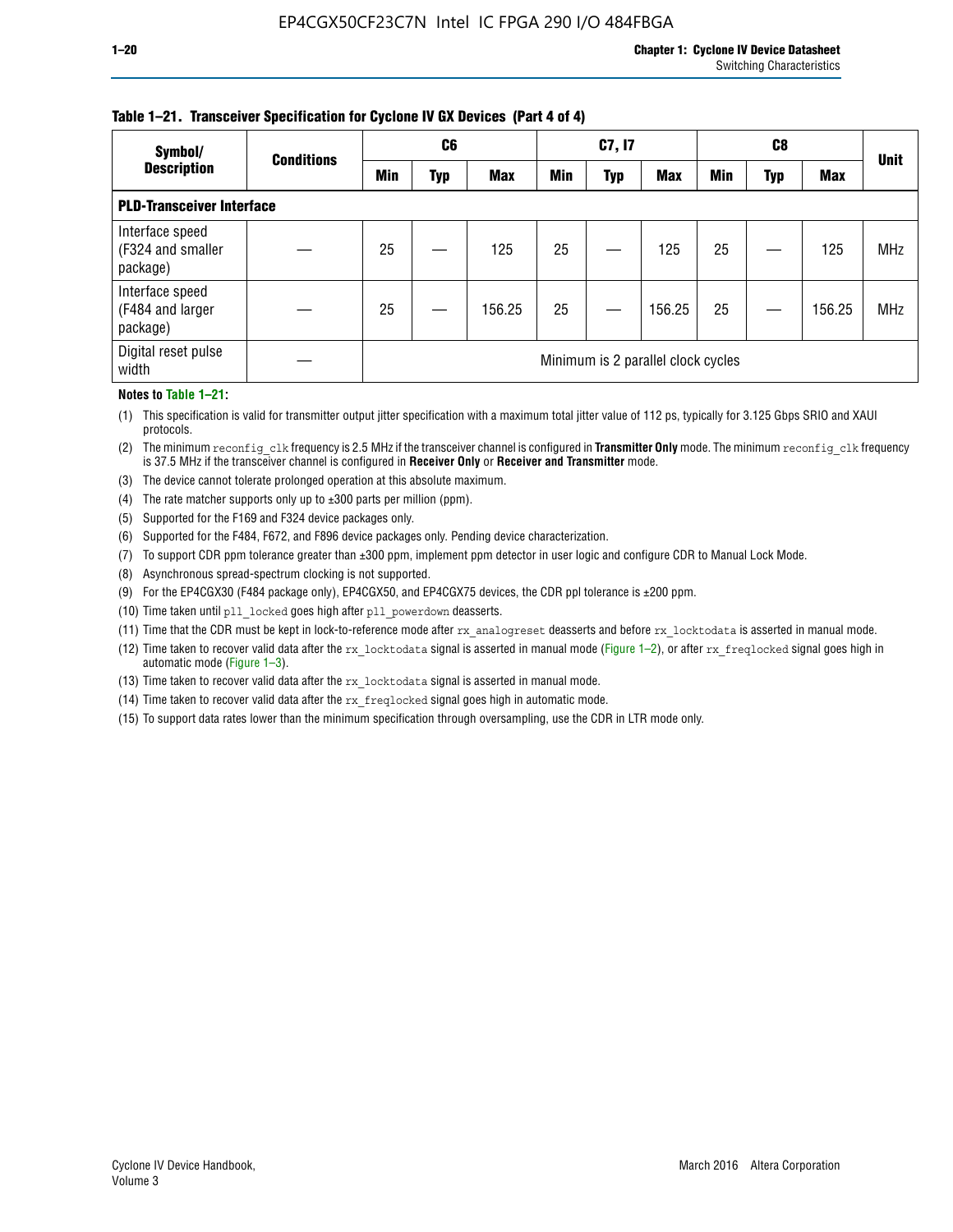Figure 1–2 shows the lock time parameters in manual mode.

 $\Box$  LTD = lock-to-data. LTR = lock-to-reference.





Figure 1–3 shows the lock time parameters in automatic mode.

**Figure 1–3. Lock Time Parameters for Automatic Mode**

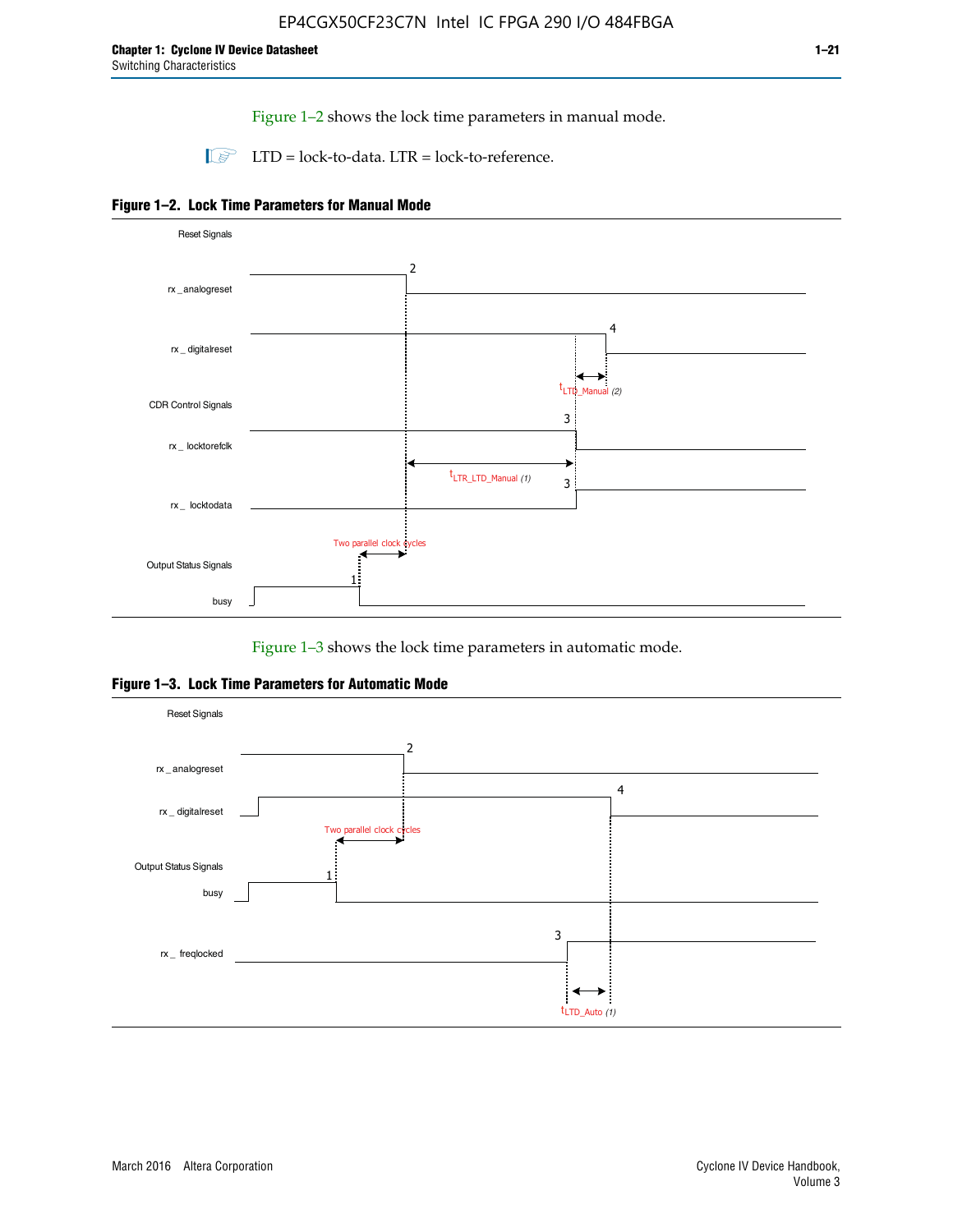#### Figure 1–4 shows the differential receiver input waveform.





Figure 1–5 shows the transmitter output waveform.





Table 1–22 lists the typical V<sub>OD</sub> for Tx term that equals 100  $\Omega$ .

| Table 1–22. Typical V <sub>0D</sub> Setting, Tx Term = 100 $\Omega$ |  |  |  |  |  |  |  |
|---------------------------------------------------------------------|--|--|--|--|--|--|--|
|---------------------------------------------------------------------|--|--|--|--|--|--|--|

|                                                        |     |     |     | V <sub>on</sub> Setting (mV) |      |      |
|--------------------------------------------------------|-----|-----|-----|------------------------------|------|------|
| <b>Symbol</b>                                          |     |     |     | 4(1)                         |      |      |
| $\rm V_{OD}$ differential peak<br>to peak typical (mV) | 400 | 600 | 800 | 900                          | 1000 | 1200 |

**Note to Table 1–22:**

(1) This setting is required for compliance with the PCIe protocol.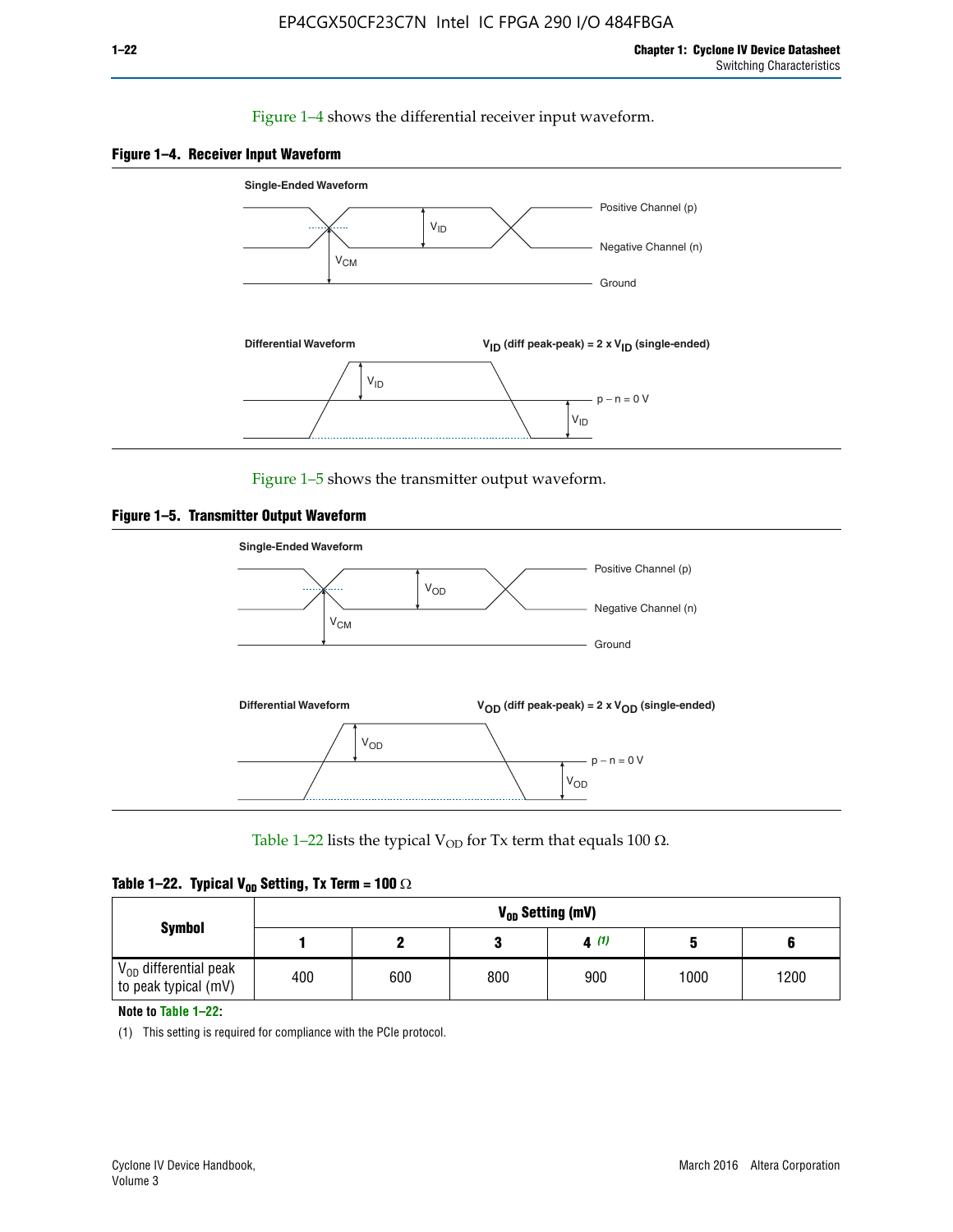Table 1–23 lists the Cyclone IV GX transceiver block AC specifications.

| Symbol/                                                                 | <b>Conditions</b>  | C <sub>6</sub> |            | C7, I7     |       |            | C <sub>8</sub> |        |            |       |             |
|-------------------------------------------------------------------------|--------------------|----------------|------------|------------|-------|------------|----------------|--------|------------|-------|-------------|
| <b>Description</b>                                                      |                    | Min            | <b>Typ</b> | <b>Max</b> | Min   | <b>Typ</b> | Max            | Min    | <b>Typ</b> | Max   | <b>Unit</b> |
| PCIe Transmit Jitter Generation (3)                                     |                    |                |            |            |       |            |                |        |            |       |             |
| Total jitter at 2.5 Gbps<br>(Gen1)                                      | Compliance pattern |                |            | 0.25       |       |            | 0.25           |        |            | 0.25  | UI          |
| PCIe Receiver Jitter Tolerance (3)                                      |                    |                |            |            |       |            |                |        |            |       |             |
| Total jitter at 2.5 Gbps<br>(Gen1)                                      | Compliance pattern | > 0.6          |            | > 0.6      |       | > 0.6      |                | UI     |            |       |             |
| <b>GIGE Transmit Jitter Generation (4)</b>                              |                    |                |            |            |       |            |                |        |            |       |             |
| Deterministic jitter                                                    | Pattern = CRPAT    |                |            | 0.14       |       |            | 0.14           |        |            | 0.14  | UI          |
| (peak-to-peak)                                                          |                    |                |            |            |       |            |                |        |            |       |             |
| Total jitter (peak-to-peak)                                             | Pattern = CRPAT    |                |            | 0.279      |       |            | 0.279          |        |            | 0.279 | UI          |
| <b>GIGE Receiver Jitter Tolerance (4)</b>                               |                    |                |            |            |       |            |                |        |            |       |             |
| Deterministic jitter<br>tolerance (peak-to-peak)                        | Pattern = CJPAT    | > 0.4          |            |            | > 0.4 |            | > 0.4          |        | U          |       |             |
| Combined deterministic<br>and random jitter<br>tolerance (peak-to-peak) | Pattern = CJPAT    |                |            | > 0.66     |       | > 0.66     |                | > 0.66 |            | UI    |             |

#### **Table 1–23. Transceiver Block AC Specification for Cyclone IV GX Devices** *(1)***,** *(2)*

**Notes to Table 1–23:**

(1) Dedicated refclk pins were used to drive the input reference clocks.

(2) The jitter numbers specified are valid for the stated conditions only.

(3) The jitter numbers for PIPE are compliant to the PCIe Base Specification 2.0.

(4) The jitter numbers for GIGE are compliant to the IEEE802.3-2002 Specification.

## **Core Performance Specifications**

The following sections describe the clock tree specifications, PLLs, embedded multiplier, memory block, and configuration specifications for Cyclone IV Devices.

### **Clock Tree Specifications**

Table 1–24 lists the clock tree specifications for Cyclone IV devices.

**Table 1–24. Clock Tree Performance for Cyclone IV Devices** *(Part 1 of 2)*

|               | <b>Performance</b> |       |     |           |             |               |                  |     |             |
|---------------|--------------------|-------|-----|-----------|-------------|---------------|------------------|-----|-------------|
| <b>Device</b> | C6                 | C7    | C8  | $C8L$ (1) | $C9L$ $(1)$ | $\mathsf{I}7$ | <b>18L</b> $(1)$ | A7  | <b>Unit</b> |
| EP4CE6        | 500                | 437.5 | 402 | 362       | 265         | 437.5         | 362              | 402 | <b>MHz</b>  |
| EP4CE10       | 500                | 437.5 | 402 | 362       | 265         | 437.5         | 362              | 402 | <b>MHz</b>  |
| EP4CE15       | 500                | 437.5 | 402 | 362       | 265         | 437.5         | 362              | 402 | <b>MHz</b>  |
| EP4CE22       | 500                | 437.5 | 402 | 362       | 265         | 437.5         | 362              | 402 | <b>MHz</b>  |
| EP4CE30       | 500                | 437.5 | 402 | 362       | 265         | 437.5         | 362              | 402 | <b>MHz</b>  |
| EP4CE40       | 500                | 437.5 | 402 | 362       | 265         | 437.5         | 362              | 402 | <b>MHz</b>  |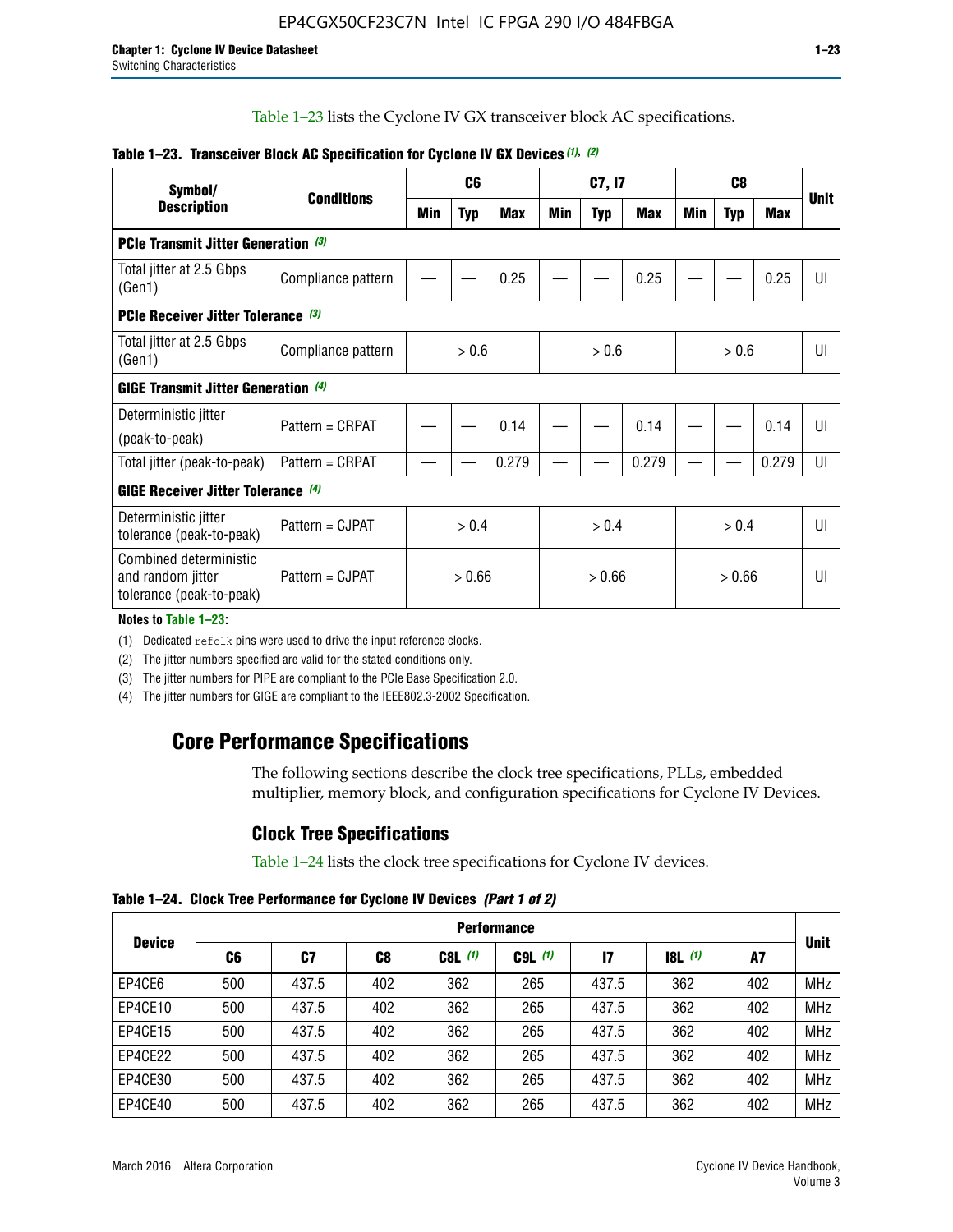|               | <b>Performance</b> |       |     |           |             |              |           |    |             |  |
|---------------|--------------------|-------|-----|-----------|-------------|--------------|-----------|----|-------------|--|
| <b>Device</b> | C6                 | C7    | C8  | $C8L$ (1) | $C9L$ $(1)$ | $\mathbf{I}$ | $18L$ (1) | A7 | <b>Unit</b> |  |
| EP4CE55       | 500                | 437.5 | 402 | 362       | 265         | 437.5        | 362       |    | <b>MHz</b>  |  |
| EP4CE75       | 500                | 437.5 | 402 | 362       | 265         | 437.5        | 362       |    | <b>MHz</b>  |  |
| EP4CE115      |                    | 437.5 | 402 | 362       | 265         | 437.5        | 362       |    | <b>MHz</b>  |  |
| EP4CGX15      | 500                | 437.5 | 402 |           |             | 437.5        |           |    | <b>MHz</b>  |  |
| EP4CGX22      | 500                | 437.5 | 402 |           |             | 437.5        |           |    | <b>MHz</b>  |  |
| EP4CGX30      | 500                | 437.5 | 402 |           |             | 437.5        |           |    | <b>MHz</b>  |  |
| EP4CGX50      | 500                | 437.5 | 402 |           |             | 437.5        |           |    | <b>MHz</b>  |  |
| EP4CGX75      | 500                | 437.5 | 402 |           |             | 437.5        |           |    | <b>MHz</b>  |  |
| EP4CGX110     | 500                | 437.5 | 402 |           |             | 437.5        |           |    | <b>MHz</b>  |  |
| EP4CGX150     | 500                | 437.5 | 402 |           |             | 437.5        |           |    | <b>MHz</b>  |  |

**Table 1–24. Clock Tree Performance for Cyclone IV Devices** *(Part 2 of 2)*

**Note to Table 1–24:**

(1) Cyclone IV E 1.0 V core voltage devices only support C8L, C9L, and I8L speed grades.

## **PLL Specifications**

Table 1–25 lists the PLL specifications for Cyclone IV devices when operating in the commercial junction temperature range (0°C to 85°C), the industrial junction temperature range (–40°C to 100°C), the extended industrial junction temperature range (–40°C to 125°C), and the automotive junction temperature range (–40°C to 125°C). For more information about the PLL block, refer to "Glossary" on page 1–37.

|  |  | Table 1–25. PLL Specifications for Cyclone IV Devices $(1)$ , $(2)$ (Part 1 of 2) |  |
|--|--|-----------------------------------------------------------------------------------|--|
|--|--|-----------------------------------------------------------------------------------|--|

| <b>Symbol</b>                                                               | <b>Parameter</b>                                            | Min | <b>Typ</b>               | <b>Max</b> | <b>Unit</b>   |
|-----------------------------------------------------------------------------|-------------------------------------------------------------|-----|--------------------------|------------|---------------|
|                                                                             | Input clock frequency $(-6, -7, -8)$ speed grades)          | 5   | $\qquad \qquad$          | 472.5      | <b>MHz</b>    |
| $f_{\text{IN}}(3)$                                                          | Input clock frequency (-8L speed grade)                     | 5   |                          | 362        | <b>MHz</b>    |
|                                                                             | Input clock frequency (-9L speed grade)                     | 5   |                          | 265        | <b>MHz</b>    |
| f <sub>INPFD</sub>                                                          | PFD input frequency                                         | 5   | $\overline{\phantom{0}}$ | 325        | <b>MHz</b>    |
| $f_{VCO}$ (4)                                                               | PLL internal VCO operating range                            | 600 |                          | 1300       | <b>MHz</b>    |
| f <sub>INDUTY</sub>                                                         | Input clock duty cycle                                      | 40  |                          | 60         | $\frac{0}{0}$ |
|                                                                             | Input clock cycle-to-cycle jitter<br>$F_{REF} \geq 100$ MHz |     |                          | 0.15       | UI            |
|                                                                             | $F_{RFF}$ < 100 MHz                                         |     |                          | ±750       | ps            |
| $f_{\text{OUT\_EXT}}$ (external clock<br>output) $(3)$                      | PLL output frequency                                        |     |                          | 472.5      | <b>MHz</b>    |
|                                                                             | PLL output frequency (-6 speed grade)                       |     |                          | 472.5      | <b>MHz</b>    |
|                                                                             | PLL output frequency (-7 speed grade)                       |     |                          | 450        | <b>MHz</b>    |
| $f_{OUT}$ (to global clock)                                                 | PLL output frequency (-8 speed grade)                       |     |                          | 402.5      | <b>MHz</b>    |
|                                                                             | PLL output frequency (-8L speed grade)                      |     |                          | 362        | <b>MHz</b>    |
| $t_{\text{INJITTER\_CCJ}}$ (5)<br>t <sub>outduty</sub><br>$t_{\text{LOCK}}$ | PLL output frequency (-9L speed grade)                      |     |                          | 265        | <b>MHz</b>    |
|                                                                             | Duty cycle for external clock output (when set to 50%)      | 45  | 50                       | 55         | $\frac{0}{0}$ |
|                                                                             | Time required to lock from end of device configuration      |     |                          |            | ms            |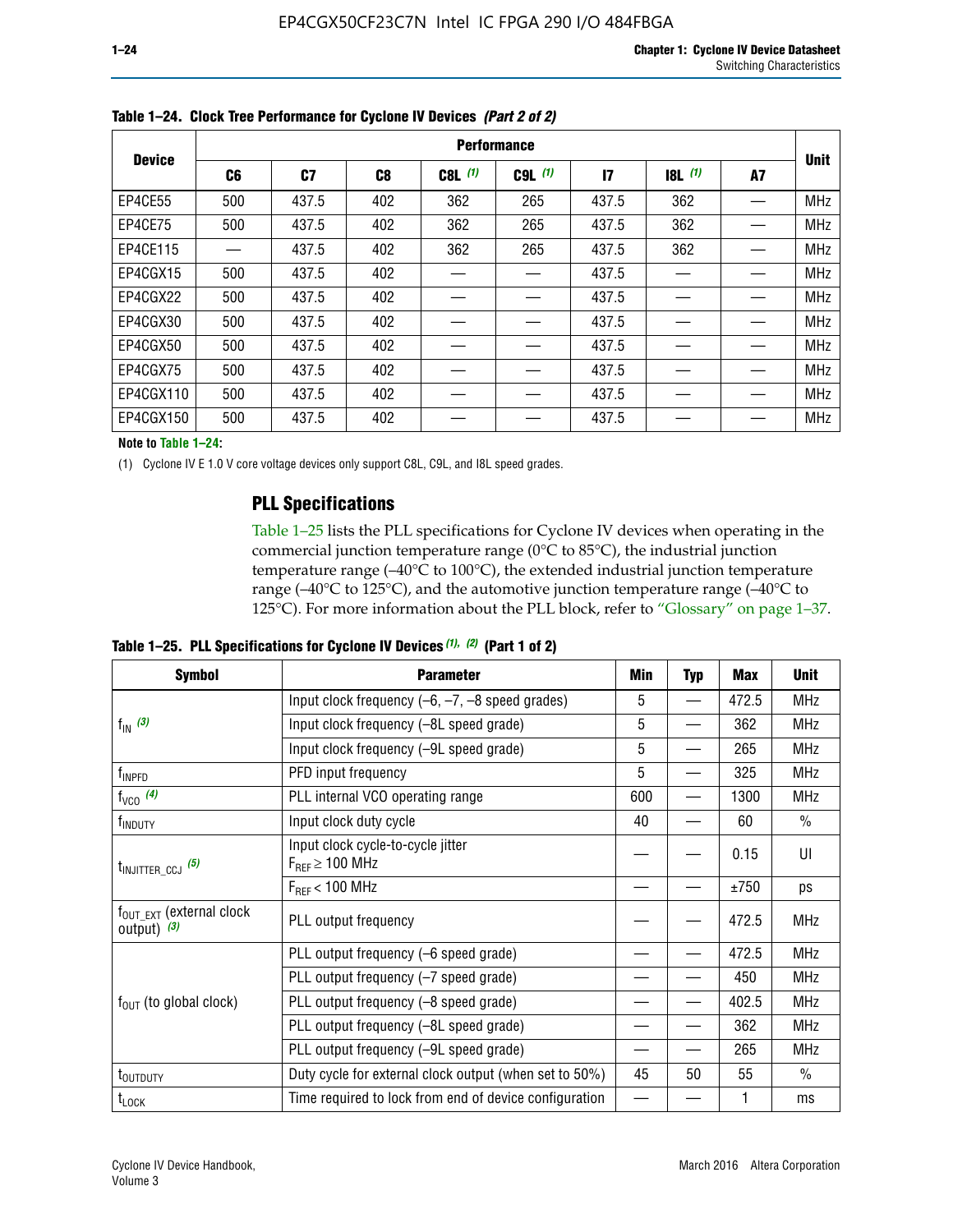|  |  | Table 1–25. PLL Specifications for Cyclone IV Devices (1), (2) (Part 2 of 2) |  |
|--|--|------------------------------------------------------------------------------|--|
|--|--|------------------------------------------------------------------------------|--|

| <b>Symbol</b>                                | <b>Parameter</b>                                                                                                                     | Min | <b>Typ</b> | <b>Max</b> | <b>Unit</b>              |
|----------------------------------------------|--------------------------------------------------------------------------------------------------------------------------------------|-----|------------|------------|--------------------------|
| t <sub>DLOCK</sub>                           | Time required to lock dynamically (after switchover,<br>reconfiguring any non-post-scale counters/delays or<br>areset is deasserted) |     |            | 1          | ms                       |
| t <sub>outjitter_period_dedclk</sub> (6)     | Dedicated clock output period jitter<br>$F_{OIII} \geq 100$ MHz                                                                      |     |            | 300        | ps                       |
|                                              | $F_{OIII}$ < 100 MHz                                                                                                                 |     |            | 30         | mUI                      |
| t <sub>outjitter_ccj_dedclk</sub> (6)        | Dedicated clock output cycle-to-cycle jitter<br>$F_{\text{OUT}} \geq 100 \text{ MHz}$                                                |     |            | 300        | ps                       |
|                                              | $F_{\text{OUT}}$ < 100 MHz                                                                                                           |     |            | 30         | mUI                      |
| $t_{\text{OUTJITTER}_P \text{ERIOD}_10}$ (6) | Regular I/O period jitter<br>$F_{\text{OUT}} \geq 100 \text{ MHz}$                                                                   |     |            | 650        | ps                       |
|                                              | $F_{\text{OUT}}$ < 100 MHz                                                                                                           |     |            | 75         | mUI                      |
| t <sub>outjitter_ccj_io</sub> (6)            | Regular I/O cycle-to-cycle jitter<br>$F_{OUT} \geq 100$ MHz                                                                          |     |            | 650        | ps                       |
|                                              | $F_{OIII}$ < 100 MHz                                                                                                                 |     |            | 75         | mUI                      |
| t <sub>PLL_PSERR</sub>                       | Accuracy of PLL phase shift                                                                                                          |     |            | ±50        | ps                       |
| t <sub>ARESET</sub>                          | Minimum pulse width on areset signal.                                                                                                | 10  |            |            | ns                       |
| <b><i>LCONFIGPLL</i></b>                     | Time required to reconfigure scan chains for PLLs                                                                                    |     | 3.5(7)     |            | <b>SCANCLK</b><br>cycles |
| $f_{\text{SCANCLK}}$                         | scanclk frequency                                                                                                                    |     |            | 100        | <b>MHz</b>               |
| t <sub>CASC_OUTJITTER_PERIOD_DEDCLK</sub>    | Period jitter for dedicated clock output in cascaded<br>PLLs ( $F_{OUT} \ge 100$ MHz)                                                |     |            | 425        | ps                       |
| (8), (9)                                     | Period jitter for dedicated clock output in cascaded<br>PLLs ( $F_{OUT}$ < 100 MHz)                                                  |     |            | 42.5       | mUI                      |

#### **Notes to Table 1–25:**

- (1) This table is applicable for general purpose PLLs and multipurpose PLLs.
- (2) You must connect  $V_{CCD-PLL}$  to  $V_{CCINT}$  through the decoupling capacitor and ferrite bead.
- (3) This parameter is limited in the Quartus II software by the I/O maximum frequency. The maximum I/O frequency is different for each I/O standard.
- (4) The  $V_{CO}$  frequency reported by the Quartus II software in the PLL Summary section of the compilation report takes into consideration the  $V_{CO}$ post-scale counter K value. Therefore, if the counter K has a value of 2, the frequency reported can be lower than the f<sub>VCO</sub> specification.
- (5) A high input jitter directly affects the PLL output jitter. To have low PLL output clock jitter, you must provide a clean clock source that is less than 200 ps.
- (6) Peak-to-peak jitter with a probability level of 10–12 (14 sigma, 99.99999999974404% confidence level). The output jitter specification applies to the intrinsic jitter of the PLL when an input jitter of 30 ps is applied.
- (7) With 100-MHz scanclk frequency.
- (8) The cascaded PLLs specification is applicable only with the following conditions:
	- **■** Upstream PLL—0.59 MHz  $\leq$  Upstream PLL bandwidth  $<$  1 MHz
	- Downstream PLL—Downstream PLL bandwidth > 2 MHz
- (9) PLL cascading is not supported for transceiver applications.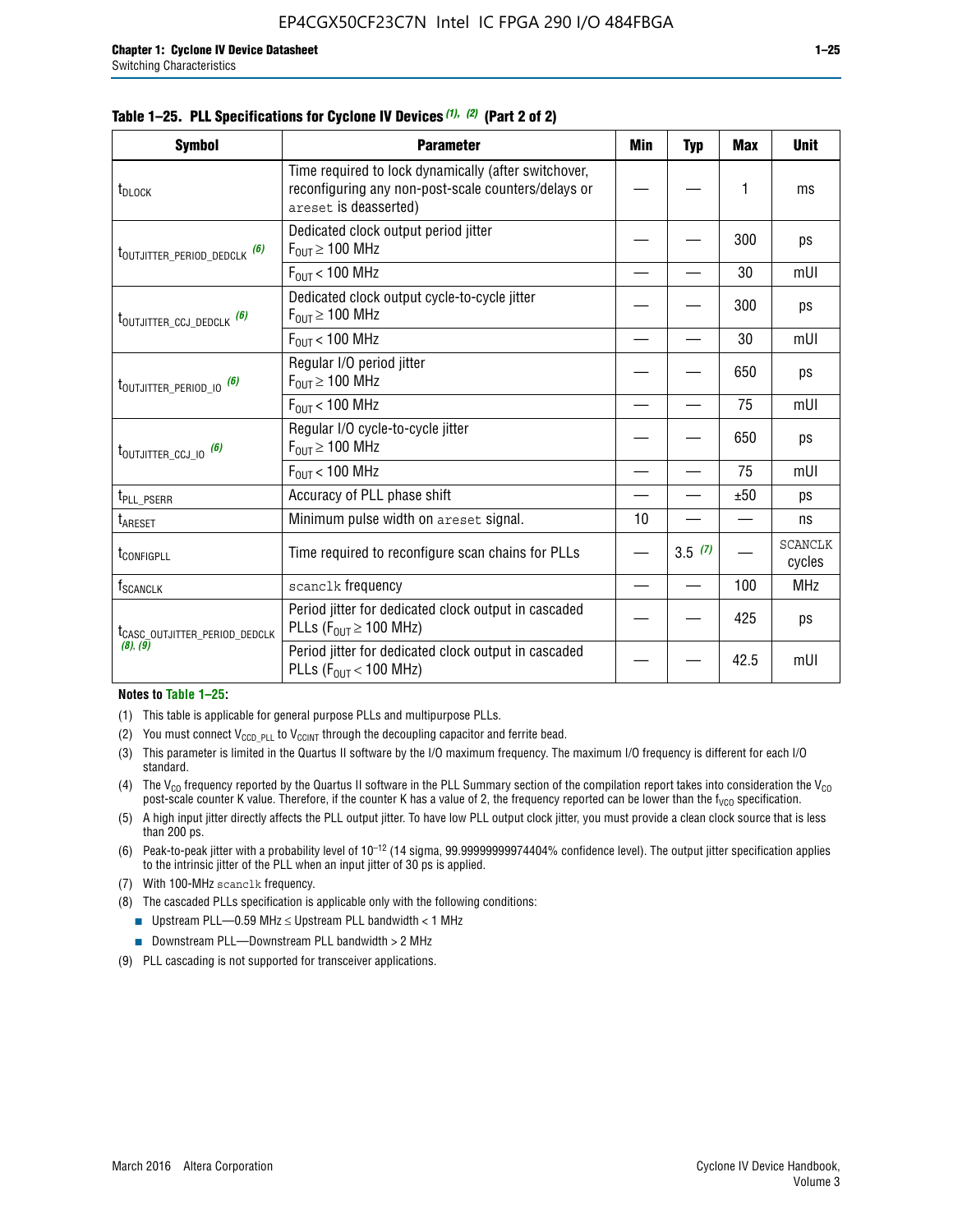## **Embedded Multiplier Specifications**

Table 1–26 lists the embedded multiplier specifications for Cyclone IV devices.

#### **Table 1–26. Embedded Multiplier Specifications for Cyclone IV Devices**

|                                | <b>Resources Used</b>        | <b>Performance</b> |            |     |                 |     |             |
|--------------------------------|------------------------------|--------------------|------------|-----|-----------------|-----|-------------|
| Mode                           | <b>Number of Multipliers</b> | C6                 | C7, I7, A7 | C8  | <b>C8L, I8L</b> | C9L | <b>Unit</b> |
| $9 \times 9$ -bit multiplier   |                              | 340                | 300        | 260 | 240             | 175 | <b>MHz</b>  |
| $18 \times 18$ -bit multiplier |                              | 287                | 250        | 200 | 185             | 135 | <b>MHz</b>  |

## **Memory Block Specifications**

Table 1–27 lists the M9K memory block specifications for Cyclone IV devices.

#### **Table 1–27. Memory Block Performance Specifications for Cyclone IV Devices**

|               |                                           | <b>Resources Used</b> |                      | <b>Performance</b> |            |                |                 |     |             |
|---------------|-------------------------------------------|-----------------------|----------------------|--------------------|------------|----------------|-----------------|-----|-------------|
| <b>Memory</b> | <b>Mode</b>                               | <b>LEs</b>            | M9K<br><b>Memory</b> | C <sub>6</sub>     | C7, I7, A7 | C <sub>8</sub> | <b>C8L, I8L</b> | C9L | <b>Unit</b> |
| M9K Block     | FIFO 256 $\times$ 36                      | 47                    |                      | 315                | 274        | 238            | 200             | 157 | <b>MHz</b>  |
|               | Single-port $256 \times 36$               | 0                     |                      | 315                | 274        | 238            | 200             | 157 | <b>MHz</b>  |
|               | Simple dual-port $256 \times 36$ CLK      | 0                     |                      | 315                | 274        | 238            | 200             | 157 | <b>MHz</b>  |
|               | True dual port $512 \times 18$ single CLK | 0                     |                      | 315                | 274        | 238            | 200             | 157 | <b>MHz</b>  |

### **Configuration and JTAG Specifications**

Table 1–28 lists the configuration mode specifications for Cyclone IV devices.

#### **Table 1–28. Passive Configuration Mode Specifications for Cyclone IV Devices** *(1)*

| <b>Programming Mode</b>         | V <sub>CCINT</sub> Voltage Level (V) | <b>DCLK f<sub>MAX</sub></b> | <b>Unit</b> |
|---------------------------------|--------------------------------------|-----------------------------|-------------|
| Passive Serial (PS)             | 1.0 $(3)$                            | 66                          | MHz         |
|                                 | 1.2                                  | 133<br>66<br>100            | MHz         |
| Fast Passive Parallel (FPP) (2) | 1.0 $(3)$                            |                             | MHz         |
|                                 | 12(4)                                |                             | <b>MHz</b>  |

#### **Notes to Table 1–28:**

- (1) For more information about PS and FPP configuration timing parameters, refer to the *[Configuration and Remote](http://www.altera.com/literature/hb/cyclone-iv/cyiv-51008.pdf)  [System Upgrades in Cyclone IV Devices](http://www.altera.com/literature/hb/cyclone-iv/cyiv-51008.pdf)* chapter.
- (2) FPP configuration mode supports all Cyclone IV E devices (except for E144 package devices) and EP4CGX50, EP4CGX75, EP4CGX110, and EP4CGX150 only.
- (3)  $V_{CCMT}$  = 1.0 V is only supported for Cyclone IV E 1.0 V core voltage devices.
- (4) Cyclone IV E devices support 1.2 V V<sub>CCINT</sub>. Cyclone IV E 1.2 V core voltage devices support 133 MHz DCLK f<sub>MAX</sub> for EP4CE6, EP4CE10, EP4CE15, EP4CE22, EP4CE30, and EP4CE40 only.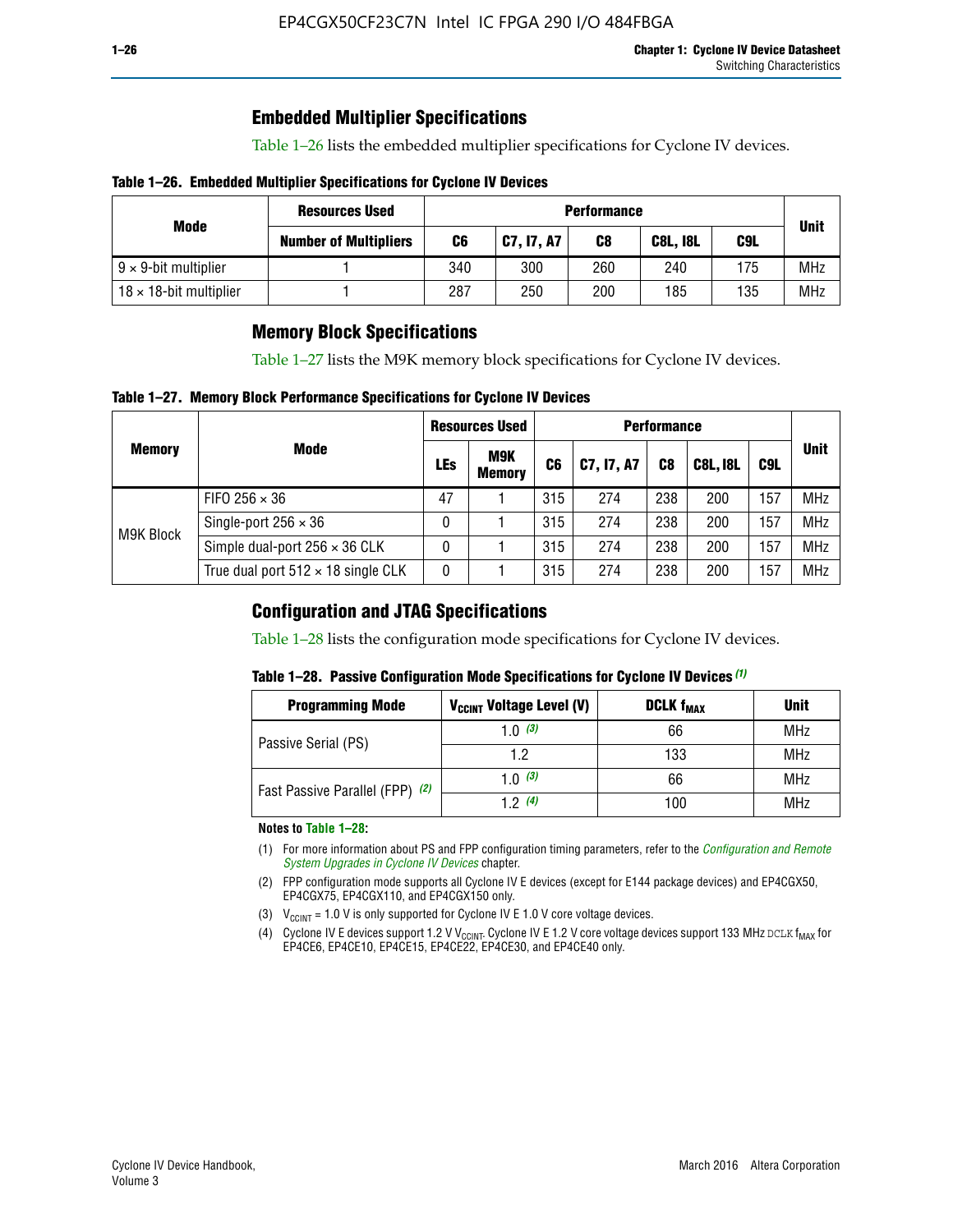Table 1–29 lists the active configuration mode specifications for Cyclone IV devices.

**Table 1–29. Active Configuration Mode Specifications for Cyclone IV Devices**

| <b>Programming Mode</b>  | <b>DCLK Range</b> | <b>Typical DCLK</b> | Unit |
|--------------------------|-------------------|---------------------|------|
| Active Parallel (AP) (1) | 20 to 40          | 33                  | MHz  |
| Active Serial (AS)       | 20 to 40          | 33                  | MHz  |

**Note to Table 1–29:**

(1) AP configuration mode is only supported for Cyclone IV E devices.

Table 1–30 lists the JTAG timing parameters and values for Cyclone IV devices.

**Table 1–30. JTAG Timing Parameters for Cyclone IV Devices** *(1)*

| <b>Symbol</b>         | <b>Parameter</b>                                       | Min | <b>Max</b> | <b>Unit</b> |
|-----------------------|--------------------------------------------------------|-----|------------|-------------|
| $t_{JCP}$             | <b>TCK clock period</b>                                | 40  |            | ns          |
| $t_{\rm JCH}$         | TCK clock high time                                    | 19  |            | ns          |
| $t_{JCL}$             | TCK clock low time                                     | 19  |            | ns          |
| $t_{JPSU\_TDI}$       | JTAG port setup time for TDI                           | 1   |            | ns          |
| t <sub>JPSU_TMS</sub> | JTAG port setup time for TMS                           | 3   |            | ns          |
| t <sub>JPH</sub>      | JTAG port hold time                                    | 10  |            | ns          |
| t <sub>JPCO</sub>     | JTAG port clock to output $(2)$ , $(3)$                |     | 15         | ns          |
| t <sub>JPZX</sub>     | JTAG port high impedance to valid output $(2)$ , $(3)$ |     | 15         | ns          |
| t <sub>JPXZ</sub>     | JTAG port valid output to high impedance $(2)$ , $(3)$ |     | 15         | ns          |
| $t_{\rm JSSU}$        | Capture register setup time                            | 5   |            | ns          |
| $t_{\mathsf{JSH}}$    | Capture register hold time                             | 10  |            | ns          |
| $t_{\rm JSCO}$        | Update register clock to output                        |     | 25         | ns          |
| $t_{\text{JSZX}}$     | Update register high impedance to valid output         |     | 25         | ns          |
| t <sub>JSXZ</sub>     | Update register valid output to high impedance         |     | 25         | ns          |

**Notes to Table 1–30:**

(1) For more information about JTAG waveforms, refer to "JTAG Waveform" in "Glossary" on page 1–37.

(2) The specification is shown for 3.3-, 3.0-, and 2.5-V LVTTL/LVCMOS operation of JTAG pins. For 1.8-V LVTTL/LVCMOS and 1.5-V LVCMOS, the output time specification is 16 ns.

(3) For EP4CGX22, EP4CGX30 (F324 and smaller package), EP4CGX110, and EP4CGX150 devices, the output time specification for 3.3-, 3.0-, and 2.5-V LVTTL/LVCMOS operation of JTAG pins is 16 ns. For 1.8-V LVTTL/LVCMOS and 1.5-V LVCMOS, the output time specification is 18 ns.

## **Periphery Performance**

This section describes periphery performance, including high-speed I/O and external memory interface.

I/O performance supports several system interfaces, such as the high-speed I/O interface, external memory interface, and the PCI/PCI-X bus interface. I/Os using the SSTL-18 Class I termination standard can achieve up to the stated DDR2 SDRAM interfacing speeds. I/Os using general-purpose I/O standards such as 3.3-, 3.0-, 2.5-, 1.8-, or 1.5-LVTTL/LVCMOS are capable of a typical 200 MHz interfacing frequency with a 10 pF load.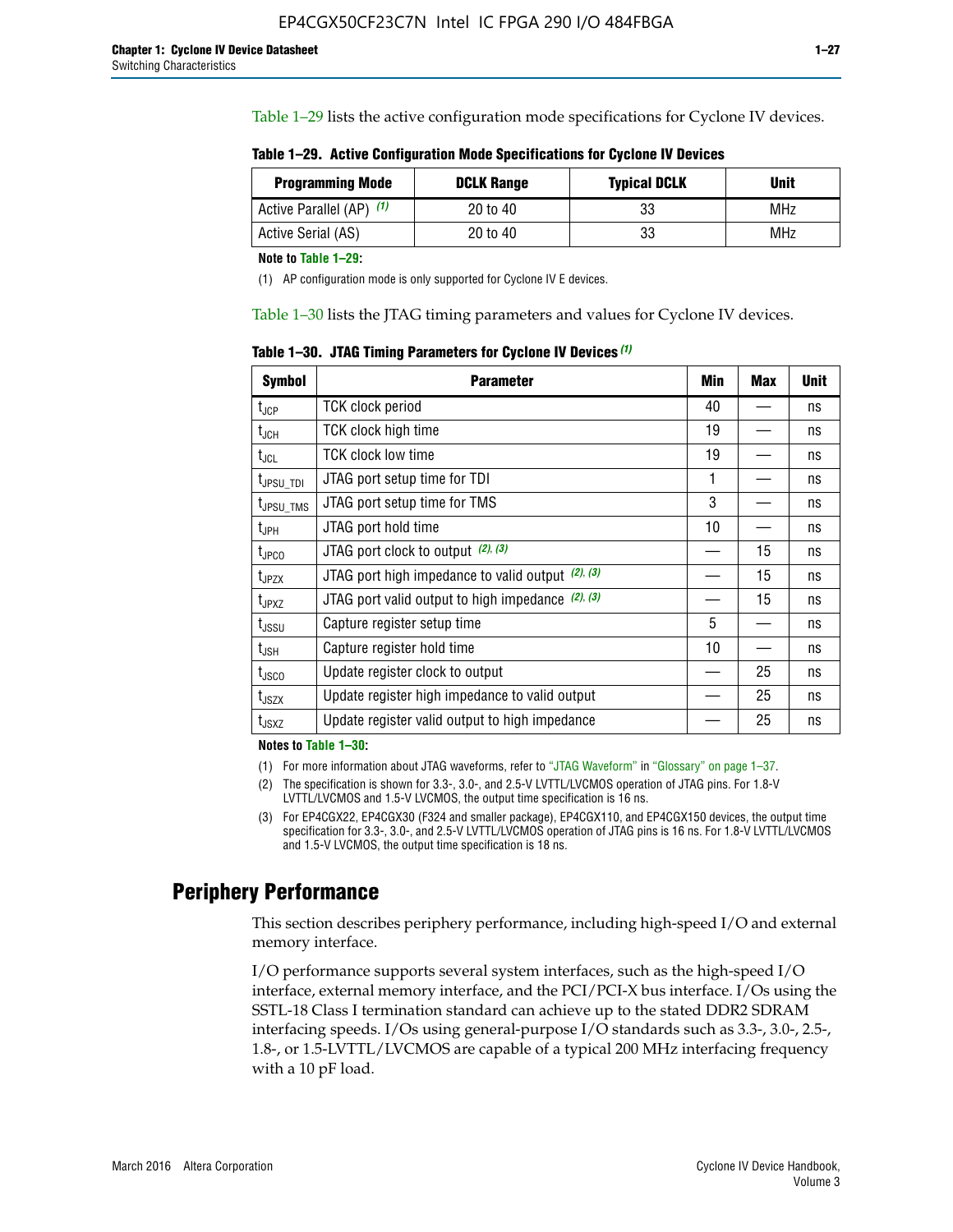- For more information about the supported maximum clock rate, device and pin planning, IP implementation, and device termination, refer to *[Section III: System](http://www.altera.com/literature/hb/external-memory/emi_intro_specs.pdf)  [Performance Specifications](http://www.altera.com/literature/hb/external-memory/emi_intro_specs.pdf)* of the *External Memory Interfaces Handbook*.
- **1 Actual achievable frequency depends on design- and system-specific factors. Perform** HSPICE/IBIS simulations based on your specific design and system setup to determine the maximum achievable frequency in your system.

## **High-Speed I/O Specifications**

Table 1–31 through Table 1–36 list the high-speed I/O timing for Cyclone IV devices. For definitions of high-speed timing specifications, refer to "Glossary" on page 1–37.

**Table 1–31. RSDS Transmitter Timing Specifications for Cyclone IV Devices** *(1)***,** *(2)***,** *(4)* **(Part 1 of 2)**

|                                                      |                                                    |     | C <sub>6</sub>           |            |            | C7, I7                   |            |            | <b>C8, A7</b>            |            |            | <b>C8L, I8L</b>          |            |            | C <sub>9</sub> L         |            |               |
|------------------------------------------------------|----------------------------------------------------|-----|--------------------------|------------|------------|--------------------------|------------|------------|--------------------------|------------|------------|--------------------------|------------|------------|--------------------------|------------|---------------|
| <b>Symbol</b>                                        | <b>Modes</b>                                       | Min | <b>Typ</b>               | <b>Max</b> | <b>Min</b> | <b>Typ</b>               | <b>Max</b> | <b>Min</b> | <b>Typ</b>               | <b>Max</b> | <b>Min</b> | <b>Typ</b>               | <b>Max</b> | <b>Min</b> | <b>Typ</b>               | <b>Max</b> | <b>Unit</b>   |
|                                                      | $\times$ 10                                        | 5   |                          | 180        | 5          |                          | 155.5      | 5          | $\overline{\phantom{0}}$ | 155.5      | 5          |                          | 155.5      | 5          |                          | 132.5      | <b>MHz</b>    |
|                                                      | $\times 8$                                         | 5   | $\overline{\phantom{0}}$ | 180        | 5          | —                        | 155.5      | 5          | $\overline{\phantom{0}}$ | 155.5      | 5          | $\overline{\phantom{0}}$ | 155.5      | 5          | $\overline{\phantom{0}}$ | 132.5      | <b>MHz</b>    |
| <b>f</b> <sub>HSCLK</sub><br>(input clock            | $\times 7$                                         | 5   | $\overline{\phantom{0}}$ | 180        | 5          | —                        | 155.5      | 5          |                          | 155.5      | 5          | —                        | 155.5      | 5          | <u>—</u>                 | 132.5      | <b>MHz</b>    |
| frequency)                                           | $\times$ 4                                         | 5   | $\equiv$                 | 180        | 5          | $\overline{\phantom{0}}$ | 155.5      | 5          |                          | 155.5      | 5          | $\equiv$                 | 155.5      | 5          |                          | 132.5      | <b>MHz</b>    |
|                                                      | $\times 2$                                         | 5   |                          | 180        | 5          | $\overline{\phantom{0}}$ | 155.5      | 5          | $\overline{\phantom{0}}$ | 155.5      | 5          | $\overline{\phantom{0}}$ | 155.5      | 5          | $\overline{\phantom{0}}$ | 132.5      | <b>MHz</b>    |
|                                                      | $\times$ 1                                         | 5   | $\overline{\phantom{0}}$ | 360        | 5          |                          | 311        | 5          | $\overline{\phantom{0}}$ | 311        | 5          | $\overline{\phantom{0}}$ | 311        | 5          |                          | 265        | <b>MHz</b>    |
|                                                      | $\times$ 10                                        | 100 | $\overline{\phantom{0}}$ | 360        | 100        |                          | 311        | 100        | $\overline{\phantom{0}}$ | 311        | 100        | $\overline{\phantom{0}}$ | 311        | 100        | $\overline{\phantom{0}}$ | 265        | <b>Mbps</b>   |
|                                                      | $\times 8$                                         | 80  |                          | 360        | 80         |                          | 311        | 80         | $\overline{\phantom{0}}$ | 311        | 80         | $\overline{\phantom{0}}$ | 311        | 80         | $\overline{\phantom{0}}$ | 265        | <b>Mbps</b>   |
| Device<br>operation in                               | $\times 7$                                         | 70  |                          | 360        | 70         |                          | 311        | 70         | $\overline{\phantom{0}}$ | 311        | 70         | $\overline{\phantom{0}}$ | 311        | 70         | $\overline{\phantom{0}}$ | 265        | <b>Mbps</b>   |
| <b>Mbps</b>                                          | $\times$ 4                                         | 40  |                          | 360        | 40         |                          | 311        | 40         | $\overline{\phantom{0}}$ | 311        | 40         |                          | 311        | 40         | $\overline{\phantom{0}}$ | 265        | <b>Mbps</b>   |
|                                                      | $\times 2$                                         | 20  |                          | 360        | 20         | $\equiv$                 | 311        | 20         | $\overline{\phantom{0}}$ | 311        | 20         |                          | 311        | 20         | $\overline{\phantom{0}}$ | 265        | <b>Mbps</b>   |
|                                                      | $\times$ 1                                         | 10  |                          | 360        | 10         |                          | 311        | 10         | $\overline{\phantom{0}}$ | 311        | 10         | $\overline{\phantom{0}}$ | 311        | 10         |                          | 265        | <b>Mbps</b>   |
| t <sub>DUTY</sub>                                    | —                                                  | 45  |                          | 55         | 45         |                          | 55         | 45         | $\overline{\phantom{0}}$ | 55         | 45         |                          | 55         | 45         |                          | 55         | $\frac{0}{0}$ |
| Transmitter<br>channel-to-<br>channel skew<br>(TCCS) |                                                    |     |                          | 200        |            |                          | 200        |            |                          | 200        |            |                          | 200        |            |                          | 200        | ps            |
| Output jitter<br>(peak to peak)                      |                                                    |     |                          | 500        |            |                          | 500        |            |                          | 550        |            |                          | 600        |            |                          | 700        | ps            |
| $t_{RISE}$                                           | $20 - 80\%$<br>$C_{LOAD} =$<br>5 pF                |     | 500                      |            |            | 500                      |            |            | 500                      |            |            | 500                      |            |            | 500                      |            | ps            |
| t <sub>FALL</sub>                                    | $20 - 80\%$<br>$\mathrm{C}_{\text{LOAD}}=$<br>5 pF |     | 500                      |            |            | 500                      |            |            | 500                      |            |            | 500                      |            |            | 500                      |            | ps            |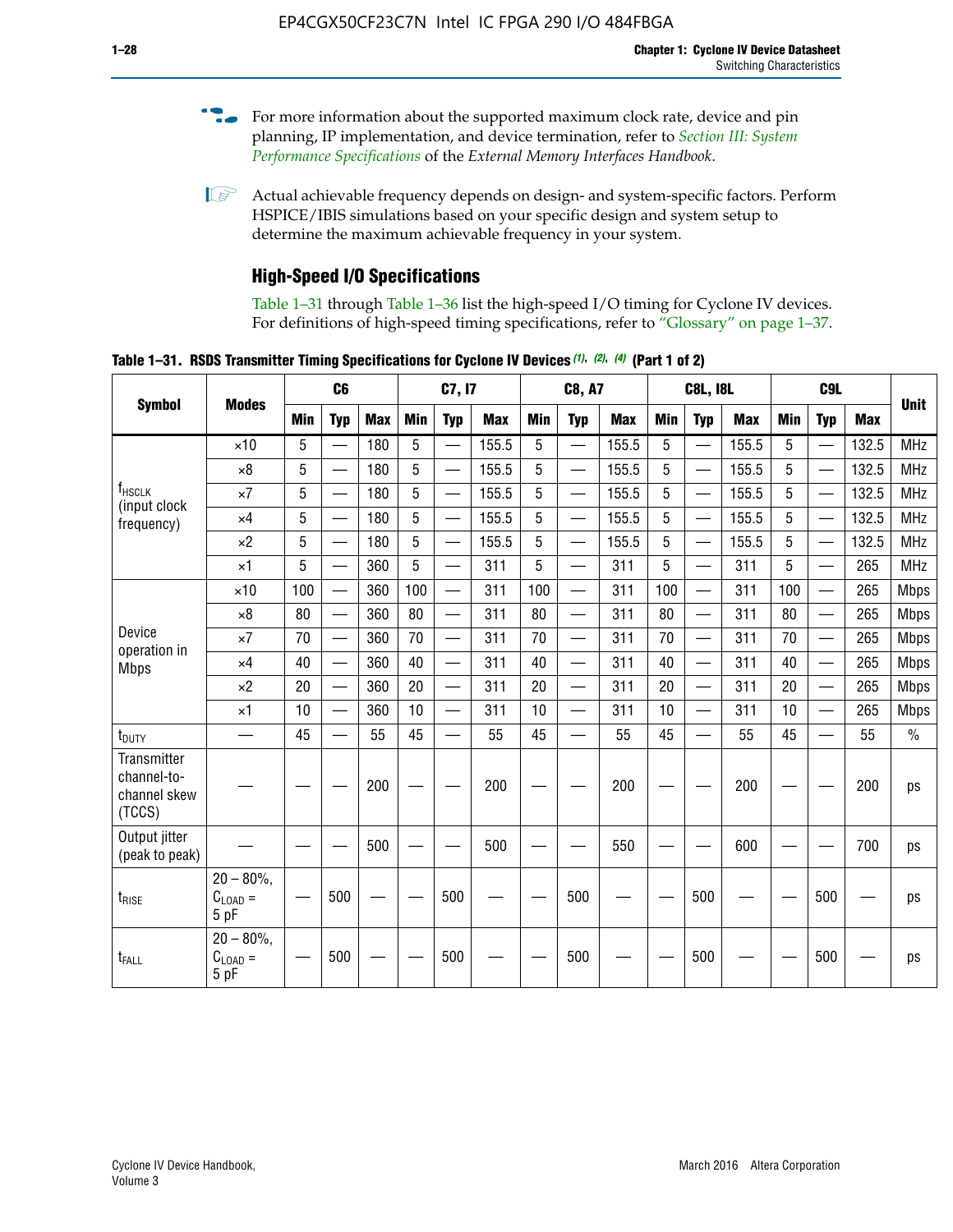| <b>Symbol</b> | <b>Modes</b> |     | C <sub>6</sub> |            |     | C7, I7     |            |            | <b>C8, A7</b> |            |            | <b>C8L, I8L</b> |            |     | C9L        |            | <b>Unit</b> |
|---------------|--------------|-----|----------------|------------|-----|------------|------------|------------|---------------|------------|------------|-----------------|------------|-----|------------|------------|-------------|
|               |              | Min | <b>Typ</b>     | <b>Max</b> | Min | <b>Typ</b> | <b>Max</b> | <b>Min</b> | <b>Typ</b>    | <b>Max</b> | <b>Min</b> | <b>Typ</b>      | <b>Max</b> | Min | <b>Typ</b> | <b>Max</b> |             |
| $LOCK$ $(3)$  |              |     |                |            |     |            |            |            |               |            |            |                 |            |     |            |            | ms          |

#### **Table 1–31. RSDS Transmitter Timing Specifications for Cyclone IV Devices** *(1)***,** *(2)***,** *(4)* **(Part 2 of 2)**

**Notes to Table 1–31:**

(1) Applicable for true RSDS and emulated RSDS\_E\_3R transmitter.

(2) Cyclone IV E devices—true RSDS transmitter is only supported at the output pin of Row I/O Banks 1, 2, 5, and 6. Emulated RSDS transmitter is supported at the output pin of all I/O Banks. Cyclone IV GX devices—true RSDS transmitter is only supported at the output pin of Row I/O Banks 5 and 6. Emulated RSDS transmitter is supported at the output

pin of I/O Banks 3, 4, 5, 6, 7, 8, and 9. (3)  $t_{\text{LOCK}}$  is the time required for the PLL to lock from the end-of-device configuration.

(4) Cyclone IV E 1.0 V core voltage devices only support C8L, C9L, and I8L speed grades. Cyclone IV E 1.2 V core voltage devices only support C6, C7, C8, I7, and A7 speed grades. Cyclone IV GX devices only support C6, C7, C8, and I7 speed grades.

|                                 |                                     |     | C <sub>6</sub>           |     |            | C7, I7                   |            |                          | <b>C8, A7</b>            |            |            | <b>C8L, I8L</b>          |            |            | C <sub>9</sub> L         |            | <b>Unit</b>   |
|---------------------------------|-------------------------------------|-----|--------------------------|-----|------------|--------------------------|------------|--------------------------|--------------------------|------------|------------|--------------------------|------------|------------|--------------------------|------------|---------------|
| <b>Symbol</b>                   | <b>Modes</b>                        | Min | <b>Typ</b>               | Max | <b>Min</b> | <b>Typ</b>               | <b>Max</b> | <b>Min</b>               | <b>Typ</b>               | <b>Max</b> | <b>Min</b> | <b>Typ</b>               | <b>Max</b> | <b>Min</b> | <b>Typ</b>               | <b>Max</b> |               |
|                                 | $\times$ 10                         | 5   | $\overline{\phantom{0}}$ | 85  | 5          | $\overline{\phantom{0}}$ | 85         | 5                        | —                        | 85         | 5          |                          | 85         | 5          |                          | 72.5       | <b>MHz</b>    |
|                                 | $\times 8$                          | 5   | $\qquad \qquad$          | 85  | 5          | e e                      | 85         | 5                        | $\overline{\phantom{0}}$ | 85         | 5          | $\overline{\phantom{0}}$ | 85         | 5          | —                        | 72.5       | <b>MHz</b>    |
| f <sub>HSCLK</sub> (input       | $\times 7$                          | 5   | —                        | 85  | 5          | $\overline{\phantom{a}}$ | 85         | 5                        | $\overline{\phantom{0}}$ | 85         | 5          | —                        | 85         | 5          |                          | 72.5       | <b>MHz</b>    |
| clock<br>frequency)             | $\times$ 4                          | 5   | $\equiv$                 | 85  | 5          | $\overline{\phantom{0}}$ | 85         | 5                        | $\equiv$                 | 85         | 5          | $\equiv$                 | 85         | 5          |                          | 72.5       | <b>MHz</b>    |
|                                 | $\times 2$                          | 5   | —                        | 85  | 5          | $\overline{\phantom{a}}$ | 85         | 5                        | $\overline{\phantom{0}}$ | 85         | 5          |                          | 85         | 5          | $\overline{\phantom{0}}$ | 72.5       | <b>MHz</b>    |
|                                 | $\times$ 1                          | 5   | $\overline{\phantom{0}}$ | 170 | 5          |                          | 170        | 5                        | $\overline{\phantom{0}}$ | 170        | 5          | $\overline{\phantom{0}}$ | 170        | 5          |                          | 145        | <b>MHz</b>    |
|                                 | $\times$ 10                         | 100 |                          | 170 | 100        | $\equiv$                 | 170        | 100                      | $\qquad \qquad$          | 170        | 100        |                          | 170        | 100        | $\qquad \qquad$          | 145        | <b>Mbps</b>   |
|                                 | $\times 8$                          | 80  | $\overline{\phantom{0}}$ | 170 | 80         | $\overline{\phantom{0}}$ | 170        | 80                       | $\overline{\phantom{0}}$ | 170        | 80         | $\overline{\phantom{0}}$ | 170        | 80         |                          | 145        | <b>Mbps</b>   |
| Device                          | $\times 7$                          | 70  | $\overline{\phantom{0}}$ | 170 | 70         | —                        | 170        | 70                       |                          | 170        | 70         | $\overline{\phantom{0}}$ | 170        | 70         |                          | 145        | <b>Mbps</b>   |
| operation in<br><b>Mbps</b>     | $\times 4$                          | 40  |                          | 170 | 40         | $\overline{\phantom{0}}$ | 170        | 40                       | $\overline{\phantom{0}}$ | 170        | 40         | $\overline{\phantom{0}}$ | 170        | 40         | $\overline{\phantom{0}}$ | 145        | <b>Mbps</b>   |
|                                 | $\times 2$                          | 20  | $\overline{\phantom{0}}$ | 170 | 20         |                          | 170        | 20                       |                          | 170        | 20         |                          | 170        | 20         |                          | 145        | <b>Mbps</b>   |
|                                 | $\times$ 1                          | 10  |                          | 170 | 10         | $\overline{\phantom{0}}$ | 170        | 10                       | $\overline{\phantom{0}}$ | 170        | 10         | $\overline{\phantom{0}}$ | 170        | 10         |                          | 145        | <b>Mbps</b>   |
| t <sub>DUTY</sub>               |                                     | 45  |                          | 55  | 45         |                          | 55         | 45                       |                          | 55         | 45         | $\overline{\phantom{0}}$ | 55         | 45         |                          | 55         | $\frac{0}{0}$ |
| <b>TCCS</b>                     |                                     |     |                          | 200 |            |                          | 200        | $\overline{\phantom{0}}$ |                          | 200        |            | $\overline{\phantom{0}}$ | 200        |            |                          | 200        | ps            |
| Output jitter<br>(peak to peak) |                                     |     |                          | 500 |            |                          | 500        |                          |                          | 550        |            |                          | 600        |            |                          | 700        | ps            |
| $t_{\sf RISE}$                  | $20 - 80\%$<br>$C_{LOAD} =$<br>5 pF |     | 500                      |     |            | 500                      |            |                          | 500                      |            |            | 500                      |            |            | 500                      |            | ps            |
| t <sub>FALL</sub>               | $20 - 80\%$<br>$C_{LOAD} =$<br>5 pF |     | 500                      |     |            | 500                      |            |                          | 500                      |            |            | 500                      |            |            | 500                      |            | ps            |

#### **Table 1–32. Emulated RSDS\_E\_1R Transmitter Timing Specifications for Cyclone IV Devices** *(1), (3)* **(Part 1 of 2)**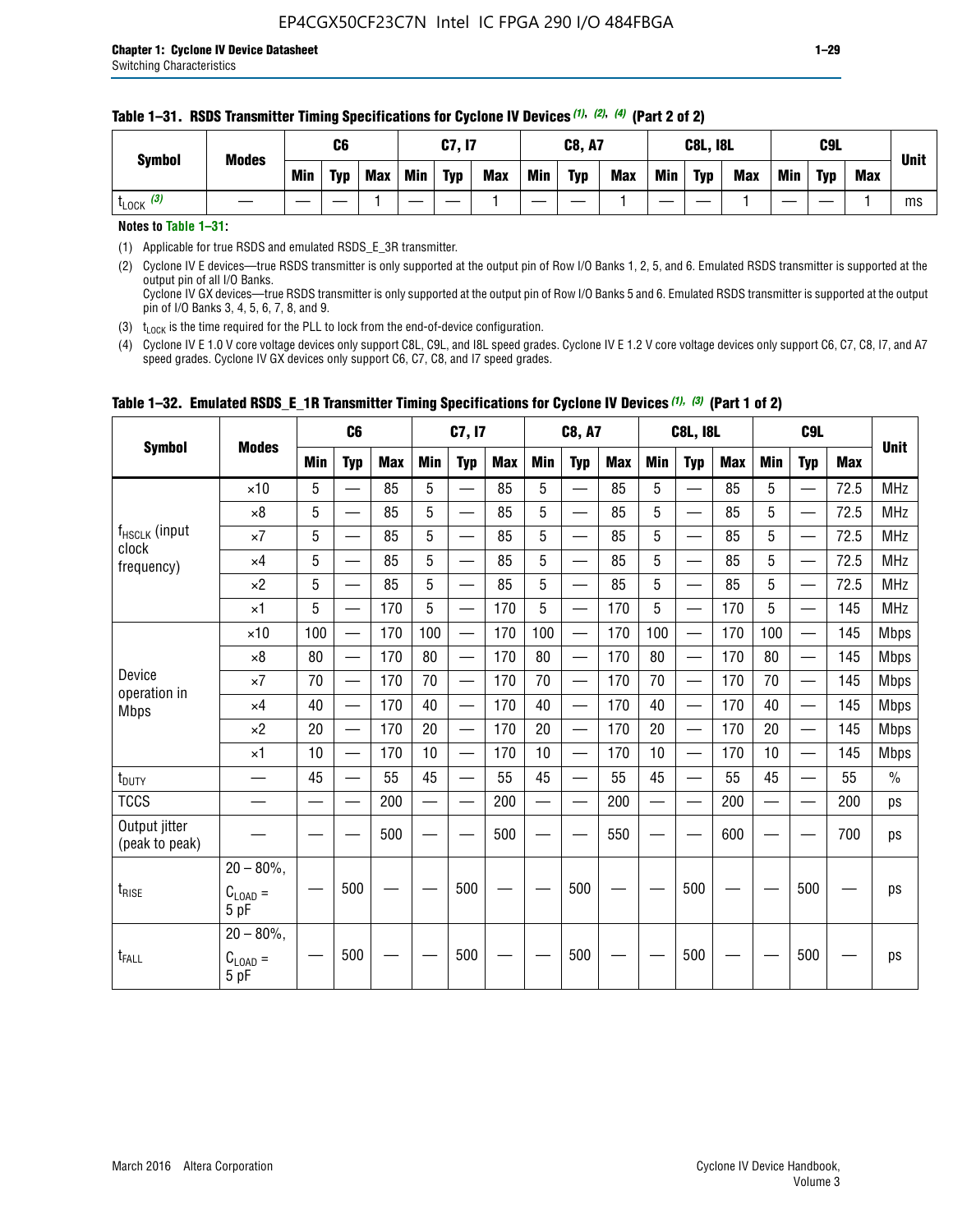| <b>Symbol</b> | <b>Modes</b> |     | C6         |            |     | C7, I7     |            |     | <b>C8, A7</b> |            |            | <b>C8L, I8L</b> |            |     | C <sub>9</sub> L |            | <b>Unit</b> |
|---------------|--------------|-----|------------|------------|-----|------------|------------|-----|---------------|------------|------------|-----------------|------------|-----|------------------|------------|-------------|
|               |              | Min | <b>Typ</b> | <b>Max</b> | Min | <b>Typ</b> | <b>Max</b> | Min | <b>Typ</b>    | <b>Max</b> | <b>Min</b> | <b>Typ</b>      | <b>Max</b> | Min | <b>Tvp</b>       | <b>Max</b> |             |
| (2)<br>LOCK   |              |     |            |            |     |            |            |     |               |            |            |                 |            |     |                  |            | ms          |

#### **Table 1–32. Emulated RSDS\_E\_1R Transmitter Timing Specifications for Cyclone IV Devices** *(1), (3)* **(Part 2 of 2)**

**Notes to Table 1–32:**

(1) Emulated RSDS\_E\_1R transmitter is supported at the output pin of all I/O Banks of Cyclone IV E devices and I/O Banks 3, 4, 5, 6, 7, 8, and 9 of Cyclone IV GX devices.

(2)  $t_{\text{LOCK}}$  is the time required for the PLL to lock from the end-of-device configuration.

(3) Cyclone IV E 1.0 V core voltage devices only support C8L, C9L, and I8L speed grades. Cyclone IV E 1.2 V core voltage devices only support C6, C7, C8, I7, and A7 speed grades. Cyclone IV GX devices only support C6, C7, C8, and I7 speed grades.

|                                    |                                            |            | C <sub>6</sub>                |            |                          | C7, I7                   |            |            | <b>C8, A7</b>            |              |                          | <b>C8L, I8L</b>          |            |            | C <sub>9</sub> L         |            |               |
|------------------------------------|--------------------------------------------|------------|-------------------------------|------------|--------------------------|--------------------------|------------|------------|--------------------------|--------------|--------------------------|--------------------------|------------|------------|--------------------------|------------|---------------|
| <b>Symbol</b>                      | <b>Modes</b>                               | <b>Min</b> | <b>Typ</b>                    | <b>Max</b> | <b>Min</b>               | <b>Typ</b>               | <b>Max</b> | <b>Min</b> | <b>Typ</b>               | <b>Max</b>   | <b>Min</b>               | <b>Typ</b>               | <b>Max</b> | <b>Min</b> | <b>Typ</b>               | <b>Max</b> | <b>Unit</b>   |
|                                    | $\times$ 10                                | 5          |                               | 200        | 5                        |                          | 155.5      | 5          | $\overline{\phantom{0}}$ | 155.5        | 5                        |                          | 155.5      | 5          |                          | 132.5      | <b>MHz</b>    |
|                                    | $\times 8$                                 | 5          |                               | 200        | 5                        | —                        | 155.5      | 5          | —                        | 155.5        | 5                        |                          | 155.5      | 5          |                          | 132.5      | <b>MHz</b>    |
| f <sub>HSCLK</sub> (input<br>clock | $\times 7$                                 | 5          | $\overline{\phantom{0}}$      | 200        | 5                        | —<br>——                  | 155.5      | 5          | —                        | 155.5        | 5                        | —                        | 155.5      | 5          |                          | 132.5      | <b>MHz</b>    |
| frequency)                         | $\times$ 4                                 | 5          |                               | 200        | 5                        | —<br>——                  | 155.5      | 5          | $\qquad \qquad$          | 155.5        | 5                        |                          | 155.5      | 5          | —                        | 132.5      | MHz           |
|                                    | $\times 2$                                 | 5          | $\overline{\phantom{0}}$      | 200        | 5                        | —                        | 155.5      | 5          | $\overline{\phantom{0}}$ | 155.5        | 5                        | $\overline{\phantom{0}}$ | 155.5      | 5          | $\overline{\phantom{0}}$ | 132.5      | <b>MHz</b>    |
|                                    | $\times$ 1                                 | 5          | $\overline{\phantom{0}}$      | 400        | 5                        | $\overline{\phantom{0}}$ | 311        | 5          | $\overline{\phantom{0}}$ | 311          | 5                        |                          | 311        | 5          | —                        | 265        | MHz           |
|                                    | $\times$ 10                                | 100        | $\overline{\phantom{0}}$      | 400        | 100                      | $\overline{\phantom{0}}$ | 311        | 100        | $\overline{\phantom{0}}$ | 311          | 100                      | $\overline{\phantom{0}}$ | 311        | 100        |                          | 265        | <b>Mbps</b>   |
|                                    | $\times 8$                                 | 80         | $\overline{\phantom{0}}$      | 400        | 80                       | $\overline{\phantom{0}}$ | 311        | 80         | $\overline{\phantom{0}}$ | 311          | 80                       | $\overline{\phantom{0}}$ | 311        | 80         |                          | 265        | <b>Mbps</b>   |
| Device                             | $\times 7$                                 | 70         | $\overline{\phantom{0}}$      | 400        | 70                       | $\equiv$                 | 311        | 70         |                          | 311          | 70                       | —                        | 311        | 70         |                          | 265        | <b>Mbps</b>   |
| operation in<br><b>Mbps</b>        | $\times$ 4                                 | 40         |                               | 400        | 40                       |                          | 311        | 40         | $\overline{\phantom{0}}$ | 311          | 40                       |                          | 311        | 40         |                          | 265        | <b>Mbps</b>   |
|                                    | $\times 2$                                 | 20         | $\overbrace{\phantom{aaaaa}}$ | 400        | 20                       | —                        | 311        | 20         | $\overline{\phantom{0}}$ | 311          | 20                       | —                        | 311        | 20         |                          | 265        | <b>Mbps</b>   |
|                                    | ×1                                         | 10         |                               | 400        | 10                       | —                        | 311        | 10         | —                        | 311          | 10                       | $\overline{\phantom{0}}$ | 311        | 10         |                          | 265        | <b>Mbps</b>   |
| t <sub>DUTY</sub>                  | __                                         | 45         |                               | 55         | 45                       | $\overline{\phantom{0}}$ | 55         | 45         | $\qquad \qquad$          | 55           | 45                       | $\overline{\phantom{0}}$ | 55         | 45         |                          | 55         | $\frac{0}{0}$ |
| <b>TCCS</b>                        |                                            |            |                               | 200        | $\overline{\phantom{0}}$ |                          | 200        |            | e e                      | 200          | $\overline{\phantom{0}}$ |                          | 200        |            |                          | 200        | ps            |
| Output jitter<br>(peak to peak)    |                                            |            |                               | 500        |                          |                          | 500        |            |                          | 550          |                          |                          | 600        |            |                          | 700        | ps            |
| $t_{\text{RISE}}$                  | $20 - 80\%$ ,<br>$C_{LOAD} =$<br>5 pF      |            | 500                           |            |                          | 500                      |            |            | 500                      |              |                          | 500                      |            |            | 500                      |            | ps            |
| t <sub>FALL</sub>                  | $20 - 80\%$<br>$C_{\text{LOAD}} =$<br>5 pF |            | 500                           |            |                          | 500                      |            |            | 500                      |              |                          | 500                      |            |            | 500                      |            | ps            |
| $t_{\text{LOCK}}$ (3)              |                                            |            |                               | 1          |                          |                          | 1          |            |                          | $\mathbf{1}$ |                          |                          | 1          |            |                          | 1          | ms            |

**Table 1–33. Mini-LVDS Transmitter Timing Specifications for Cyclone IV Devices** *(1)***,** *(2)***,** *(4)*

**Notes to Table 1–33:**

(1) Applicable for true and emulated mini-LVDS transmitter.

(2) Cyclone IV E—true mini-LVDS transmitter is only supported at the output pin of Row I/O Banks 1, 2, 5, and 6. Emulated mini-LVDS transmitter is supported at the output pin of all I/O banks.

Cyclone IV GX—true mini-LVDS transmitter is only supported at the output pin of Row I/O Banks 5 and 6. Emulated mini-LVDS transmitter is supported at the output pin of I/O Banks 3, 4, 5, 6, 7, 8, and 9.

(3)  $t_{\text{LOCK}}$  is the time required for the PLL to lock from the end-of-device configuration.

(4) Cyclone IV E 1.0 V core voltage devices only support C8L, C9L, and I8L speed grades. Cyclone IV E 1.2 V core voltage devices only support C6, C7, C8, I7, and A7 speed grades. Cyclone IV GX devices only support C6, C7, C8, and I7 speed grades.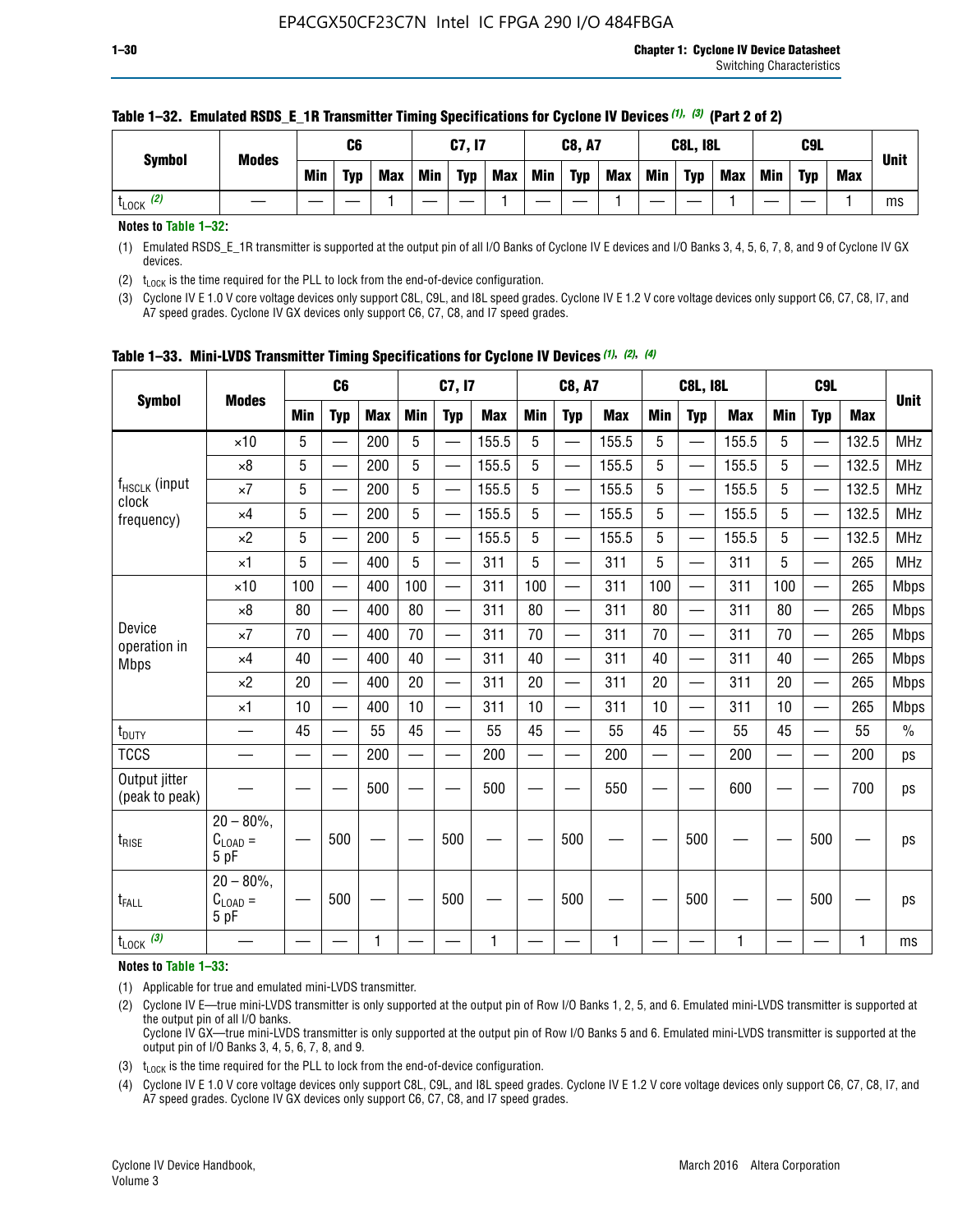|                                 |              |     | C <sub>6</sub> |     | C7, I7     |            | C8, A7     |            | <b>C8L, I8L</b> |            | C <sub>9</sub> L |               |
|---------------------------------|--------------|-----|----------------|-----|------------|------------|------------|------------|-----------------|------------|------------------|---------------|
| <b>Symbol</b>                   | <b>Modes</b> | Min | <b>Max</b>     | Min | <b>Max</b> | <b>Min</b> | <b>Max</b> | <b>Min</b> | <b>Max</b>      | <b>Min</b> | <b>Max</b>       | <b>Unit</b>   |
|                                 | $\times$ 10  | 5   | 420            | 5   | 370        | 5          | 320        | 5          | 320             | 5          | 250              | <b>MHz</b>    |
|                                 | $\times 8$   | 5   | 420            | 5   | 370        | 5          | 320        | 5          | 320             | 5          | 250              | <b>MHz</b>    |
| f <sub>HSCLK</sub> (input       | $\times 7$   | 5   | 420            | 5   | 370        | 5          | 320        | 5          | 320             | 5          | 250              | <b>MHz</b>    |
| clock<br>frequency)             | $\times$ 4   | 5   | 420            | 5   | 370        | 5          | 320        | 5          | 320             | 5          | 250              | <b>MHz</b>    |
|                                 | $\times 2$   | 5   | 420            | 5   | 370        | 5          | 320        | 5          | 320             | 5          | 250              | MHz           |
|                                 | $\times$ 1   | 5   | 420            | 5   | 402.5      | 5          | 402.5      | 5          | 362             | 5          | 265              | <b>MHz</b>    |
|                                 | $\times$ 10  | 100 | 840            | 100 | 740        | 100        | 640        | 100        | 640             | 100        | 500              | <b>Mbps</b>   |
|                                 | $\times 8$   | 80  | 840            | 80  | 740        | 80         | 640        | 80         | 640             | 80         | 500              | Mbps          |
| <b>HSIODR</b>                   | $\times 7$   | 70  | 840            | 70  | 740        | 70         | 640        | 70         | 640             | 70         | 500              | <b>Mbps</b>   |
|                                 | $\times$ 4   | 40  | 840            | 40  | 740        | 40         | 640        | 40         | 640             | 40         | 500              | <b>Mbps</b>   |
|                                 | $\times 2$   | 20  | 840            | 20  | 740        | 20         | 640        | 20         | 640             | 20         | 500              | <b>Mbps</b>   |
|                                 | $\times$ 1   | 10  | 420            | 10  | 402.5      | 10         | 402.5      | 10         | 362             | 10         | 265              | <b>Mbps</b>   |
| t <sub>DUTY</sub>               |              | 45  | 55             | 45  | 55         | 45         | 55         | 45         | 55              | 45         | 55               | $\frac{0}{0}$ |
| <b>TCCS</b>                     |              |     | 200            |     | 200        | —          | 200        |            | 200             |            | 200              | ps            |
| Output jitter<br>(peak to peak) |              |     | 500            |     | 500        |            | 550        |            | 600             |            | 700              | ps            |
| $t_{\text{LOCK}}$ (2)           |              |     | 1              |     | 1          |            | 1          |            | 1               |            | 1                | ms            |

**Table 1–34. True LVDS Transmitter Timing Specifications for Cyclone IV Devices** *(1)***,** *(3)*

**Notes to Table 1–34:**

(1) Cyclone IV E—true LVDS transmitter is only supported at the output pin of Row I/O Banks 1, 2, 5, and 6. Cyclone IV GX—true LVDS transmitter is only supported at the output pin of Row I/O Banks 5 and 6.

(2)  $t_{\text{LOCK}}$  is the time required for the PLL to lock from the end-of-device configuration.

(3) Cyclone IV E 1.0 V core voltage devices only support C8L, C9L, and I8L speed grades. Cyclone IV E 1.2 V core voltage devices only support C6, C7, C8, I7, and A7 speed grades. Cyclone IV GX devices only support C6, C7, C8, and I7 speed grades.

|  |  |  |  |  |  | Table 1–35. Emulated LVDS Transmitter Timing Specifications for Cyclone IV Devices <sup>(1),</sup> <sup>(3)</sup> (Part 1 of 2) |  |  |
|--|--|--|--|--|--|---------------------------------------------------------------------------------------------------------------------------------|--|--|
|--|--|--|--|--|--|---------------------------------------------------------------------------------------------------------------------------------|--|--|

|                             |              | C <sub>6</sub> |            | C7, I7     |            | <b>C8, A7</b> |            | <b>C8L, I8L</b> |            |            | C <sub>9</sub> L |             |
|-----------------------------|--------------|----------------|------------|------------|------------|---------------|------------|-----------------|------------|------------|------------------|-------------|
| <b>Symbol</b>               | <b>Modes</b> | Min            | <b>Max</b> | <b>Min</b> | <b>Max</b> | <b>Min</b>    | <b>Max</b> | <b>Min</b>      | <b>Max</b> | <b>Min</b> | <b>Max</b>       | <b>Unit</b> |
|                             | $\times$ 10  | 5              | 320        | 5          | 320        | 5             | 275        | 5               | 275        | 5          | 250              | <b>MHz</b>  |
|                             | $\times 8$   | 5              | 320        | 5          | 320        | 5             | 275        | 5               | 275        | 5          | 250              | <b>MHz</b>  |
| $f_{HSCLK}$ (input<br>clock | $\times 7$   | 5              | 320        | 5          | 320        | 5             | 275        | 5               | 275        | 5          | 250              | <b>MHz</b>  |
| frequency)                  | $\times$ 4   | 5              | 320        | 5          | 320        | 5             | 275        | 5               | 275        | 5          | 250              | <b>MHz</b>  |
|                             | $\times 2$   | 5              | 320        | 5          | 320        | 5             | 275        | 5               | 275        | 5          | 250              | <b>MHz</b>  |
|                             | $\times$ 1   | 5              | 402.5      | 5          | 402.5      | 5             | 402.5      | 5               | 362        | 5          | 265              | <b>MHz</b>  |
|                             | $\times$ 10  | 100            | 640        | 100        | 640        | 100           | 550        | 100             | 550        | 100        | 500              | <b>Mbps</b> |
|                             | $\times 8$   | 80             | 640        | 80         | 640        | 80            | 550        | 80              | 550        | 80         | 500              | <b>Mbps</b> |
| <b>HSIODR</b>               | $\times 7$   | 70             | 640        | 70         | 640        | 70            | 550        | 70              | 550        | 70         | 500              | <b>Mbps</b> |
|                             | $\times$ 4   | 40             | 640        | 40         | 640        | 40            | 550        | 40              | 550        | 40         | 500              | <b>Mbps</b> |
|                             | $\times 2$   | 20             | 640        | 20         | 640        | 20            | 550        | 20              | 550        | 20         | 500              | <b>Mbps</b> |
|                             | $\times$ 1   | 10             | 402.5      | 10         | 402.5      | 10            | 402.5      | 10              | 362        | 10         | 265              | <b>Mbps</b> |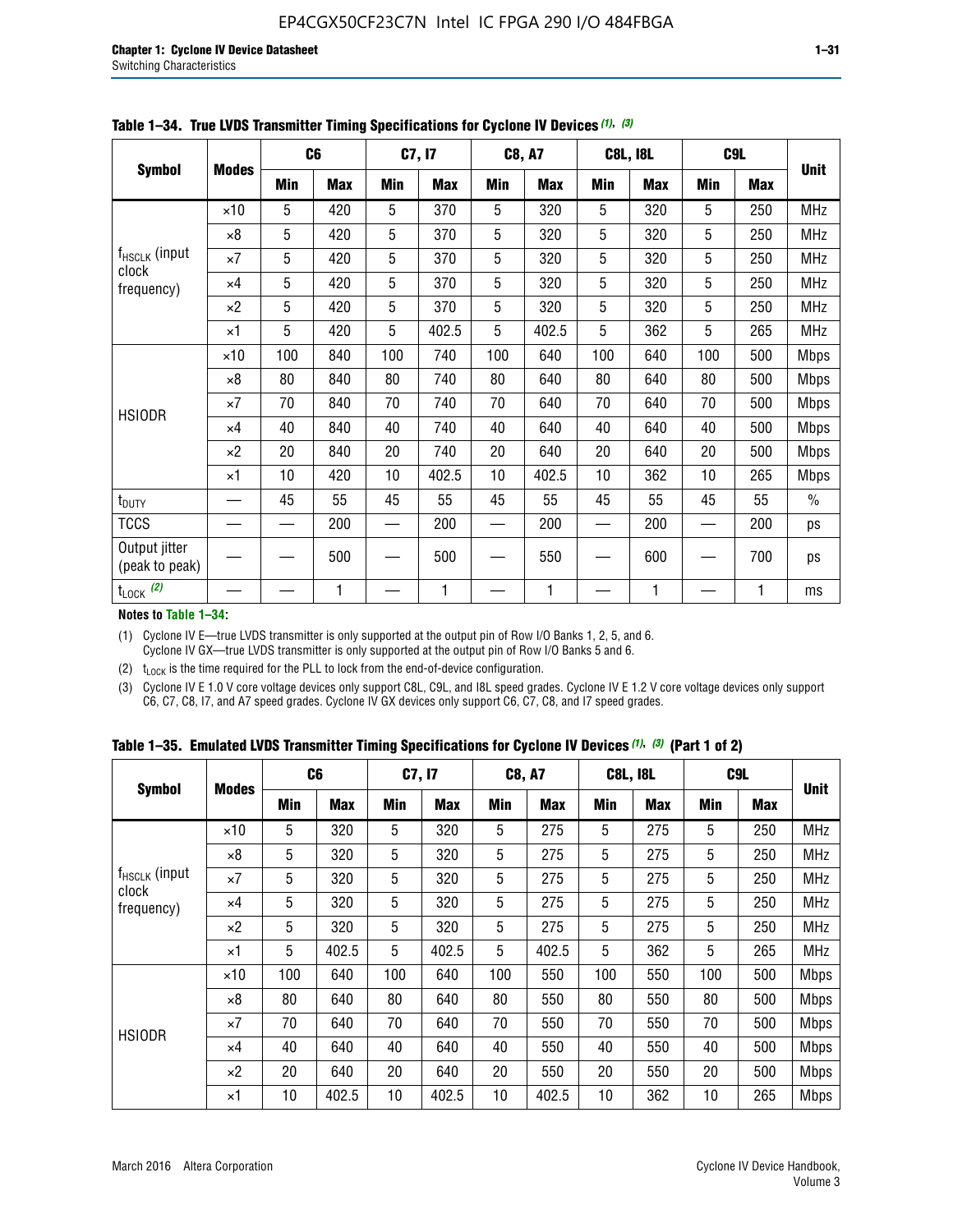|                                 |              | C <sub>6</sub> |            | C7, I7     |            | <b>C8, A7</b> |            | <b>C8L, I8L</b> |            |     | C <sub>9</sub> L |               |
|---------------------------------|--------------|----------------|------------|------------|------------|---------------|------------|-----------------|------------|-----|------------------|---------------|
| <b>Symbol</b>                   | <b>Modes</b> | Min            | <b>Max</b> | <b>Min</b> | <b>Max</b> | <b>Min</b>    | <b>Max</b> | Min             | <b>Max</b> | Min | <b>Max</b>       | <b>Unit</b>   |
| t <sub>DUTY</sub>               |              | 45             | 55         | 45         | 55         | 45            | 55         | 45              | 55         | 45  | 55               | $\frac{0}{0}$ |
| <b>TCCS</b>                     |              |                | 200        |            | 200        |               | 200        |                 | 200        | –   | 200              | ps            |
| Output jitter<br>(peak to peak) |              |                | 500        |            | 500        |               | 550        |                 | 600        | __  | 700              | ps            |
| $t_{\text{LOCK}}$ (2)           |              |                |            |            |            |               |            |                 |            |     |                  | ms            |

#### **Table 1–35. Emulated LVDS Transmitter Timing Specifications for Cyclone IV Devices** *(1)***,** *(3)* **(Part 2 of 2)**

#### **Notes to Table 1–35:**

(1) Cyclone IV E—emulated LVDS transmitter is supported at the output pin of all I/O Banks.

Cyclone IV GX—emulated LVDS transmitter is supported at the output pin of I/O Banks 3, 4, 5, 6, 7, 8, and 9.

(2)  $t_{\text{LOCK}}$  is the time required for the PLL to lock from the end-of-device configuration.

(3) Cyclone IV E 1.0 V core voltage devices only support C8L, C9L, and I8L speed grades. Cyclone IV E 1.2 V core voltage devices only support C6, C7, C8, I7, and A7 speed grades. Cyclone IV GX devices only support C6, C7, C8, and I7 speed grades.

|                                    |              |     | C <sub>6</sub> | C7, I7          |            | <b>C8, A7</b> |            |     | <b>C8L, I8L</b> | C <sub>9</sub> L |            |             |
|------------------------------------|--------------|-----|----------------|-----------------|------------|---------------|------------|-----|-----------------|------------------|------------|-------------|
| <b>Symbol</b>                      | <b>Modes</b> | Min | <b>Max</b>     | <b>Min</b>      | <b>Max</b> | Min           | <b>Max</b> | Min | <b>Max</b>      | Min              | <b>Max</b> | <b>Unit</b> |
|                                    | $\times$ 10  | 10  | 437.5          | 10 <sup>°</sup> | 370        | 10            | 320        | 10  | 320             | 10               | 250        | <b>MHz</b>  |
|                                    | $\times 8$   | 10  | 437.5          | 10              | 370        | 10            | 320        | 10  | 320             | 10               | 250        | <b>MHz</b>  |
| f <sub>HSCLK</sub> (input<br>clock | $\times 7$   | 10  | 437.5          | 10              | 370        | 10            | 320        | 10  | 320             | 10               | 250        | <b>MHz</b>  |
| frequency)                         | $\times 4$   | 10  | 437.5          | 10              | 370        | 10            | 320        | 10  | 320             | 10               | 250        | <b>MHz</b>  |
|                                    | $\times 2$   | 10  | 437.5          | 10              | 370        | 10            | 320        | 10  | 320             | 10               | 250        | <b>MHz</b>  |
|                                    | ×1           | 10  | 437.5          | 10 <sup>1</sup> | 402.5      | 10            | 402.5      | 10  | 362             | 10               | 265        | <b>MHz</b>  |
|                                    | $\times$ 10  | 100 | 875            | 100             | 740        | 100           | 640        | 100 | 640             | 100              | 500        | <b>Mbps</b> |
|                                    | $\times 8$   | 80  | 875            | 80              | 740        | 80            | 640        | 80  | 640             | 80               | 500        | <b>Mbps</b> |
| <b>HSIODR</b>                      | $\times 7$   | 70  | 875            | 70              | 740        | 70            | 640        | 70  | 640             | 70               | 500        | <b>Mbps</b> |
|                                    | $\times 4$   | 40  | 875            | 40              | 740        | 40            | 640        | 40  | 640             | 40               | 500        | <b>Mbps</b> |
|                                    | $\times 2$   | 20  | 875            | 20              | 740        | 20            | 640        | 20  | 640             | 20               | 500        | <b>Mbps</b> |
|                                    | ×1           | 10  | 437.5          | 10              | 402.5      | 10            | 402.5      | 10  | 362             | 10               | 265        | <b>Mbps</b> |
| SW                                 |              |     | 400            |                 | 400        |               | 400        |     | 550             |                  | 640        | ps          |
| Input jitter<br>tolerance          |              |     | 500            |                 | 500        |               | 550        |     | 600             |                  | 700        | ps          |
| $t_{\text{LOCK}}$ (2)              |              |     | 1              |                 | 1          |               | 1          |     | 1               |                  | 1          | ms          |

**Table 1–36. LVDS Receiver Timing Specifications for Cyclone IV Devices** *(1)***,** *(3)*

#### **Notes to Table 1–36:**

(1) Cyclone IV E—LVDS receiver is supported at all I/O Banks.

Cyclone IV GX—LVDS receiver is supported at I/O Banks 3, 4, 5, 6, 7, 8, and 9.

(2)  $t_{\text{LOCK}}$  is the time required for the PLL to lock from the end-of-device configuration.

(3) Cyclone IV E 1.0 V core voltage devices only support C8L, C9L, and I8L speed grades. Cyclone IV E 1.2 V core voltage devices only support C6, C7, C8, I7, and A7 speed grades. Cyclone IV GX devices only support C6, C7, C8, and I7 speed grades.

#### **External Memory Interface Specifications**

The external memory interfaces for Cyclone IV devices are auto-calibrating and easy to implement.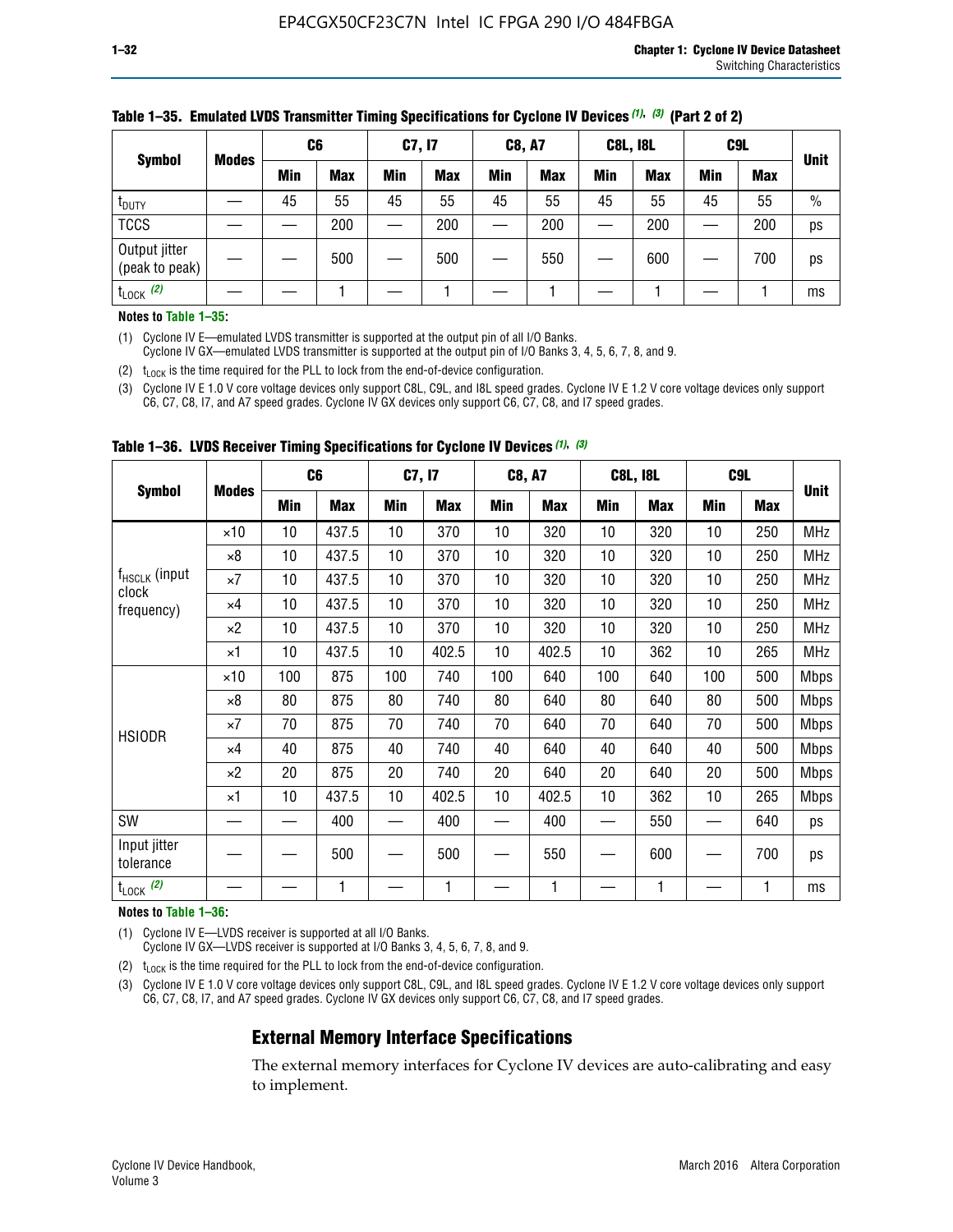**for more information about the supported maximum clock rate, device and pin** planning, IP implementation, and device termination, refer to *[Section III: System](http://www.altera.com/literature/hb/external-memory/emi_intro_specs.pdf)  [Performance Specifications](http://www.altera.com/literature/hb/external-memory/emi_intro_specs.pdf)* of the *External Memory Interface Handbook*.

Table 1–37 lists the memory output clock jitter specifications for Cyclone IV devices.

**Table 1–37. Memory Output Clock Jitter Specifications for Cyclone IV Devices** *(1)***,** *(2)*

| <b>Parameter</b>             | <b>Symbol</b>  | Min    | Max | <b>Unit</b> |
|------------------------------|----------------|--------|-----|-------------|
| Clock period jitter          | $L$ JIT(per)   | $-125$ | 125 | ps          |
| Cycle-to-cycle period jitter | $L$ JIT $(cc)$ | $-200$ | 200 | ps          |
| Duty cycle jitter            | LJIT(duty)     | $-150$ | 150 | ps          |

**Notes to Table 1–37:**

- (1) Memory output clock jitter measurements are for 200 consecutive clock cycles, as specified in the JEDEC DDR2 standard.
- (2) The clock jitter specification applies to memory output clock pins generated using DDIO circuits clocked by a PLL output routed on a global clock (GCLK) network.

## **Duty Cycle Distortion Specifications**

Table 1–38 lists the worst case duty cycle distortion for Cyclone IV devices.

**Table 1–38. Duty Cycle Distortion on Cyclone IV Devices I/O Pins** *(1)***,** *(2), (3)*

| <b>Symbol</b>     | C <sub>6</sub> |            | C7, I7     |            | <b>C8, I8L, A7</b> |            |            | C9L        | <b>Unit</b>   |
|-------------------|----------------|------------|------------|------------|--------------------|------------|------------|------------|---------------|
|                   | Min            | <b>Max</b> | <b>Min</b> | <b>Max</b> | Min                | <b>Max</b> | <b>Min</b> | <b>Max</b> |               |
| Output Duty Cycle | 45             | 55         | 45         | 55         | 45                 | 55         | 45         | 55         | $\frac{0}{0}$ |

**Notes to Table 1–38:**

(1) The duty cycle distortion specification applies to clock outputs from the PLLs, global clock tree, and IOE driving the dedicated and general purpose I/O pins.

(2) Cyclone IV devices meet the specified duty cycle distortion at the maximum output toggle rate for each combination of I/O standard and current strength.

(3) Cyclone IV E 1.0 V core voltage devices only support C8L, C9L, and I8L speed grades. Cyclone IV E 1.2 V core voltage devices only support C6, C7, C8, I7, and A7 speed grades. Cyclone IV GX devices only support C6, C7, C8, and I7 speed grades.

### **OCT Calibration Timing Specification**

Table 1–39 lists the duration of calibration for series OCT with calibration at device power-up for Cyclone IV devices.

#### **Table 1–39. Timing Specification for Series OCT with Calibration at Device Power-Up for Cyclone IV Devices** *(1)*

| Symbol  | <b>Description</b>                                            | <b>Maximum</b> | <b>Units</b> |
|---------|---------------------------------------------------------------|----------------|--------------|
| LOCTCAL | Duration of series OCT with<br>calibration at device power-up | 20             | μs           |

#### **Note to Table 1–39***:*

(1) OCT calibration takes place after device configuration and before entering user mode.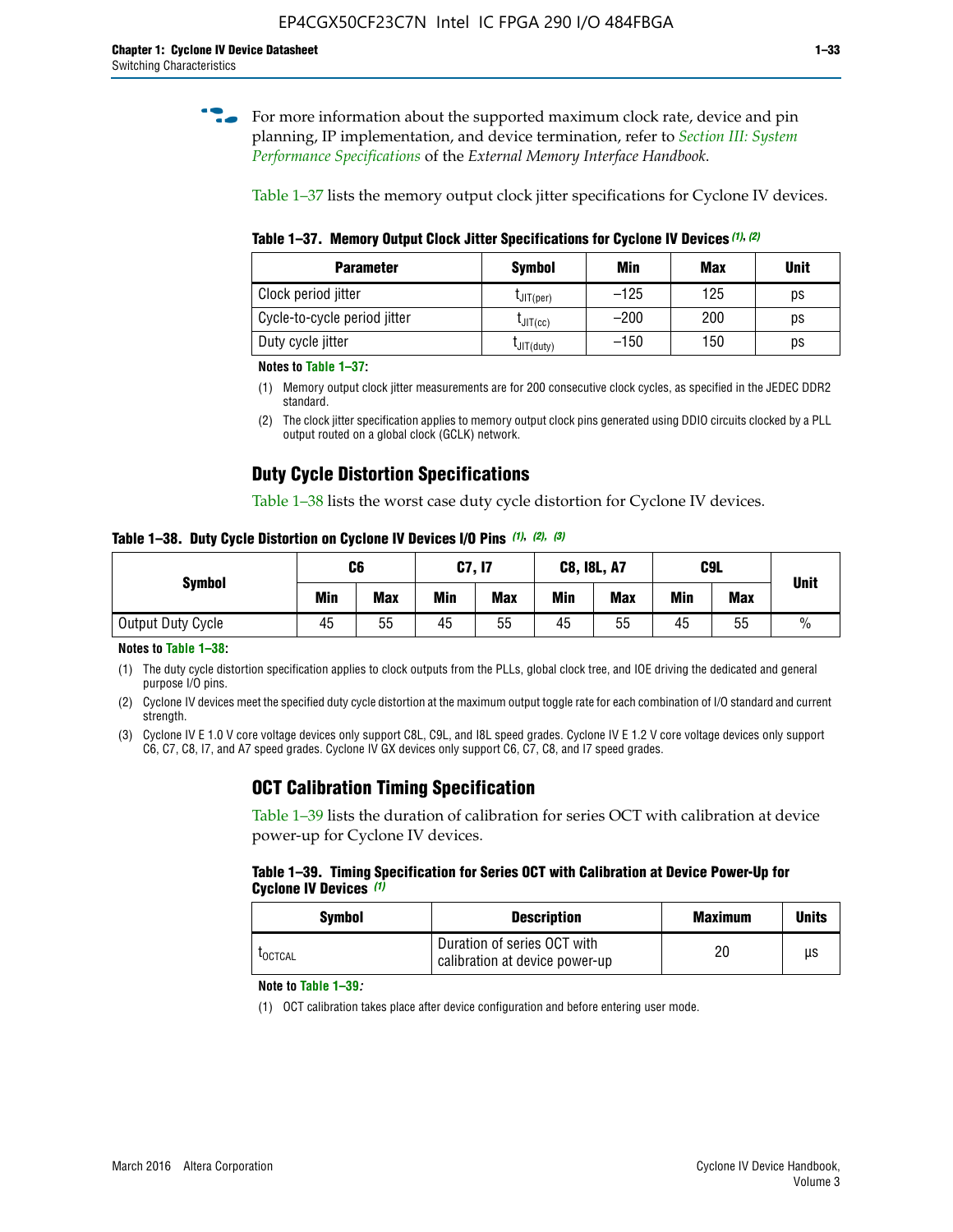## **IOE Programmable Delay**

Table 1–40 and Table 1–41 list the IOE programmable delay for Cyclone IV E 1.0 V core voltage devices.

#### **Table 1–40. IOE Programmable Delay on Column Pins for Cyclone IV E 1.0 V Core Voltage Devices** *(1)***,** *(2)*

|                                                                       |                                | <b>Number</b><br>0f<br><b>Setting</b> | Min<br><b>Offset</b> | <b>Max Offset</b>  |            |                    |       |       |             |  |
|-----------------------------------------------------------------------|--------------------------------|---------------------------------------|----------------------|--------------------|------------|--------------------|-------|-------|-------------|--|
| <b>Parameter</b>                                                      | <b>Paths Affected</b>          |                                       |                      | <b>Fast Corner</b> |            | <b>Slow Corner</b> |       |       | <b>Unit</b> |  |
|                                                                       |                                |                                       |                      | C8L                | <b>18L</b> | C8L                | C9L   | 18L   |             |  |
| Input delay from pin to<br>internal cells                             | Pad to I/O<br>dataout to core  |                                       | 0                    | 2.054              | 1.924      | 3.387              | 4.017 | 3.411 | ns          |  |
| Input delay from pin to<br>input register                             | Pad to I/O input<br>register   | 8                                     | 0                    | 2.010              | 1.875      | 3.341              | 4.252 | 3.367 | ns          |  |
| Delay from output register<br>to output pin                           | I/O output<br>register to pad  | 2                                     | 0                    | 0.641              | 0.631      | 1.111              | 1.377 | 1.124 | ns          |  |
| Input delay from<br>dual-purpose clock pin to<br>fan-out destinations | Pad to global<br>clock network | 12                                    | 0                    | 0.971              | 0.931      | 1.684              | 2.298 | 1.684 | ns          |  |

#### **Notes to Table 1–40:**

(1) The incremental values for the settings are generally linear. For the exact values for each setting, use the latest version of the Quartus II software.

(2) The minimum and maximum offset timing numbers are in reference to setting **0** as available in the Quartus II software.

| Table 1–41. IOE Programmable Delay on Row Pins for Cyclone IV E 1.0 V Core Voltage Devices (1), (2) |  |  |
|-----------------------------------------------------------------------------------------------------|--|--|
|-----------------------------------------------------------------------------------------------------|--|--|

|                                                                       |                                | <b>Number</b>  |                      | <b>Max Offset</b> |                    |                    |             |       |    |
|-----------------------------------------------------------------------|--------------------------------|----------------|----------------------|-------------------|--------------------|--------------------|-------------|-------|----|
| <b>Parameter</b>                                                      | <b>Paths Affected</b>          | 0f             | Min<br><b>Offset</b> |                   | <b>Fast Corner</b> | <b>Slow Corner</b> | <b>Unit</b> |       |    |
|                                                                       |                                | <b>Setting</b> |                      | C8L               | <b>18L</b>         | C8L                | C9L         | 18L   |    |
| Input delay from pin to<br>internal cells                             | Pad to I/O<br>dataout to core  |                | 0                    | 2.057             | 1.921              | 3.389              | 4.146       | 3.412 | ns |
| Input delay from pin to<br>input register                             | Pad to I/O input<br>register   | 8              | 0                    | 2.059             | 1.919              | 3.420              | 4.374       | 3.441 | ns |
| Delay from output register<br>to output pin                           | I/O output<br>register to pad  | 2              | 0                    | 0.670             | 0.623              | 1.160              | 1.420       | 1.168 | ns |
| Input delay from<br>dual-purpose clock pin to<br>fan-out destinations | Pad to global<br>clock network | 12             | 0                    | 0.960             | 0.919              | 1.656              | 2.258       | 1.656 | ns |

#### **Notes to Table 1–41:**

(1) The incremental values for the settings are generally linear. For the exact values for each setting, use the latest version of the Quartus II software.

(2) The minimum and maximum offset timing numbers are in reference to setting **0** as available in the Quartus II software.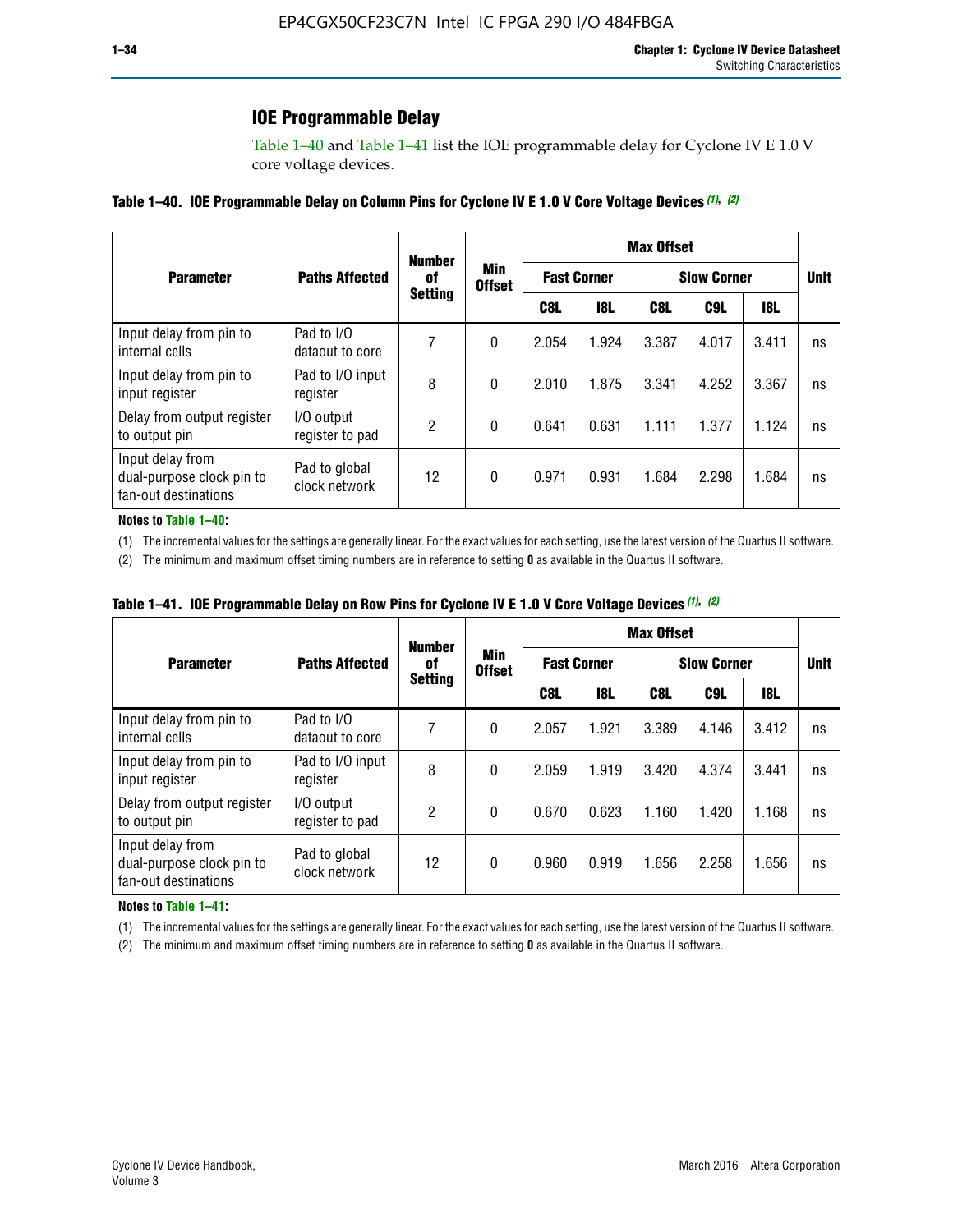Table 1–42 and Table 1–43 list the IOE programmable delay for Cyclone IV E 1.2 V core voltage devices.

|                                                                       |                                   | <b>Number</b><br>of<br><b>Setting</b> | <b>Min</b><br><b>Offset</b> | <b>Max Offset</b> |                    |           |                    |       |       |               |       |             |
|-----------------------------------------------------------------------|-----------------------------------|---------------------------------------|-----------------------------|-------------------|--------------------|-----------|--------------------|-------|-------|---------------|-------|-------------|
| <b>Parameter</b>                                                      | <b>Paths</b><br><b>Affected</b>   |                                       |                             |                   | <b>Fast Corner</b> |           | <b>Slow Corner</b> |       |       |               |       | <b>Unit</b> |
|                                                                       |                                   |                                       |                             | C <sub>6</sub>    | $\mathbf{I}$       | <b>A7</b> | C6                 | C7    | C8    | $\mathsf{I}7$ | A7    |             |
| Input delay from pin to<br>internal cells                             | Pad to I/O<br>dataout to<br>core  | 7                                     | 0                           | 1.314             | 1.211              | 1.211     | 2.177              | 2.340 | 2.433 | 2.388         | 2.508 | ns          |
| Input delay from pin to<br>input register                             | Pad to I/O<br>input register      | 8                                     | $\Omega$                    | 1.307             | 1.203              | 1.203     | 2.19               | 2.387 | 2.540 | 2.430         | 2.545 | ns          |
| Delay from output<br>register to output pin                           | I/O output<br>register to<br>pad  | 2                                     | 0                           | 0.437             | 0.402              | 0.402     | 0.747              | 0.820 | 0.880 | 0.834         | 0.873 | ns          |
| Input delay from<br>dual-purpose clock pin<br>to fan-out destinations | Pad to global<br>clock<br>network | 12                                    | 0                           | 0.693             | 0.665              | 0.665     | 1.200              | 1.379 | 1.532 | 1.393         | 1.441 | ns          |

**Table 1–42. IOE Programmable Delay on Column Pins for Cyclone IV E 1.2 V Core Voltage Devices** *(1)***,** *(2)*

**Notes to Table 1–42:**

(1) The incremental values for the settings are generally linear. For the exact values for each setting, use the latest version of the Quartus II software.

(2) The minimum and maximum offset timing numbers are in reference to setting **0** as available in the Quartus II software.

|                                                                       |                                   | <b>Number</b><br>0f<br><b>Setting</b> | Min<br><b>Offset</b> | <b>Max Offset</b> |                    |       |                    |                |       |              |       |             |
|-----------------------------------------------------------------------|-----------------------------------|---------------------------------------|----------------------|-------------------|--------------------|-------|--------------------|----------------|-------|--------------|-------|-------------|
| <b>Parameter</b>                                                      | <b>Paths</b><br><b>Affected</b>   |                                       |                      |                   | <b>Fast Corner</b> |       | <b>Slow Corner</b> |                |       |              |       | <b>Unit</b> |
|                                                                       |                                   |                                       |                      | C6                | 17                 | A7    | C6                 | C <sub>7</sub> | C8    | $\mathbf{I}$ | A7    |             |
| Input delay from pin to<br>internal cells                             | Pad to I/O<br>dataout to<br>core  | 7                                     | 0                    | 1.314             | 1.209              | 1.209 | 2.201              | 2.386          | 2.510 | 2.429        | 2.548 | ns          |
| Input delay from pin to<br>input register                             | Pad to I/O<br>input register      | 8                                     | $\theta$             | 1.312             | 1.207              | 1.207 | 2.202              | 2.402          | 2.558 | 2.447        | 2.557 | ns          |
| Delay from output<br>register to output pin                           | I/O output<br>register to<br>pad  | 2                                     | $\Omega$             | 0.458             | 0.419              | 0.419 | 0.783              | 0.861          | 0.924 | 0.875        | 0.915 | ns          |
| Input delay from<br>dual-purpose clock pin<br>to fan-out destinations | Pad to global<br>clock<br>network | 12                                    | 0                    | 0.686             | 0.657              | 0.657 | 1.185              | 1.360          | 1.506 | 1.376        | 1.422 | ns          |

**Table 1–43. IOE Programmable Delay on Row Pins for Cyclone IV E 1.2 V Core Voltage Devices** *(1)***,** *(2)*

#### **Notes to Table 1–43:**

(1) The incremental values for the settings are generally linear. For the exact values for each setting, use the latest version of the Quartus II software.

(2) The minimum and maximum offset timing numbers are in reference to setting **0** as available in the Quartus II software.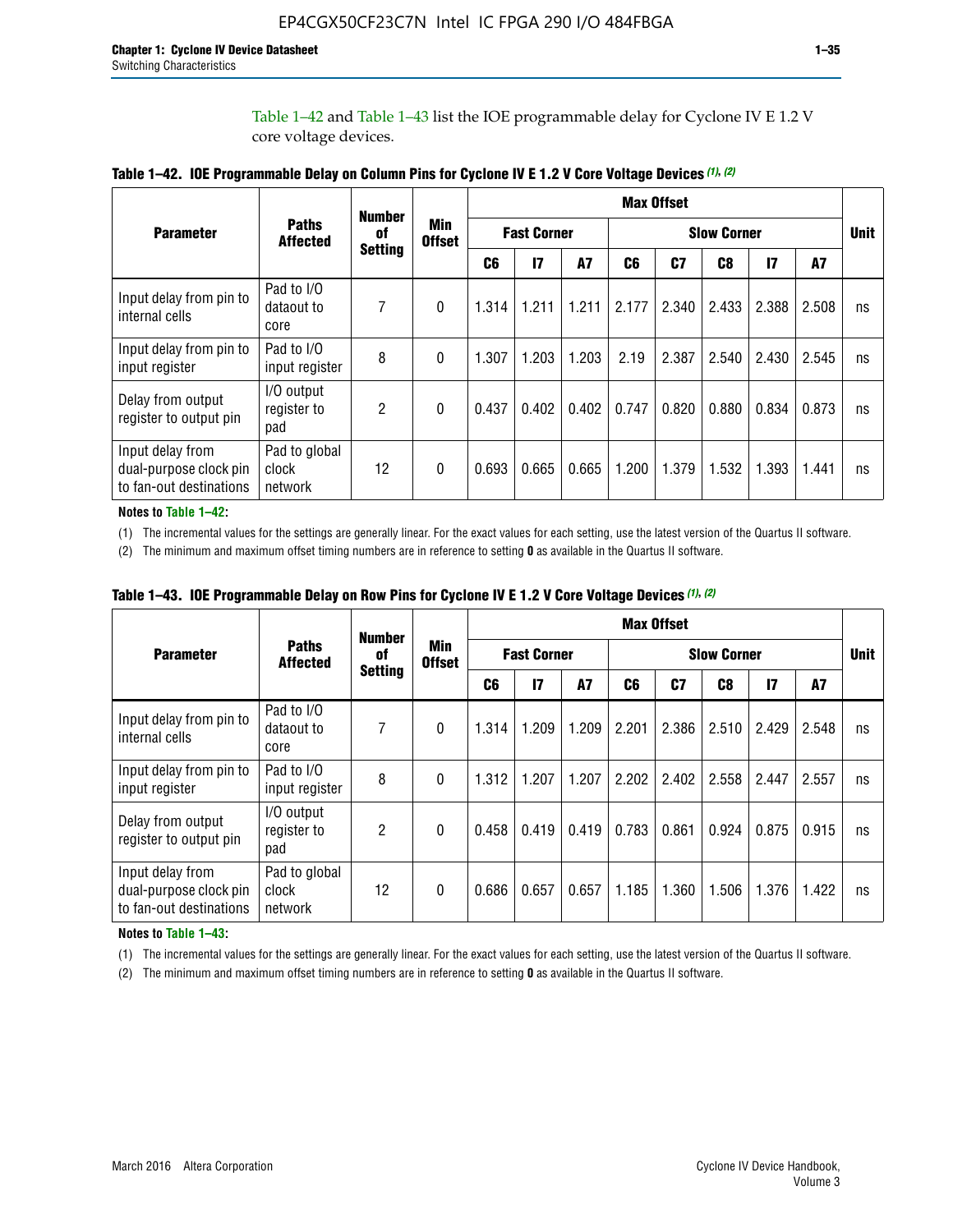Table 1–44 and Table 1–45 list the IOE programmable delay for Cyclone IV GX devices.

|                                                                       |                                   | <b>Number</b><br>0f | <b>Min</b><br><b>Offset</b> | <b>Max Offset</b>  |              |                    |                |                |               |             |
|-----------------------------------------------------------------------|-----------------------------------|---------------------|-----------------------------|--------------------|--------------|--------------------|----------------|----------------|---------------|-------------|
| <b>Parameter</b>                                                      | <b>Paths</b><br><b>Affected</b>   |                     |                             | <b>Fast Corner</b> |              | <b>Slow Corner</b> |                |                |               | <b>Unit</b> |
|                                                                       |                                   | <b>Settings</b>     |                             | C6                 | $\mathbf{I}$ | C6                 | C <sub>7</sub> | C <sub>8</sub> | $\mathsf{I}7$ |             |
| Input delay from pin to<br>internal cells                             | Pad to I/O<br>dataout to<br>core  | 7                   | $\boldsymbol{0}$            | 1.313              | 1.209        | 2.184              | 2.336          | 2.451          | 2.387         | ns          |
| Input delay from pin to<br>input register                             | Pad to I/O<br>input register      | 8                   | $\Omega$                    | 1.312              | 1.208        | 2.200              | 2.399          | 2.554          | 2.446         | ns          |
| Delay from output<br>register to output pin                           | I/O output<br>register to<br>pad  | 2                   | $\mathbf{0}$                | 0.438              | 0.404        | 0.751              | 0.825          | 0.886          | 0.839         | ns          |
| Input delay from<br>dual-purpose clock pin<br>to fan-out destinations | Pad to global<br>clock<br>network | 12                  | 0                           | 0.713              | 0.682        | 1.228              | 1.41           | 1.566          | 1.424         | ns          |

**Table 1–44. IOE Programmable Delay on Column Pins for Cyclone IV GX Devices** *(1)***,** *(2)*

**Notes to Table 1–44:**

(1) The incremental values for the settings are generally linear. For exact values of each setting, use the latest version of the Quartus II software.

(2) The minimum and maximum offset timing numbers are in reference to setting **0** as available in the Quartus II software.

|                                                                       |                                  | <b>Number</b>         |                             |       |                    |                    | <b>Max Offset</b> |       |               |             |
|-----------------------------------------------------------------------|----------------------------------|-----------------------|-----------------------------|-------|--------------------|--------------------|-------------------|-------|---------------|-------------|
| <b>Parameter</b>                                                      | <b>Paths</b><br><b>Affected</b>  | 0f<br><b>Settings</b> | <b>Min</b><br><b>Offset</b> |       | <b>Fast Corner</b> | <b>Slow Corner</b> |                   |       |               | <b>Unit</b> |
|                                                                       |                                  |                       |                             | C6    | 17                 | C6                 | C7                | C8    | $\mathsf{I}7$ |             |
| Input delay from pin to<br>internal cells                             | Pad to I/O<br>dataout to<br>core | 7                     | $\mathbf{0}$                | 1.314 | 1.210              | 2.209              | 2.398             | 2.526 | 2.443         | ns          |
| Input delay from pin to<br>input register                             | Pad to I/O<br>input register     | 8                     | $\mathbf{0}$                | 1.313 | 1.208              | 2.205              | 2.406             | 2.563 | 2.450         | ns          |
| Delay from output<br>register to output pin                           | I/O output<br>register to<br>pad | $\overline{2}$        | $\mathbf{0}$                | 0.461 | 0.421              | 0.789              | 0.869             | 0.933 | 0.884         | ns          |
| Input delay from<br>dual-purpose clock pin<br>to fan-out destinations | Pad to global<br>clock network   | 12                    | $\mathbf{0}$                | 0.712 | 0.682              | 1.225              | 1.407             | 1.562 | 1.421         | ns          |

**Table 1–45. IOE Programmable Delay on Row Pins for Cyclone IV GX Devices** *(1)***,** *(2)*

#### **Notes to Table 1–45:**

(1) The incremental values for the settings are generally linear. For exact values of each setting, use the latest version of Quartus II software.

(2) The minimum and maximum offset timing numbers are in reference to setting **0** as available in the Quartus II software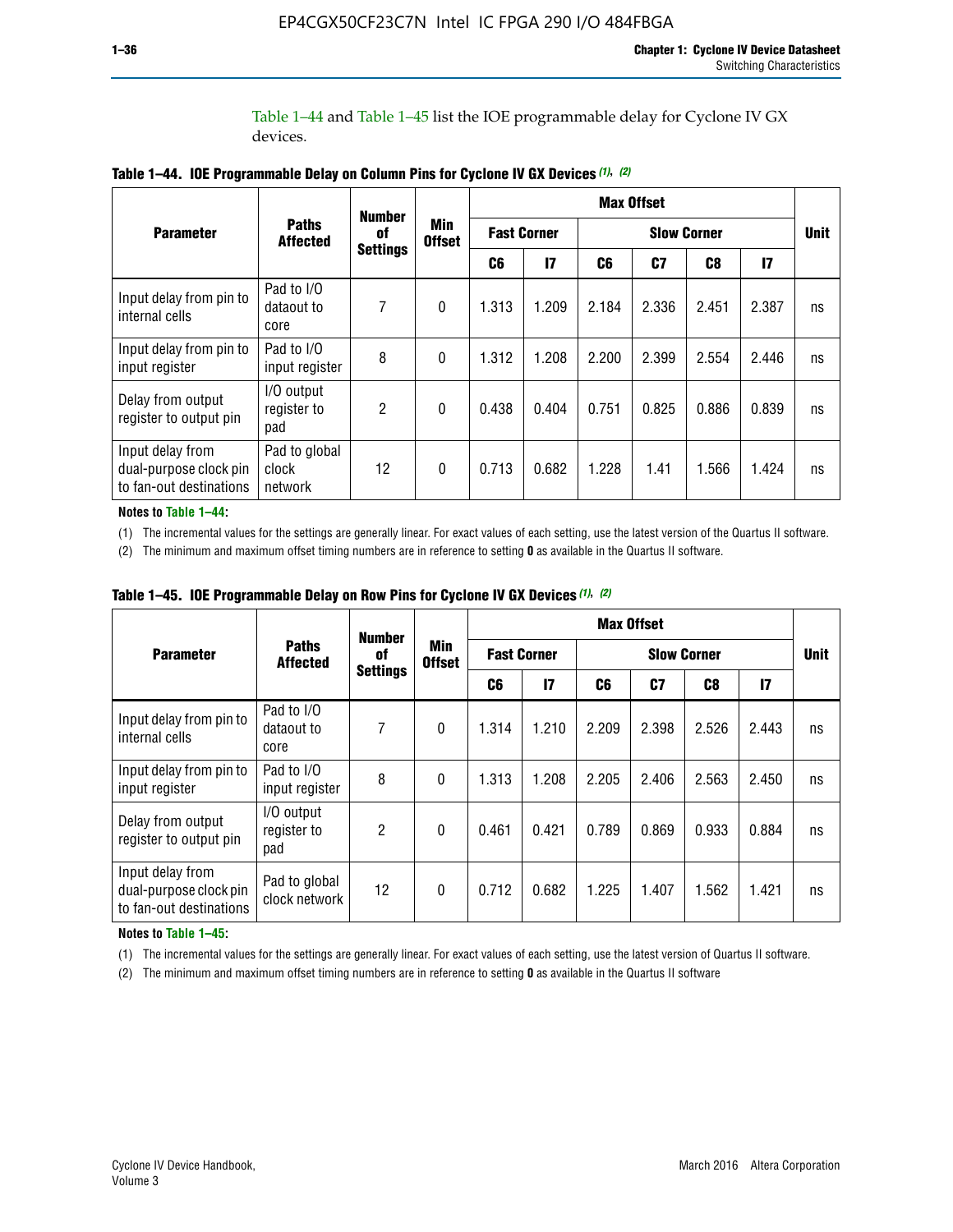## **I/O Timing**

Use the following methods to determine I/O timing:

- the Excel-based I/O Timing
- the Quartus II timing analyzer

The Excel-based I/O timing provides pin timing performance for each device density and speed grade. The data is typically used prior to designing the FPGA to get a timing budget estimation as part of the link timing analysis. The Quartus II timing analyzer provides a more accurate and precise I/O timing data based on the specifics of the design after place-and-route is complete.

**For The Excel-based I/O Timing spreadsheet is downloadable from Cyclone IV Devices** [Literature](http://www.altera.com/literature/lit-cyclone-iv.jsp) website.

## **Glossary**

Table 1–46 lists the glossary for this chapter.

| <b>Letter</b> | Term                                                            | <b>Definitions</b>                                                                                                                                                                                                                                                                                                                                                                                                                                                |  |  |  |  |  |  |  |
|---------------|-----------------------------------------------------------------|-------------------------------------------------------------------------------------------------------------------------------------------------------------------------------------------------------------------------------------------------------------------------------------------------------------------------------------------------------------------------------------------------------------------------------------------------------------------|--|--|--|--|--|--|--|
| A             |                                                                 |                                                                                                                                                                                                                                                                                                                                                                                                                                                                   |  |  |  |  |  |  |  |
| B             |                                                                 |                                                                                                                                                                                                                                                                                                                                                                                                                                                                   |  |  |  |  |  |  |  |
| C             |                                                                 |                                                                                                                                                                                                                                                                                                                                                                                                                                                                   |  |  |  |  |  |  |  |
| D             |                                                                 |                                                                                                                                                                                                                                                                                                                                                                                                                                                                   |  |  |  |  |  |  |  |
| E             |                                                                 |                                                                                                                                                                                                                                                                                                                                                                                                                                                                   |  |  |  |  |  |  |  |
| F             | $f_{HSCLK}$                                                     | High-speed I/O block: High-speed receiver/transmitter input and output clock frequency.                                                                                                                                                                                                                                                                                                                                                                           |  |  |  |  |  |  |  |
| G             | <b>GCLK</b>                                                     | Input pin directly to Global Clock network.                                                                                                                                                                                                                                                                                                                                                                                                                       |  |  |  |  |  |  |  |
|               | <b>GCLK PLL</b>                                                 | Input pin to Global Clock network through the PLL.                                                                                                                                                                                                                                                                                                                                                                                                                |  |  |  |  |  |  |  |
| н             | <b>HSIODR</b>                                                   | High-speed I/O block: Maximum/minimum LVDS data transfer rate (HSIODR = 1/TUI).                                                                                                                                                                                                                                                                                                                                                                                   |  |  |  |  |  |  |  |
|               | Input Waveforms<br>for the SSTL<br>Differential I/O<br>Standard | $\frac{1}{1 + \frac{1}{1 + \frac{1}{1 + \frac{1}{1 + \frac{1}{1 + \frac{1}{1 + \frac{1}{1 + \frac{1}{1 + \frac{1}{1 + \frac{1}{1 + \frac{1}{1 + \frac{1}{1 + \frac{1}{1 + \frac{1}{1 + \frac{1}{1 + \frac{1}{1 + \frac{1}{1 + \frac{1}{1 + \frac{1}{1 + \frac{1}{1 + \frac{1}{1 + \frac{1}{1 + \frac{1}{1 + \frac{1}{1 + \frac{1}{1 + \frac{1}{1 + \frac{1}{1 + \frac{1}{1 + \frac{1}{1 + \frac{1}{1 + \frac{1}{1 + \frac{$<br><b>V</b> swing<br>V <sub>REF</sub> |  |  |  |  |  |  |  |

#### **Table 1–46. Glossary (Part 1 of 5)**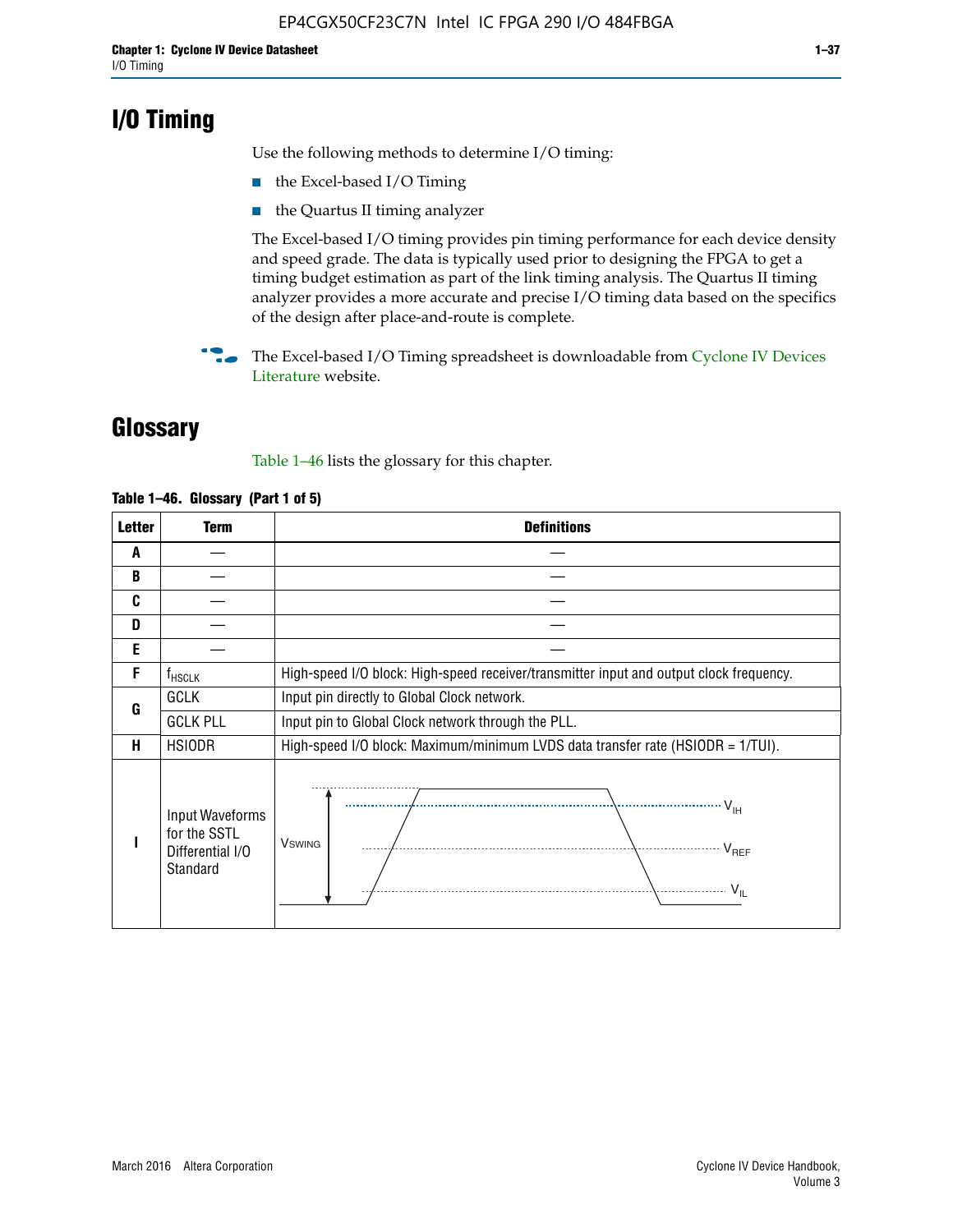### **Table 1–46. Glossary (Part 2 of 5)**

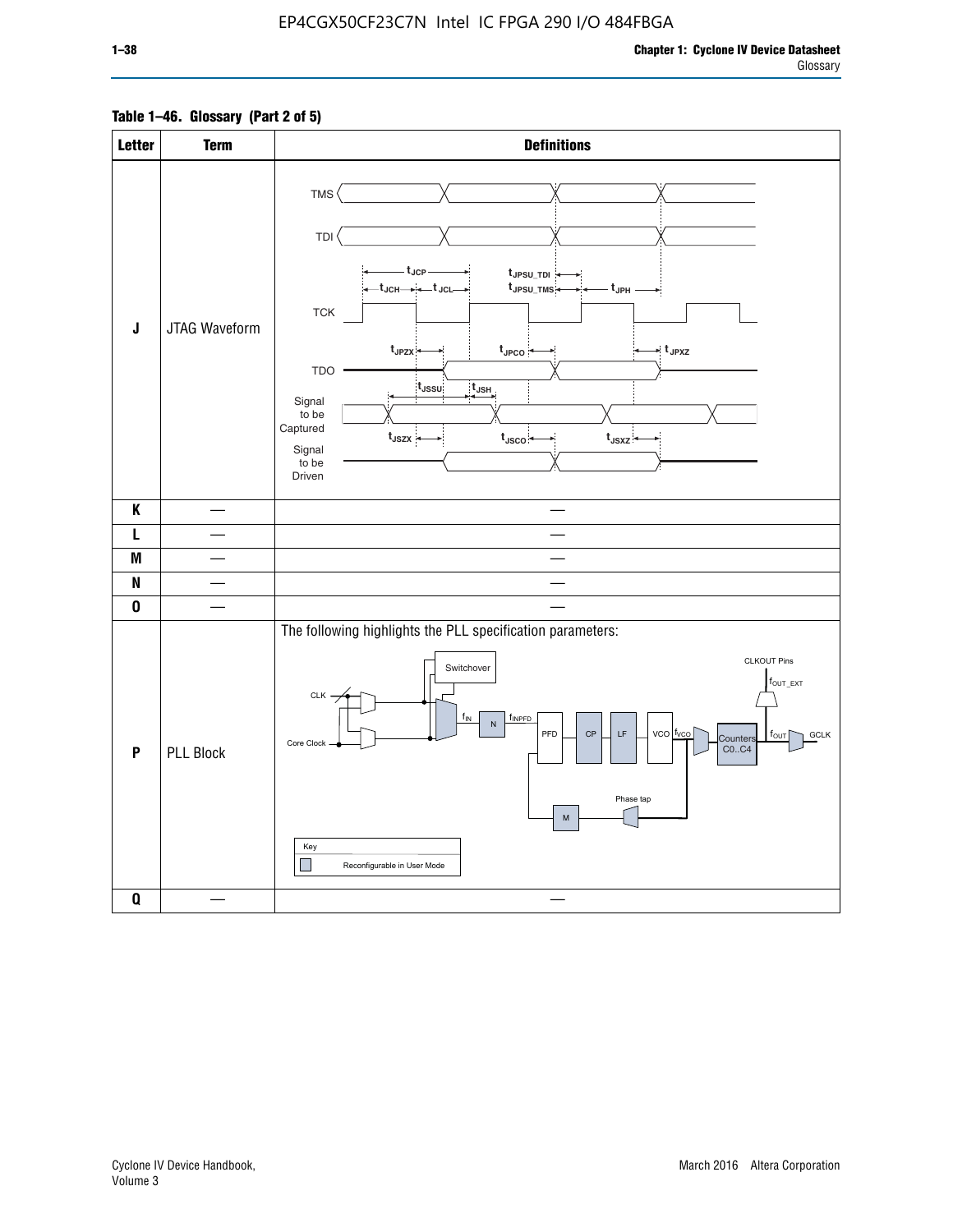#### **Table 1–46. Glossary (Part 3 of 5)**

| <b>Letter</b> | <b>Term</b>                   | <b>Definitions</b>                                                                                                                                                                                    |  |  |  |  |  |  |  |  |
|---------------|-------------------------------|-------------------------------------------------------------------------------------------------------------------------------------------------------------------------------------------------------|--|--|--|--|--|--|--|--|
|               | $R_L$                         | Receiver differential input discrete resistor (external to Cyclone IV devices).                                                                                                                       |  |  |  |  |  |  |  |  |
|               |                               | Receiver input waveform for LVDS and LVPECL differential standards:                                                                                                                                   |  |  |  |  |  |  |  |  |
|               |                               | <b>Single-Ended Waveform</b>                                                                                                                                                                          |  |  |  |  |  |  |  |  |
|               |                               | Positive Channel (p) = $V_{\text{H}}$                                                                                                                                                                 |  |  |  |  |  |  |  |  |
|               |                               | $V_{ID}$                                                                                                                                                                                              |  |  |  |  |  |  |  |  |
|               |                               | Negative Channel (n) = $V_{\parallel}$<br>$V_{CM}$                                                                                                                                                    |  |  |  |  |  |  |  |  |
|               |                               | Ground                                                                                                                                                                                                |  |  |  |  |  |  |  |  |
|               | Receiver Input<br>Waveform    |                                                                                                                                                                                                       |  |  |  |  |  |  |  |  |
| R             |                               |                                                                                                                                                                                                       |  |  |  |  |  |  |  |  |
|               |                               | Differential Waveform (Mathematical Function of Positive & Negative Channel)                                                                                                                          |  |  |  |  |  |  |  |  |
|               |                               | $V_{ID}$                                                                                                                                                                                              |  |  |  |  |  |  |  |  |
|               |                               | 0V                                                                                                                                                                                                    |  |  |  |  |  |  |  |  |
|               |                               | $\mathsf{V}_{\mathsf{ID}}$                                                                                                                                                                            |  |  |  |  |  |  |  |  |
|               |                               | $p - n$                                                                                                                                                                                               |  |  |  |  |  |  |  |  |
|               | Receiver input<br>skew margin | High-speed I/O block: The total margin left after accounting for the sampling window and TCCS.<br>$RSKM = (TUI - SW - TCCS) / 2.$                                                                     |  |  |  |  |  |  |  |  |
|               | (RSKM)                        |                                                                                                                                                                                                       |  |  |  |  |  |  |  |  |
|               |                               | $V_{CCIO}$                                                                                                                                                                                            |  |  |  |  |  |  |  |  |
|               |                               |                                                                                                                                                                                                       |  |  |  |  |  |  |  |  |
|               |                               | $V_{\text{OH}}$                                                                                                                                                                                       |  |  |  |  |  |  |  |  |
|               |                               | V <sub>IH(AC)</sub>                                                                                                                                                                                   |  |  |  |  |  |  |  |  |
|               |                               | $V_{IH(DC)}$                                                                                                                                                                                          |  |  |  |  |  |  |  |  |
|               |                               | $V_{REF}$<br>$V_{IL(DC)}$                                                                                                                                                                             |  |  |  |  |  |  |  |  |
|               | Single-ended                  | VIL(AC)                                                                                                                                                                                               |  |  |  |  |  |  |  |  |
|               | voltage-                      |                                                                                                                                                                                                       |  |  |  |  |  |  |  |  |
| S             | referenced I/O<br>Standard    | $V_{OL}$                                                                                                                                                                                              |  |  |  |  |  |  |  |  |
|               |                               | $\overline{\mathsf{V}}_\mathsf{SS}^-$                                                                                                                                                                 |  |  |  |  |  |  |  |  |
|               |                               |                                                                                                                                                                                                       |  |  |  |  |  |  |  |  |
|               |                               | The JEDEC standard for SSTI and HSTL I/O standards defines both the AC and DC input signal<br>values. The AC values indicate the voltage levels at which the receiver must meet its timing            |  |  |  |  |  |  |  |  |
|               |                               | specifications. The DC values indicate the voltage levels at which the final logic state of the                                                                                                       |  |  |  |  |  |  |  |  |
|               |                               | receiver is unambiguously defined. After the receiver input crosses the AC value, the receiver                                                                                                        |  |  |  |  |  |  |  |  |
|               |                               | changes to the new logic state. The new logic state is then maintained as long as the input stays<br>beyond the DC threshold. This approach is intended to provide predictable receiver timing in the |  |  |  |  |  |  |  |  |
|               |                               | presence of input waveform ringing.                                                                                                                                                                   |  |  |  |  |  |  |  |  |
|               | SW (Sampling<br>Window)       | High-speed I/O block: The period of time during which the data must be valid to capture it<br>correctly. The setup and hold times determine the ideal strobe position in the sampling window.         |  |  |  |  |  |  |  |  |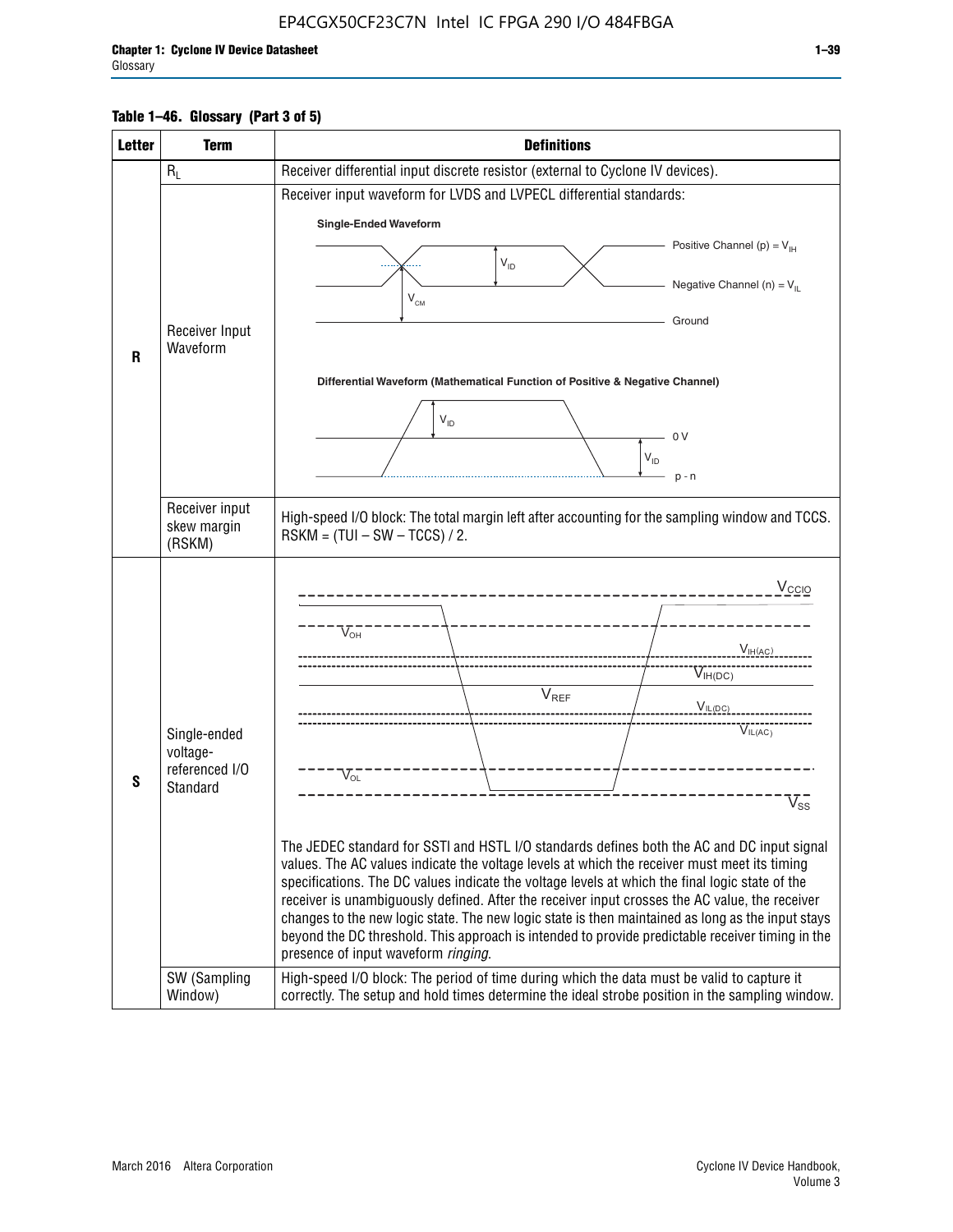| <b>Letter</b> | <b>Term</b>                                               | <b>Definitions</b>                                                                                                                                                                                                                                                                                                                                                                      |
|---------------|-----------------------------------------------------------|-----------------------------------------------------------------------------------------------------------------------------------------------------------------------------------------------------------------------------------------------------------------------------------------------------------------------------------------------------------------------------------------|
|               | $t_{\rm C}$                                               | High-speed receiver and transmitter input and output clock period.                                                                                                                                                                                                                                                                                                                      |
|               | Channel-to-<br>channel-skew<br>(TCCS)                     | High-speed I/O block: The timing difference between the fastest and slowest output edges,<br>including t <sub>co</sub> variation and clock skew. The clock is included in the TCCS measurement.                                                                                                                                                                                         |
|               | $t_{\text{cin}}$                                          | Delay from the clock pad to the I/O input register.                                                                                                                                                                                                                                                                                                                                     |
|               | $t_{CO}$                                                  | Delay from the clock pad to the I/O output.                                                                                                                                                                                                                                                                                                                                             |
|               | $t_{\mathsf{cout}}$                                       | Delay from the clock pad to the I/O output register.                                                                                                                                                                                                                                                                                                                                    |
|               | t <sub>DUTY</sub>                                         | High-speed I/O block: Duty cycle on high-speed transmitter output clock.                                                                                                                                                                                                                                                                                                                |
|               | t <sub>FALL</sub>                                         | Signal high-to-low transition time (80-20%).                                                                                                                                                                                                                                                                                                                                            |
|               | $t_H$                                                     | Input register hold time.                                                                                                                                                                                                                                                                                                                                                               |
|               | <b>Timing Unit</b><br>Interval (TUI)                      | High-speed I/O block: The timing budget allowed for skew, propagation delays, and data<br>sampling window. (TUI = $1/($ Receiver Input Clock Frequency Multiplication Factor) = $t_c/w$ ).                                                                                                                                                                                              |
|               | <b>t</b> <sub>INJITTER</sub>                              | Period jitter on the PLL clock input.                                                                                                                                                                                                                                                                                                                                                   |
|               | t <sub>outjitter_dedclk</sub>                             | Period jitter on the dedicated clock output driven by a PLL.                                                                                                                                                                                                                                                                                                                            |
|               | Period jitter on the general purpose I/O driven by a PLL. |                                                                                                                                                                                                                                                                                                                                                                                         |
|               | $t_{\text{pllcin}}$                                       | Delay from the PLL inclk pad to the I/O input register.                                                                                                                                                                                                                                                                                                                                 |
| т             | $t_{\text{pll} \text{cout}}$                              | Delay from the PLL inclk pad to the I/O output register.                                                                                                                                                                                                                                                                                                                                |
|               | Transmitter<br>Output<br>Waveform                         | Transmitter output waveforms for the LVDS, mini-LVDS, PPDS and RSDS Differential I/O<br>Standards:<br><b>Single-Ended Waveform</b><br>Positive Channel (p) = $V_{OH}$<br><b>V<sub>OD</sub></b><br>Negative Channel (n) = $V_{OL}$<br>$V_{OS}$<br>Ground<br>Differential Waveform (Mathematical Function of Positive & Negative Channel)<br>$\rm V_{OD}$<br>- 0 V<br>$V_{OD}$<br>$p - n$ |
|               | $t_{\text{RISE}}$                                         | Signal low-to-high transition time (20-80%).                                                                                                                                                                                                                                                                                                                                            |
|               | $t_{\text{SU}}$                                           | Input register setup time.                                                                                                                                                                                                                                                                                                                                                              |
| U             |                                                           |                                                                                                                                                                                                                                                                                                                                                                                         |

#### **Table 1–46. Glossary (Part 4 of 5)**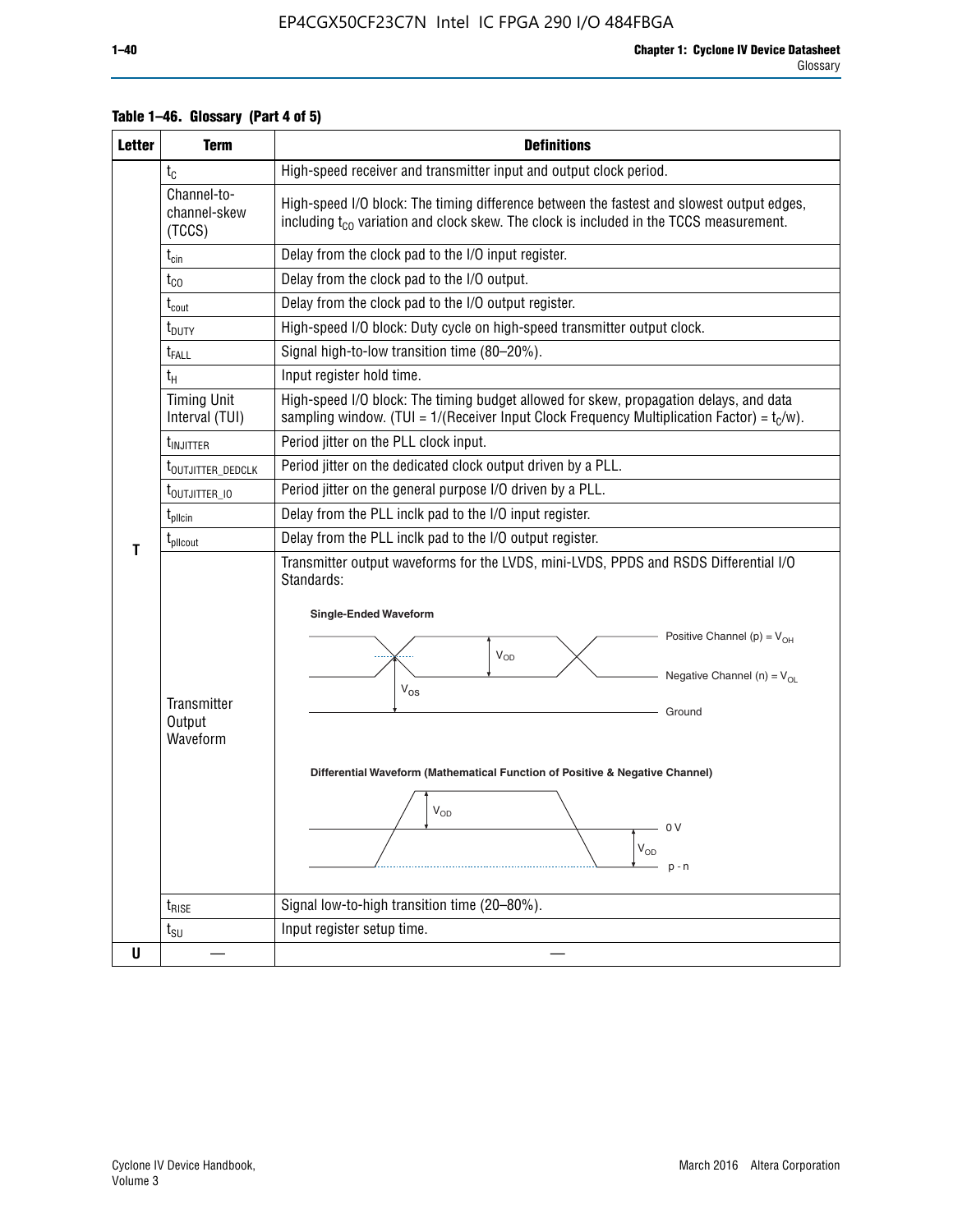#### **Table 1–46. Glossary (Part 5 of 5)**

| <b>Letter</b> | <b>Term</b>             | <b>Definitions</b>                                                                                                                                                                                |
|---------------|-------------------------|---------------------------------------------------------------------------------------------------------------------------------------------------------------------------------------------------|
|               | $V_{CM(DC)}$            | DC common mode input voltage.                                                                                                                                                                     |
|               | $V_{DIF(AC)}$           | AC differential input voltage: The minimum AC input differential voltage required for switching.                                                                                                  |
|               | $V_{DIF(DC)}$           | DC differential input voltage: The minimum DC input differential voltage required for switching.                                                                                                  |
|               | V <sub>ICM</sub>        | Input common mode voltage: The common mode of the differential signal at the receiver.                                                                                                            |
|               | $V_{ID}$                | Input differential voltage swing: The difference in voltage between the positive and<br>complementary conductors of a differential transmission at the receiver.                                  |
|               | $V_{\text{IH}}$         | Voltage input high: The minimum positive voltage applied to the input that is accepted by the<br>device as a logic high.                                                                          |
|               | $V_{IH(AC)}$            | High-level AC input voltage.                                                                                                                                                                      |
|               | $V_{IH(DC)}$            | High-level DC input voltage.                                                                                                                                                                      |
|               | $V_{IL}$                | Voltage input low: The maximum positive voltage applied to the input that is accepted by the<br>device as a logic low.                                                                            |
|               | $V_{IL(AC)}$            | Low-level AC input voltage.                                                                                                                                                                       |
|               | $V_{IL(DC)}$            | Low-level DC input voltage.                                                                                                                                                                       |
|               | $V_{\text{IN}}$         | DC input voltage.                                                                                                                                                                                 |
|               | $V_{OCM}$               | Output common mode voltage: The common mode of the differential signal at the transmitter.                                                                                                        |
| $\mathbf{V}$  | $V_{OD}$                | Output differential voltage swing: The difference in voltage between the positive and<br>complementary conductors of a differential transmission at the transmitter. $V_{OD} = V_{OH} - V_{OL}$ . |
|               | $V_{OH}$                | Voltage output high: The maximum positive voltage from an output that the device considers is<br>accepted as the minimum positive high level.                                                     |
|               | $V_{OL}$                | Voltage output low: The maximum positive voltage from an output that the device considers is<br>accepted as the maximum positive low level.                                                       |
|               | $V_{OS}$                | Output offset voltage: $V_{OS} = (V_{OH} + V_{OL}) / 2$ .                                                                                                                                         |
|               | $V_{OX (AC)}$           | AC differential output cross point voltage: the voltage at which the differential output signals<br>must cross.                                                                                   |
|               | V <sub>REF</sub>        | Reference voltage for the SSTL and HSTL I/O standards.                                                                                                                                            |
|               | $V_{REF\,(AC)}$         | AC input reference voltage for the SSTL and HSTL I/O standards. $V_{REF(AC)} = V_{REF(DC)} +$ noise. The<br>peak-to-peak AC noise on $V_{REF}$ must not exceed 2% of $V_{REF(DC)}$ .              |
|               | $V_{REF(DC)}$           | DC input reference voltage for the SSTL and HSTL I/O standards.                                                                                                                                   |
|               | $V_{\text{SWING (AC)}}$ | AC differential input voltage: AC input differential voltage required for switching. For the SSTL<br>differential I/O standard, refer to Input Waveforms.                                         |
|               | $V_{SWING (DC)}$        | DC differential input voltage: DC input differential voltage required for switching. For the SSTL<br>differential I/O standard, refer to Input Waveforms.                                         |
|               | $V_{TT}$                | Termination voltage for the SSTL and HSTL I/O standards.                                                                                                                                          |
|               | $V_{X(AC)}$             | AC differential input cross point voltage: The voltage at which the differential input signals must<br>cross.                                                                                     |
| W             |                         |                                                                                                                                                                                                   |
| X             |                         |                                                                                                                                                                                                   |
| Υ             |                         |                                                                                                                                                                                                   |
| Z             |                         |                                                                                                                                                                                                   |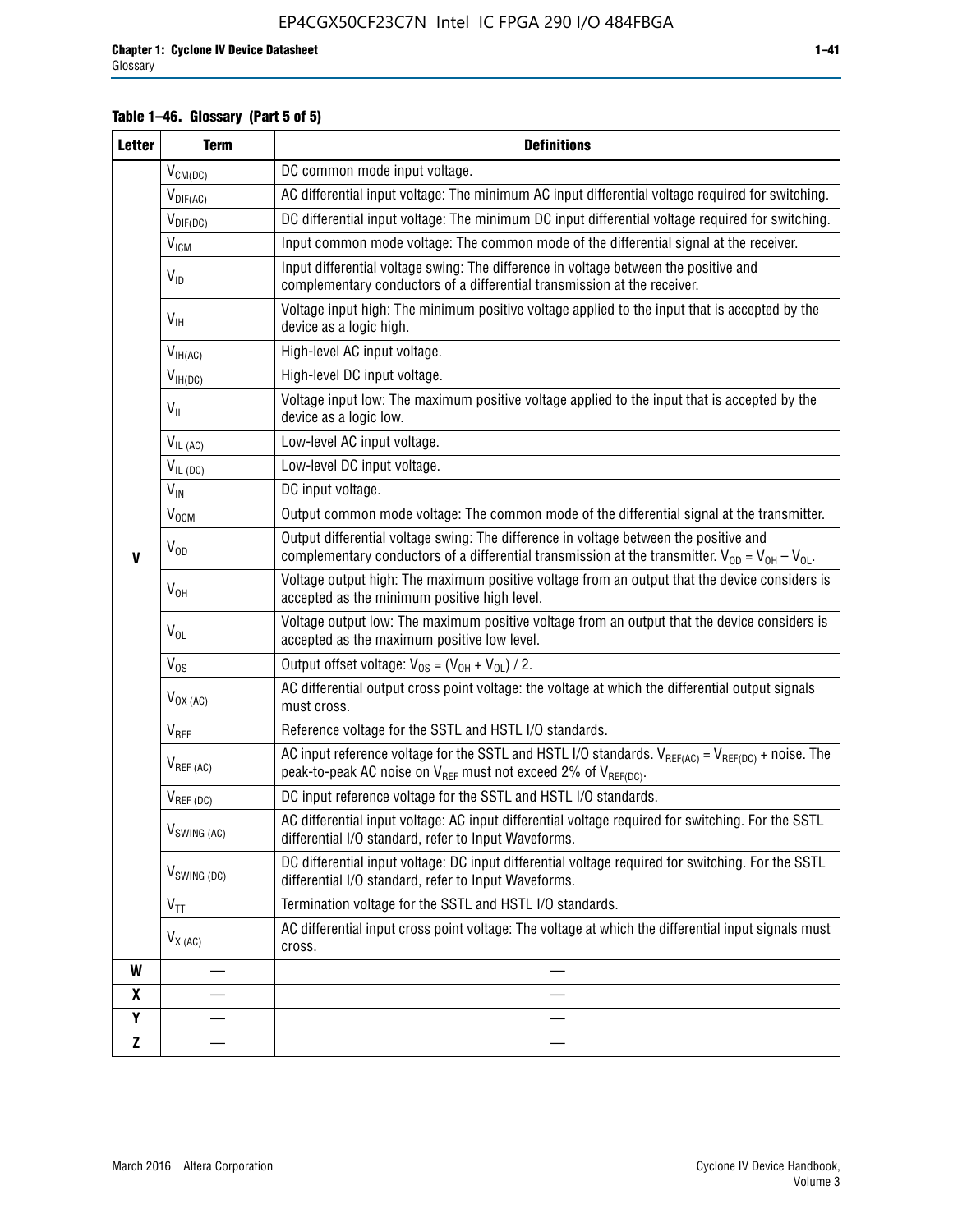## **Document Revision History**

Table 1–47 lists the revision history for this chapter.

| <b>Date</b>      | <b>Version</b> | <b>Changes</b>                                                                                                                                                                                                                            |
|------------------|----------------|-------------------------------------------------------------------------------------------------------------------------------------------------------------------------------------------------------------------------------------------|
| March 2016       | 2.0            | Updated note (5) in Table $1-21$ to remove support for the N148 package.                                                                                                                                                                  |
| October 2014     | 1.9            | Updated maximum value for $V_{CCD, PL}$ in Table 1-1.                                                                                                                                                                                     |
|                  |                | Removed extended temperature note in Table 1-3.                                                                                                                                                                                           |
| December 2013    | 1.8            | Updated Table 1-21 by adding Note (15).                                                                                                                                                                                                   |
| May 2013         | 1.7            | Updated Table 1-15 by adding Note (4).                                                                                                                                                                                                    |
| October 2012     | 1.6            | Dpdated the maximum value for $V_1$ , $V_{CCD\_PLL}$ , $V_{CC10}$ , $V_{CC\_CLKIN}$ , $V_{CCH\_GXB}$ , and $V_{CCA\_GXB}$<br>Table $1-1$ .                                                                                                |
|                  |                | $\blacksquare$ Updated Table 1-11 and Table 1-22.                                                                                                                                                                                         |
|                  |                | $\blacksquare$ Updated Table 1-21 to include peak-to-peak differential input voltage for the<br>Cyclone IV GX transceiver input reference clock.                                                                                          |
|                  |                | $\blacksquare$ Updated Table 1-29 to include the typical DCLK value.                                                                                                                                                                      |
|                  |                | <b>Updated the minimum f<sub>HSCLK</sub></b> value in Table 1-31, Table 1-32, Table 1-33,<br>Table 1-34, and Table 1-35.                                                                                                                  |
| November 2011    | 1.5            | • Updated "Maximum Allowed Overshoot or Undershoot Voltage", "Operating<br>Conditions", and "PLL Specifications" sections.                                                                                                                |
|                  |                | Updated Table 1-2, Table 1-3, Table 1-4, Table 1-5, Table 1-8, Table 1-9,<br>Table 1-15, Table 1-18, Table 1-19, and Table 1-21.                                                                                                          |
|                  |                | ■ Updated Figure $1-1$ .                                                                                                                                                                                                                  |
| December 2010    | 1.4            | • Updated for the Quartus II software version 10.1 release.                                                                                                                                                                               |
|                  |                | $\blacksquare$ Updated Table 1-21 and Table 1-25.                                                                                                                                                                                         |
|                  |                | $\blacksquare$ Minor text edits.                                                                                                                                                                                                          |
|                  | 1.3            | Updated for the Quartus II software version 10.0 release:                                                                                                                                                                                 |
| <b>July 2010</b> |                | Updated Table 1-3, Table 1-4, Table 1-21, Table 1-25, Table 1-28, Table 1-30,<br>Table 1-40, Table 1-41, Table 1-42, Table 1-43, Table 1-44, and Table 1-45.                                                                              |
|                  |                | ■ Updated Figure $1-2$ and Figure $1-3$ .                                                                                                                                                                                                 |
|                  |                | Removed SW Requirement and TCCS for Cyclone IV Devices tables.                                                                                                                                                                            |
|                  |                | $\blacksquare$ Minor text edits.                                                                                                                                                                                                          |
|                  | 1.2            | Updated to include automotive devices:                                                                                                                                                                                                    |
| March 2010       |                | • Updated the "Operating Conditions" and "PLL Specifications" sections.                                                                                                                                                                   |
|                  |                | $\blacksquare$ Updated Table 1-1, Table 1-8, Table 1-9, Table 1-21, Table 1-26, Table 1-27,<br>Table 1-31, Table 1-32, Table 1-33, Table 1-34, Table 1-35, Table 1-36,<br>Table 1-37, Table 1-38, Table 1-40, Table 1-42, and Table 1-43. |
|                  |                | Added Table 1-5 to include ESD for Cyclone IV devices GPIOs and HSSI I/Os.                                                                                                                                                                |
|                  |                | Added Table 1-44 and Table 1-45 to include IOE programmable delay for<br>Cyclone IV E 1.2 V core voltage devices.                                                                                                                         |
|                  |                | Minor text edits.                                                                                                                                                                                                                         |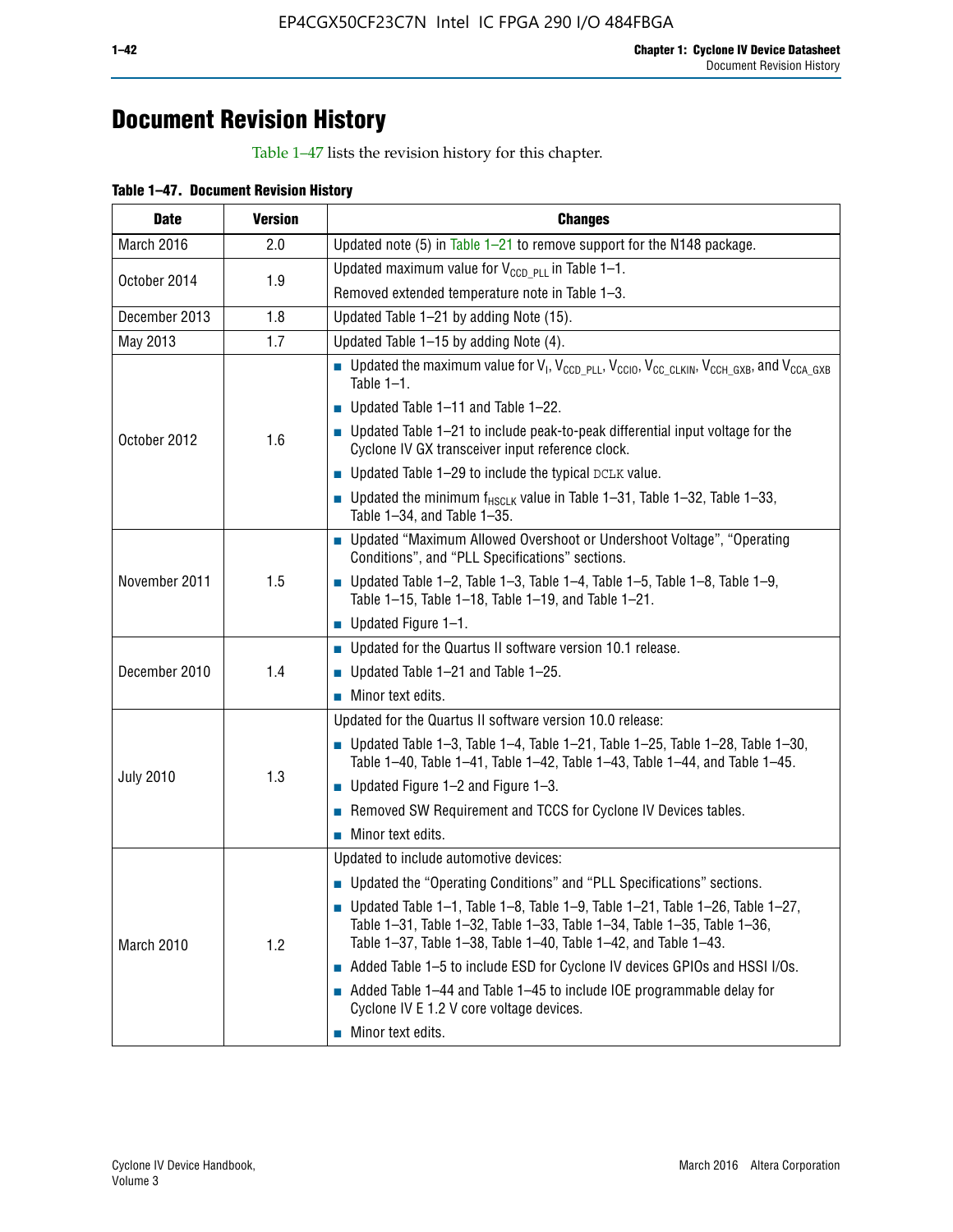#### **Table 1–47. Document Revision History**

| <b>Date</b>   | <b>Version</b> | <b>Changes</b>                                                                                                                                                                          |
|---------------|----------------|-----------------------------------------------------------------------------------------------------------------------------------------------------------------------------------------|
| February 2010 | 1.1            | Updated Table 1-3 through Table 1-44 to include information for Cyclone IV E<br>devices and Cyclone IV GX devices for Quartus II software version 9.1 SP1 release.<br>Minor text edits. |
| November 2009 | 1.0            | Initial release.                                                                                                                                                                        |